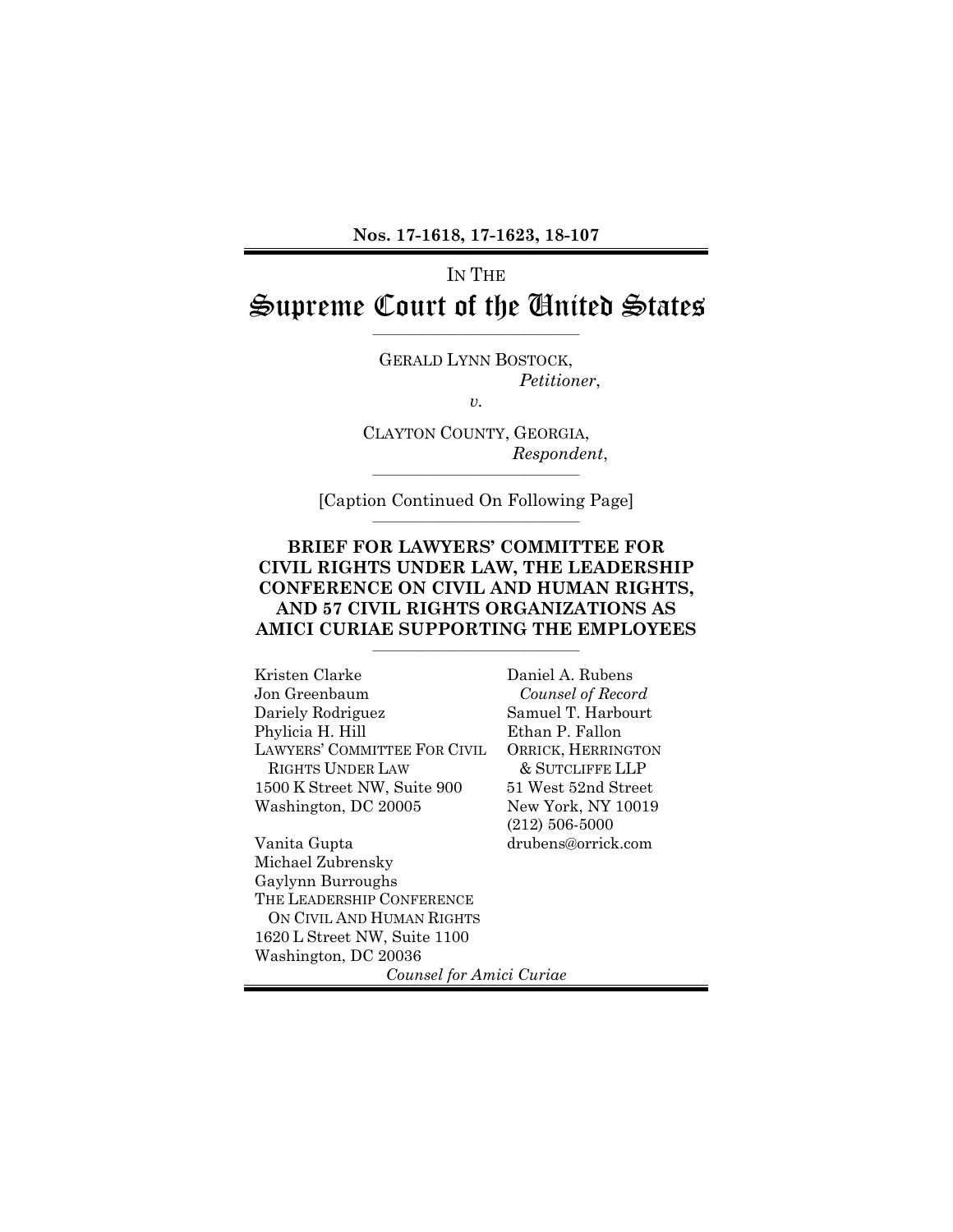ALTITUDE EXPRESS, INC., ET AL., *Petitioners*,

\_\_\_\_\_\_\_\_\_\_\_\_\_\_\_\_\_\_\_\_\_\_\_\_\_\_\_\_\_\_\_\_\_\_\_\_\_\_

*v.*

MELISSA ZARDA, AS EXECUTOR OF THE ESTATE OF DONALD ZARDA, ET AL., *Respondents*,

 $\_$ 

R.G. & G.R. HARRIS FUNERAL HOMES, INC., *Petitioner*,

*v.*

EQUAL EMPLOYMENT OPPORTUNITY COMMISSION, ET AL., *Respondents*.  $\_$ 

ON WRITS OF CERTIORARI TO THE UNITED STATES COURTS OF APPEALS FOR THE ELEVENTH, SECOND, AND SIXTH CIRCUITS

 $\_$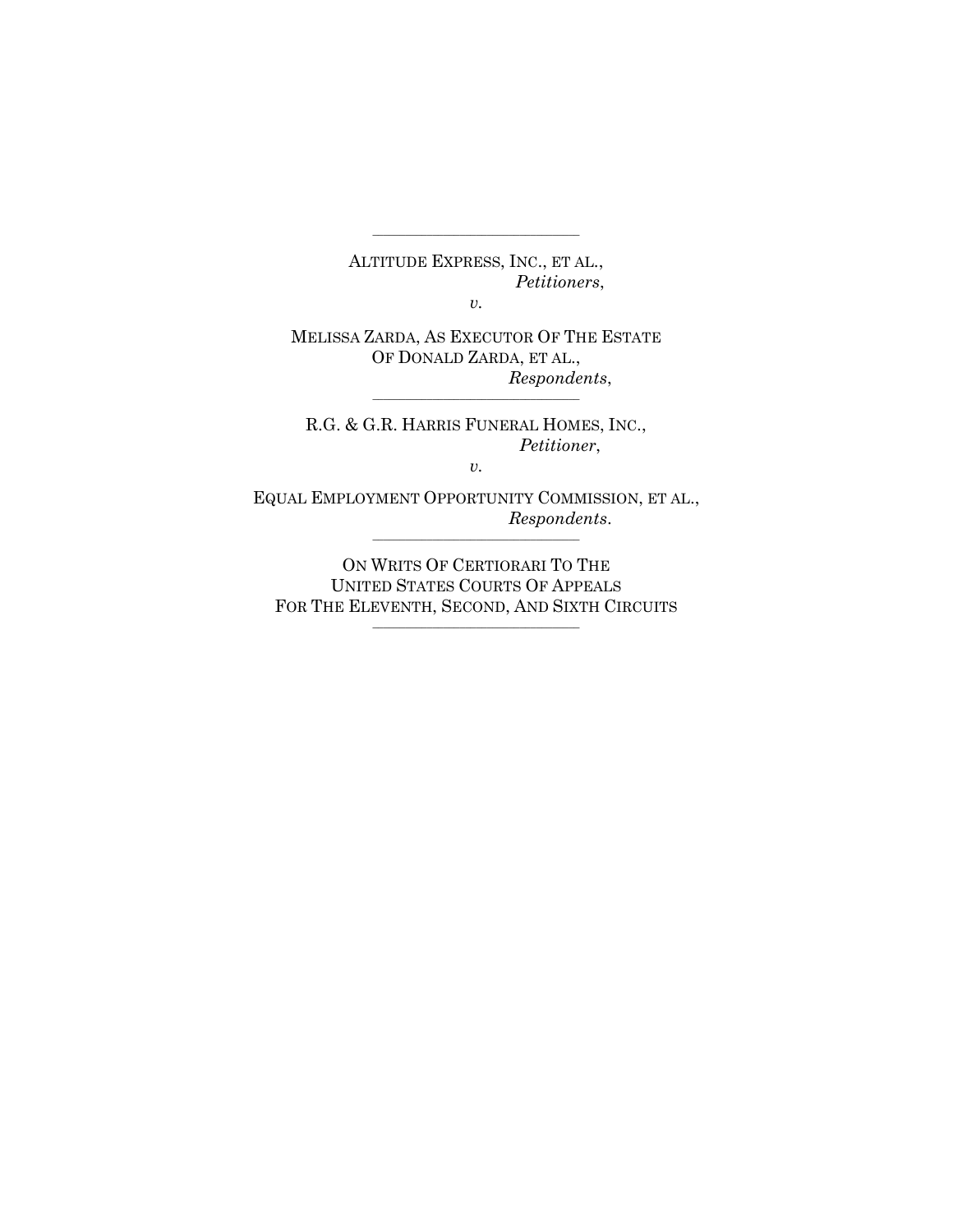## **TABLE OF CONTENTS**

## **Page**

| INTRODUCTION AND SUMMARY OF                                                                                                                   |  |
|-----------------------------------------------------------------------------------------------------------------------------------------------|--|
|                                                                                                                                               |  |
| I. Title VII's Prohibitions Against<br><b>Employment Discrimination Have Played</b><br>A Critical Role In Advancing Civil Rights 6            |  |
| A. Title VII ensures workplace<br>advancement based on job<br>qualifications free from discrimination,<br>and has expanded access to economic |  |
| 1. Before Title VII, federal law was<br>powerless to combat repugnant                                                                         |  |
| 2. Over the past half-century, Title VII<br>has resulted in remarkable progress<br>toward fulfilling the promise of                           |  |
| B. Title VII's plain text imposes a<br>straightforward bar on disparate                                                                       |  |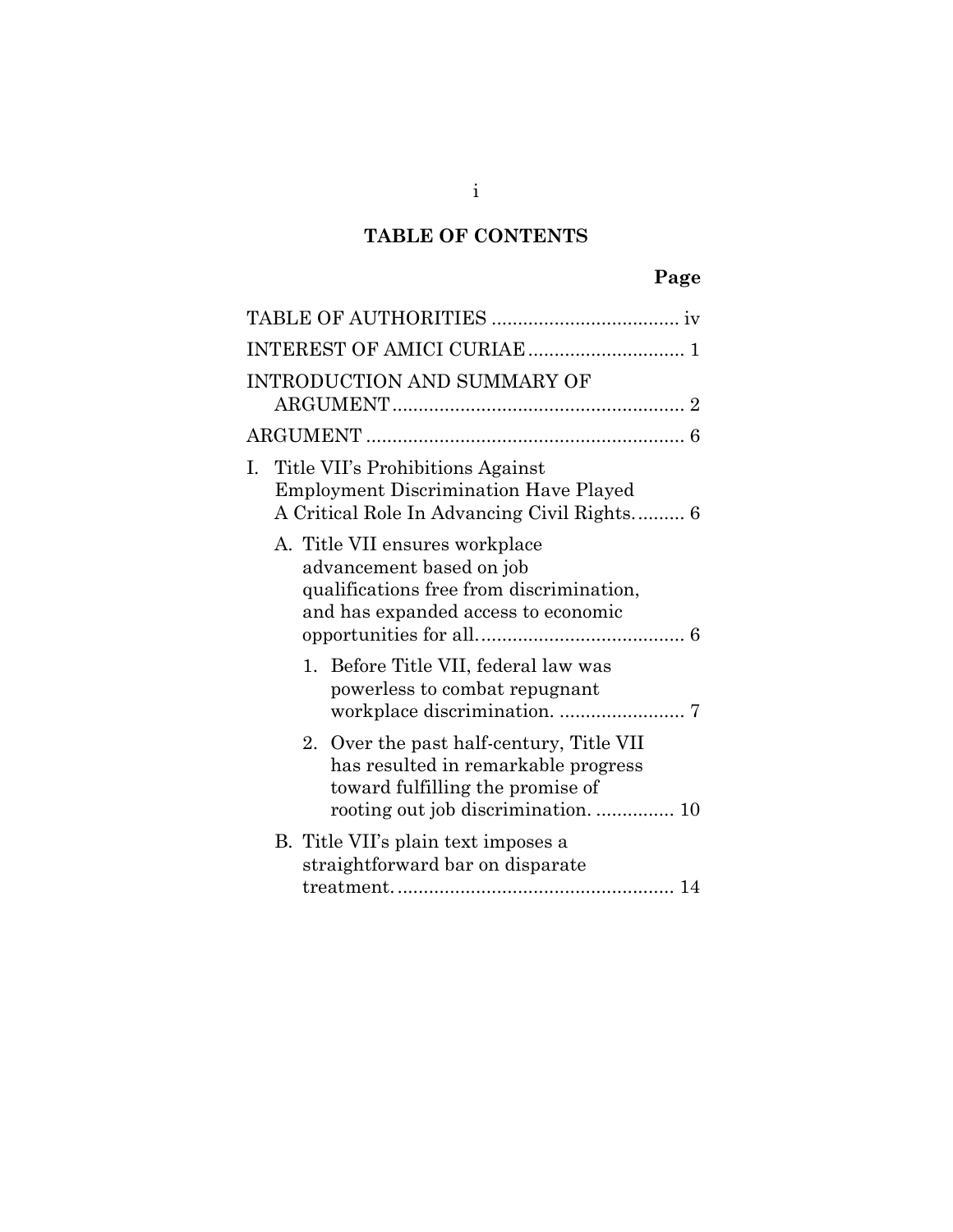|  | C. Title VII's history reinforces the plain<br>meaning of the statutory text, which<br>proscribes discrimination on the basis<br>of sex, just as on the basis of other                                       |  |
|--|--------------------------------------------------------------------------------------------------------------------------------------------------------------------------------------------------------------|--|
|  | II. LGBTQ Employees Of Color Are Among<br>Those In Greatest Need Of Title VII's                                                                                                                              |  |
|  | A. Excluding LGBTQ status from Title<br>VII's coverage would hit LGBTQ people                                                                                                                                |  |
|  | B. Denying protection on the basis of<br>LGBTQ status will facilitate pretextual<br>race discrimination against LGBTQ                                                                                        |  |
|  | III. Excluding LGBTQ Discrimination From<br>Title VII's Scope Would Depart From<br>Settled Title VII Law Protecting Against                                                                                  |  |
|  | A. Title VII proscribes disparate treatment<br>based on a protected characteristic<br>without requiring a separate inquiry<br>into whether the employer is acting<br>with "invidious," "racist," or "sexist" |  |
|  | B. Associational-discrimination precedent<br>applies across Title VII's protected<br>characteristics and supports the                                                                                        |  |

ii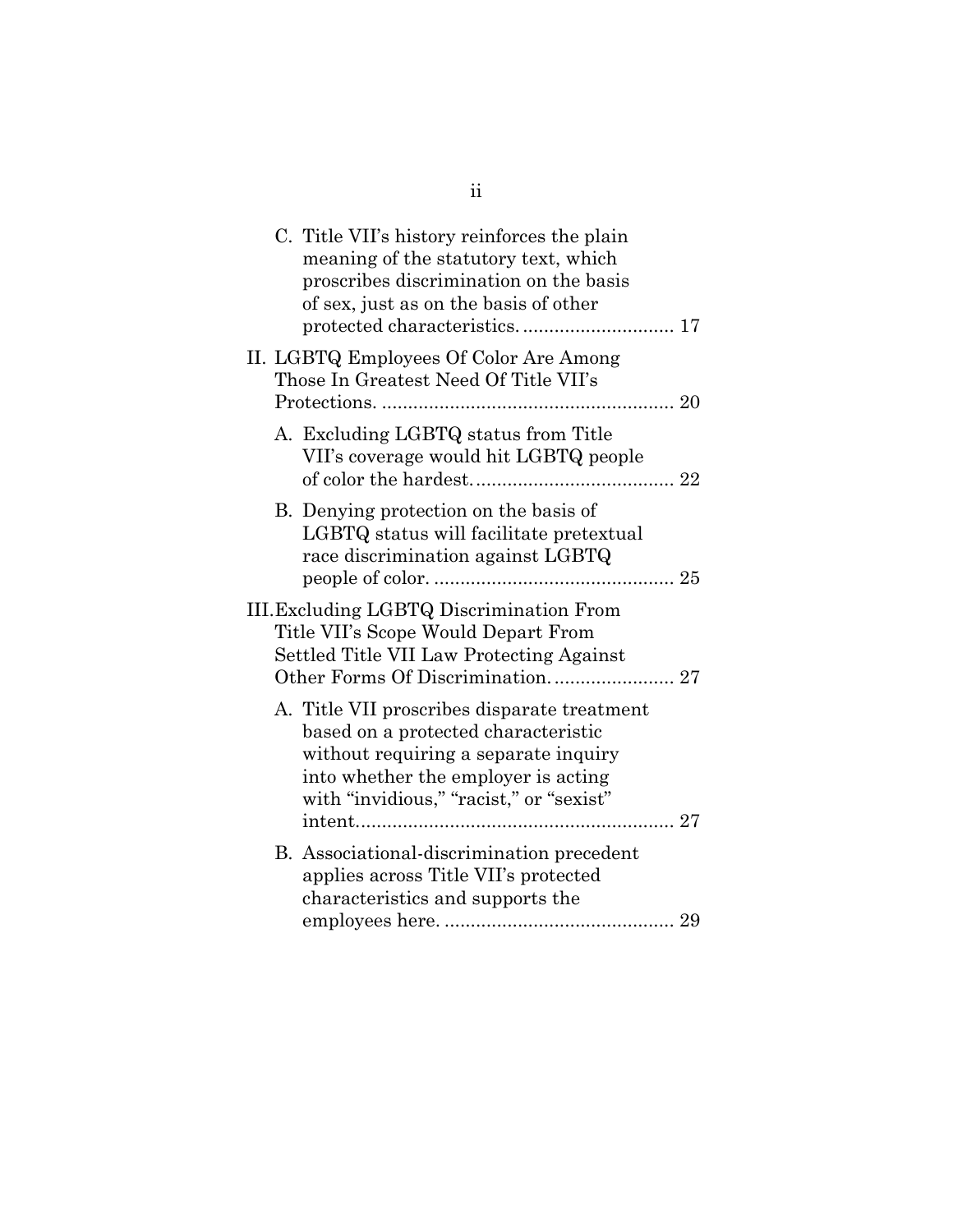| C. The employers' attempts to evade Title<br>VII disparate-treatment liability echo<br>the discredited "customer preference"  | -33 |
|-------------------------------------------------------------------------------------------------------------------------------|-----|
| D. Artificial limitations on stereotyping<br>claims are inconsistent with existing<br>protections against sex- and race-based |     |
|                                                                                                                               |     |
|                                                                                                                               |     |
| APPENDIX — STATEMENTS OF INTEREST<br>FOR ALL OTHER AMICI                                                                      |     |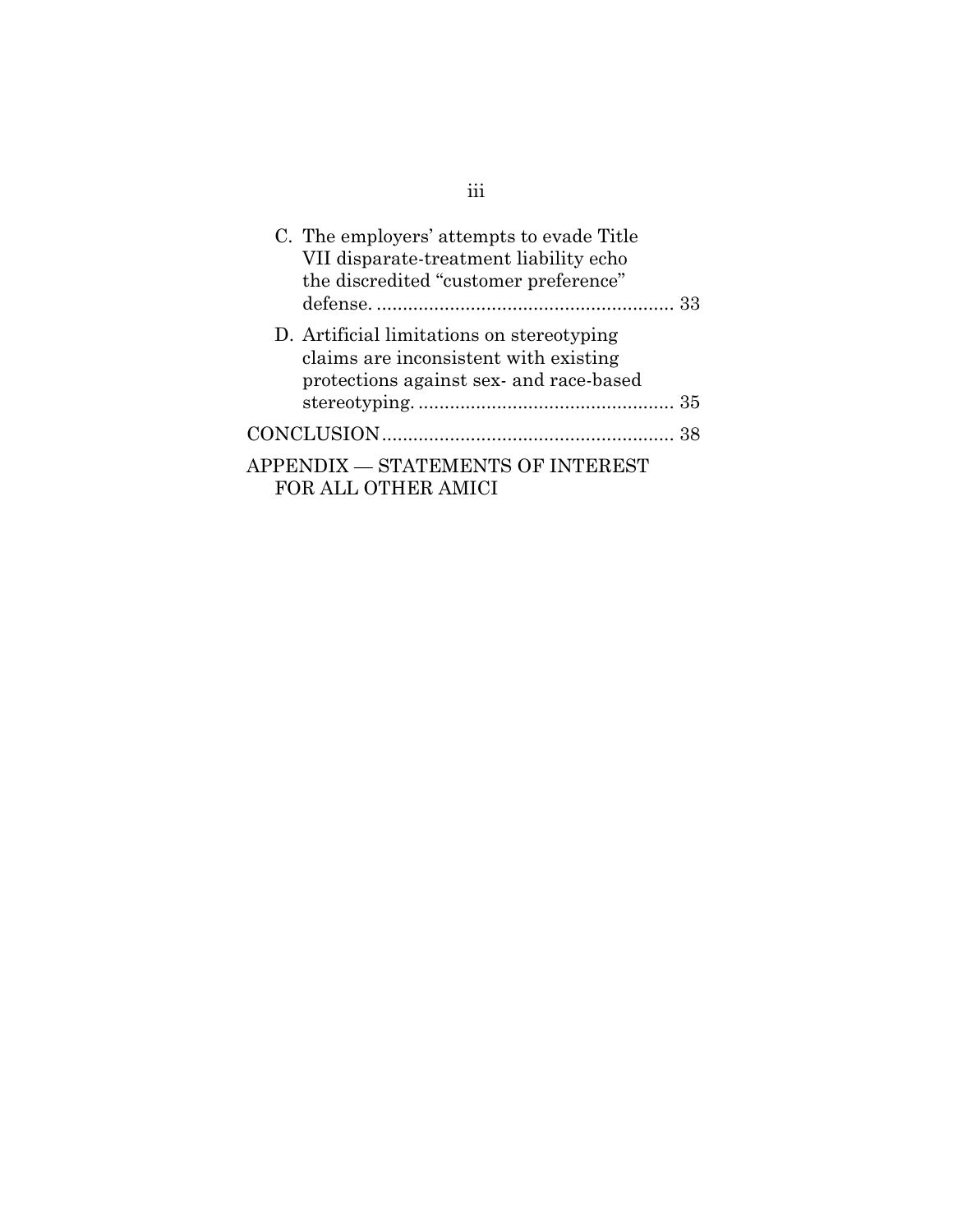## **TABLE OF AUTHORITIES**

# **Page(s)**

## <span id="page-5-0"></span>**Cases**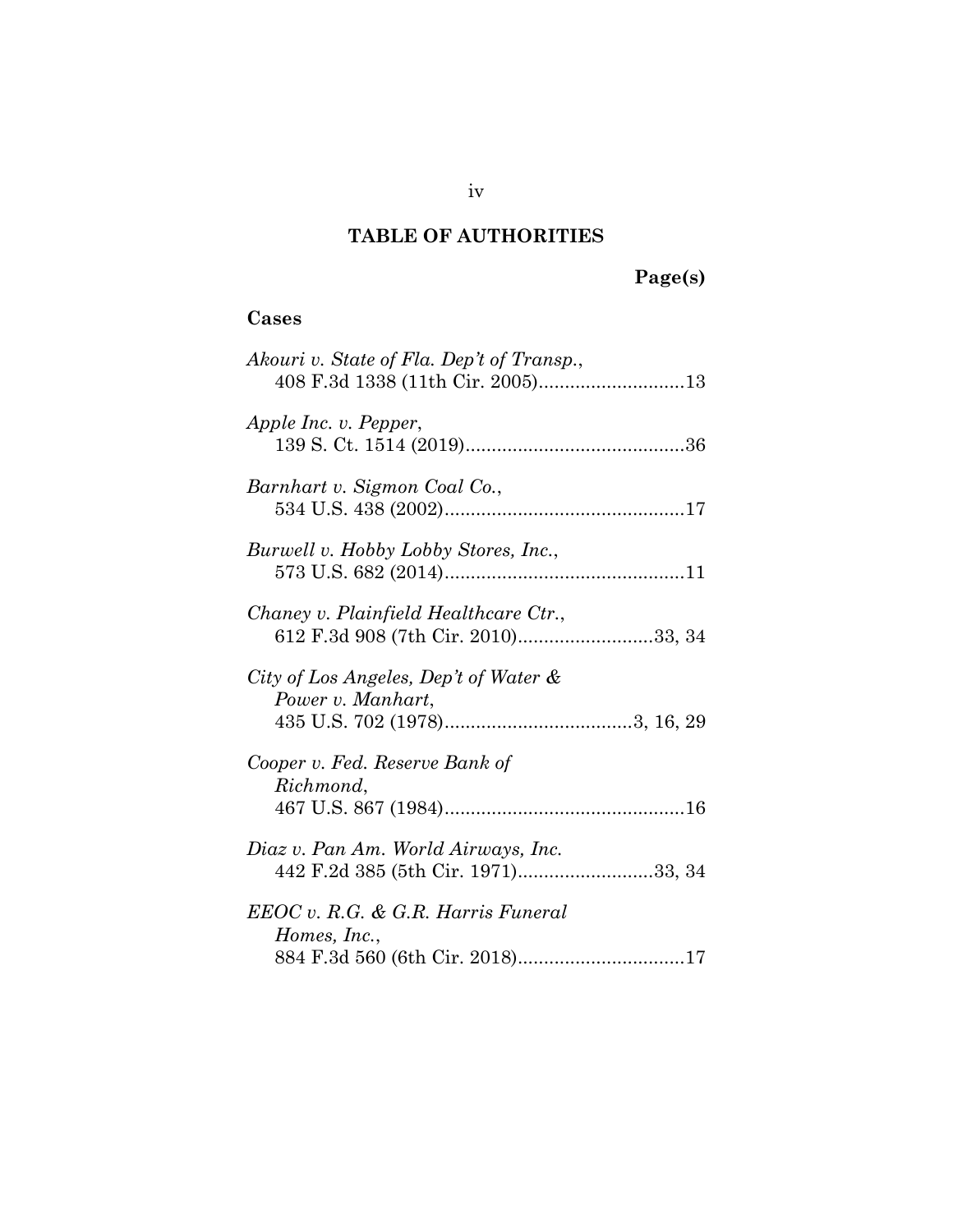| EEOC v. Shell Oil Co.,                                                                                                  |
|-------------------------------------------------------------------------------------------------------------------------|
| EEOC v. Sunbelt Rentals, Inc.,                                                                                          |
| Ferrill v. Parker Grp., Inc.,                                                                                           |
| Griggs v. Duke Power Co.,                                                                                               |
| Gutierrez v. Mun. Ct. of Se. Judicial<br>Dist.,                                                                         |
| Heard v. Bd. of Trs. of Jackson Cmty.<br>Coll.,<br>No. 11-cv-13051, 2013 WL 142115<br>(E.D. Mich. Jan. 11, 2013) 36, 37 |
| Heller v. Columbia Edgewater Country<br>$Club$ ,<br>195 F. Supp. 2d 1212 (D. Or. 2002)36                                |
| Hively v. Ivy Tech Cmty. Coll. of Ind.,<br>853 F.3d 339 (7th Cir. 2017)27, 29, 30                                       |
| Holcomb v. Iona Coll.,<br>521 F.3d 130 (2d Cir. 2008) 30, 32                                                            |
| Int'l Bhd. of Teamsters v. United States,                                                                               |

v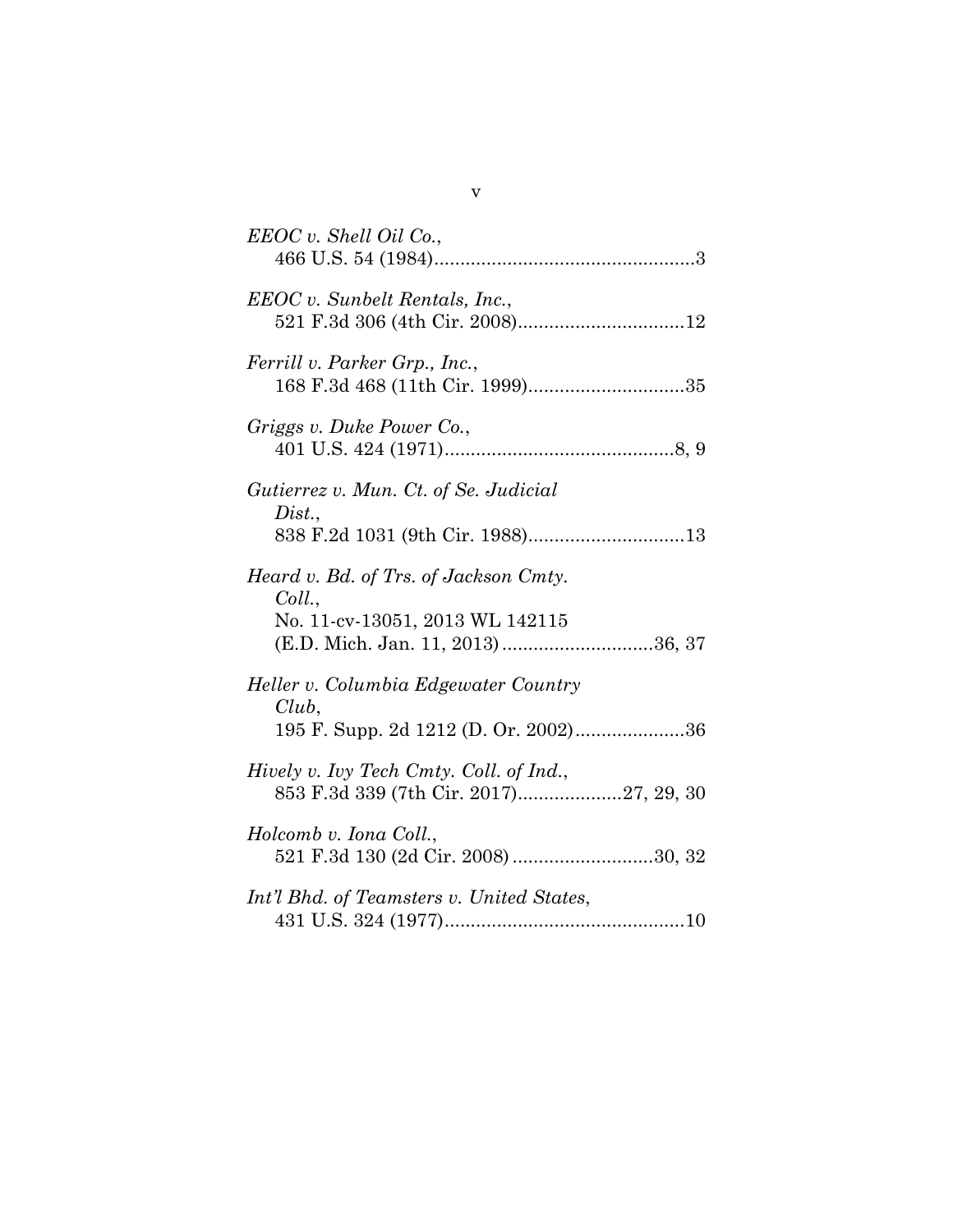| Int'l Union, UAW v. Johnson Controls,<br>Inc.,                                          |
|-----------------------------------------------------------------------------------------|
|                                                                                         |
| Jones v. Alfred H. Mayer Co.,                                                           |
| Kang v. U. Lim Am., Inc.,                                                               |
| Kimble v. Wis. Dep't of Workforce Dev.,<br>690 F. Supp. 2d 765 (E.D. Wis. 2010) 37      |
| Knight v. Nassau Cty. Civil Serv.<br>$Comm\, n$ ,<br>649 F.2d 157 (2d Cir. 1981) 34, 35 |
| Lam v. Univ. of Haw.,<br>40 F.3d 1551 (9th Cir. 1994)13, 24                             |
| Lewis v. City of Union City,<br>918 F.3d 1213 (11th Cir. 2019)15                        |
| Loving v. Virginia,                                                                     |
| Masterpiece Cakeshop, Ltd. v. Colo.<br>Civil Rights Comm'n,                             |
| McDonnell Douglas Corp. v. Green,                                                       |
| Meritor Sav. Bank, FSB v. Vinson,                                                       |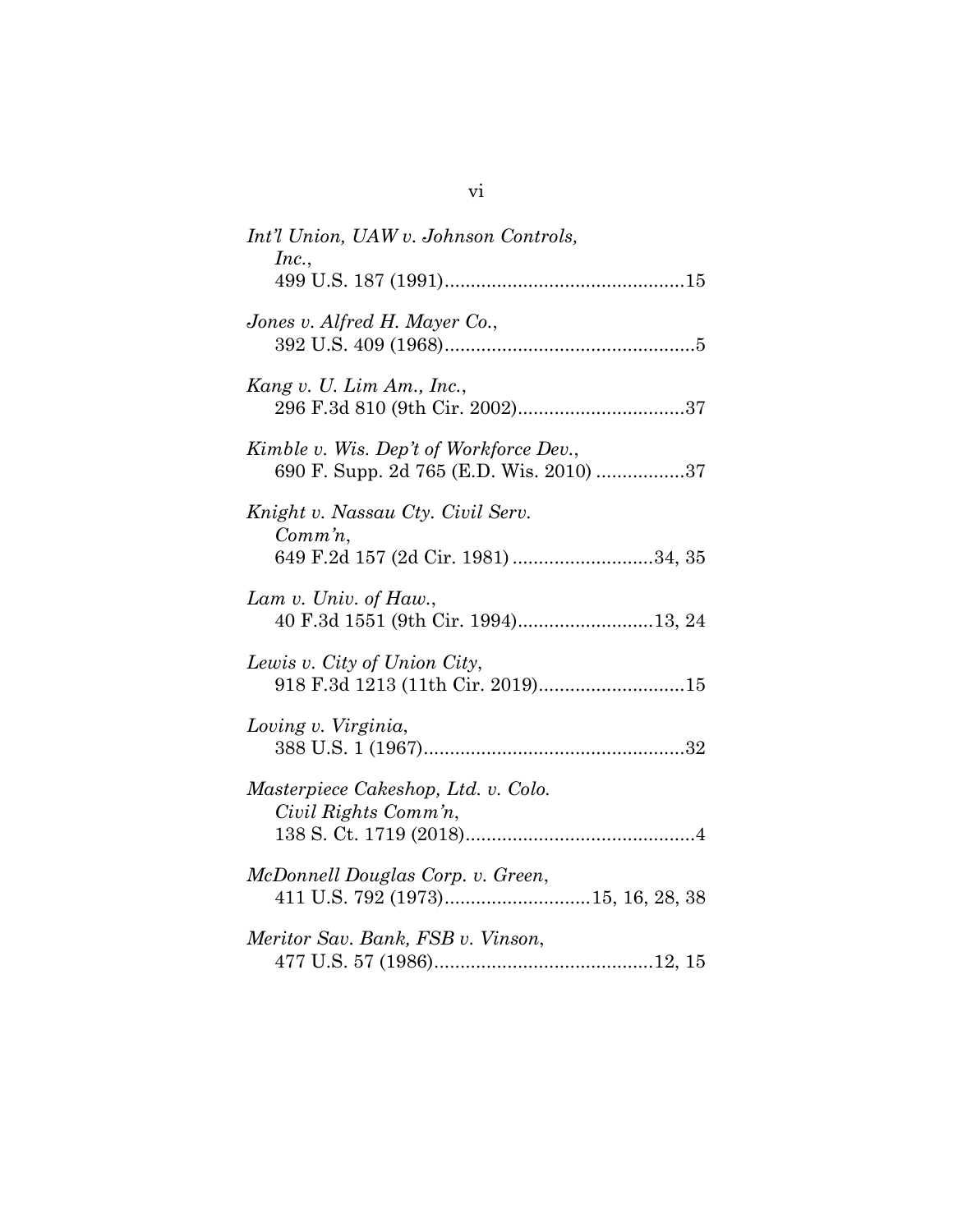| Morales v. NYS Dep't of Labor,<br>865 F. Supp. 2d 220 (N.D.N.Y. 2012)30           |
|-----------------------------------------------------------------------------------|
| Nev. Dep't of Human Res. v. Hibbs,                                                |
| Oncale v. Sundowner Offshore Servs.,<br>Inc.,                                     |
| Pa. Dep't of Corr. v. Yeskey,                                                     |
| Parr v. Woodmen of the World Life Ins.<br>Co.,<br>791 F.2d 888 (11th Cir. 1986)30 |
| Phillips v. Martin Marietta Corp.,                                                |
| Price Waterhouse v. Hopkins,<br>490 U.S. 228 (1989)12, 15, 31, 35, 36             |
| Pullman-Standard v. Swint,                                                        |
| Reeves v. Sanderson Plumbing Prods.,<br>Inc.,                                     |
| Republic of Sudan v. Harrison,                                                    |
| Roberts v. U.S. Jaycees,                                                          |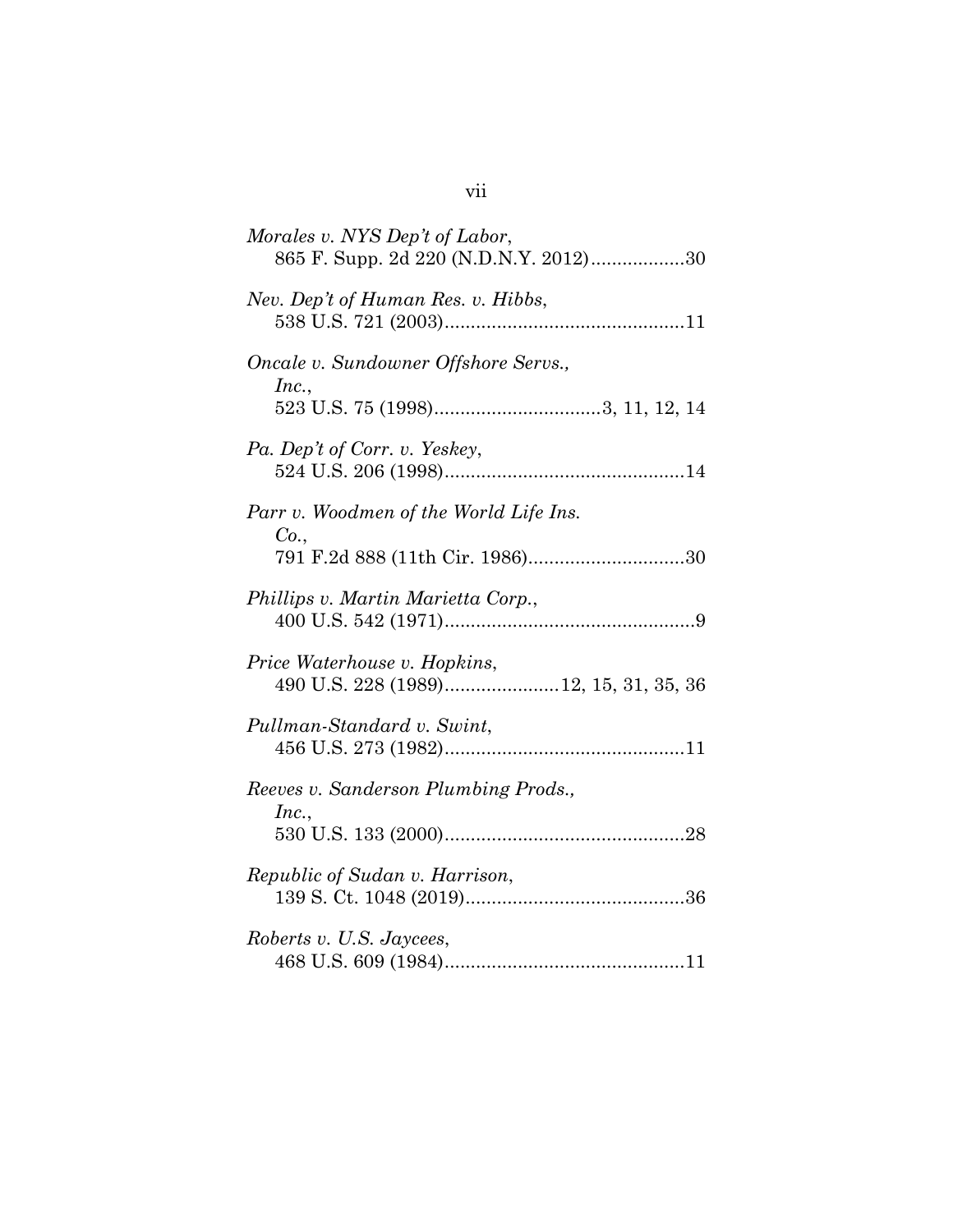| Swierkiewicz v. Sorema N.A.,                                                                  |
|-----------------------------------------------------------------------------------------------|
| Tetro v. Elliott Popham Pontiac,<br>Oldsmobile, Buick, & GMC Trucks,<br>Inc.,                 |
| Trans World Airlines, Inc. v. Thurston,                                                       |
| TRW Inc. v. Andrews,                                                                          |
| Ulane v. E. Airlines, Inc.,                                                                   |
| United States v. Ga. Power Co.,                                                               |
| United Steelworkers of Am. v. Weber,                                                          |
| <i>Wiggins v. Soc. Sec. Admin.,</i><br>EEOC Appeal No. 07A30048 (Jan.                         |
| Zarda v. Altitude Express, Inc.,<br>883 F.3d 100 (2d Cir. 2018)  16, 27, 29, 30<br>31, 36, 37 |
| <b>Statutes</b>                                                                               |
|                                                                                               |
|                                                                                               |

## viii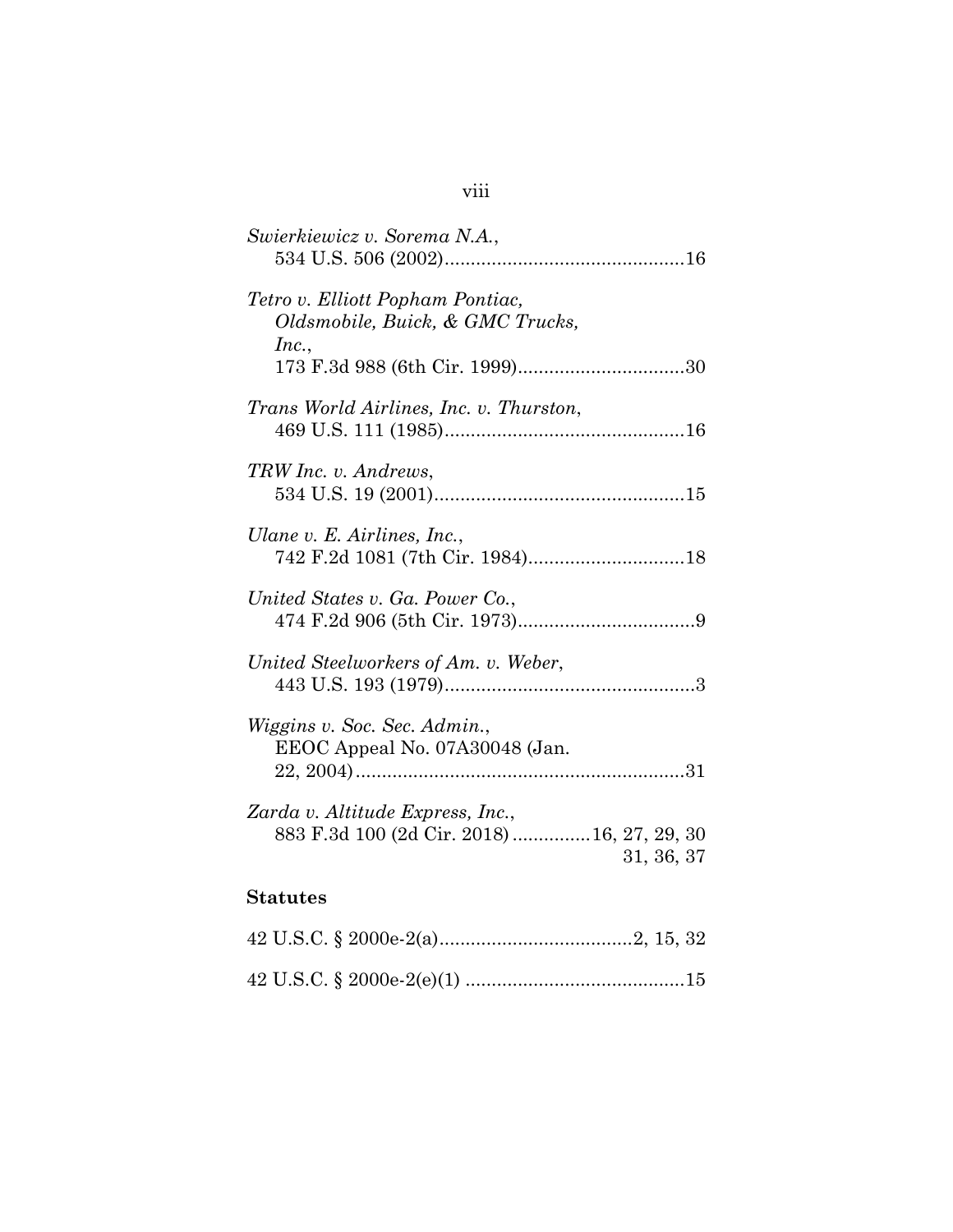## **Regulations**

| <b>Other Authorities</b> |  |
|--------------------------|--|

| ACS Demographic and Housing<br><i>Estimates</i> , U.S. Census Bureau,                                                                                                                                                         |
|-------------------------------------------------------------------------------------------------------------------------------------------------------------------------------------------------------------------------------|
| American Women: Report of the<br>President's Commission on the<br>Status of Women (1963),                                                                                                                                     |
| M.V. Lee Badgett et al., <i>Bias in the</i><br>Workplace: Consistent Evidence of<br>Sexual Orientation and Gender<br><i>Identity Discrimination</i> , Williams<br>Institute (June 2007),<br>https://tinyurl.com/aff3h6p22, 23 |
| M.V. Lee Badgett et al., <i>Evidence from</i><br>the Frontlines on Sexual Orientation<br>and Gender Identity Discrimination,<br>Center for Employment Equity (July<br>2018), https://tinyurl.com/y6t4savt22, 23               |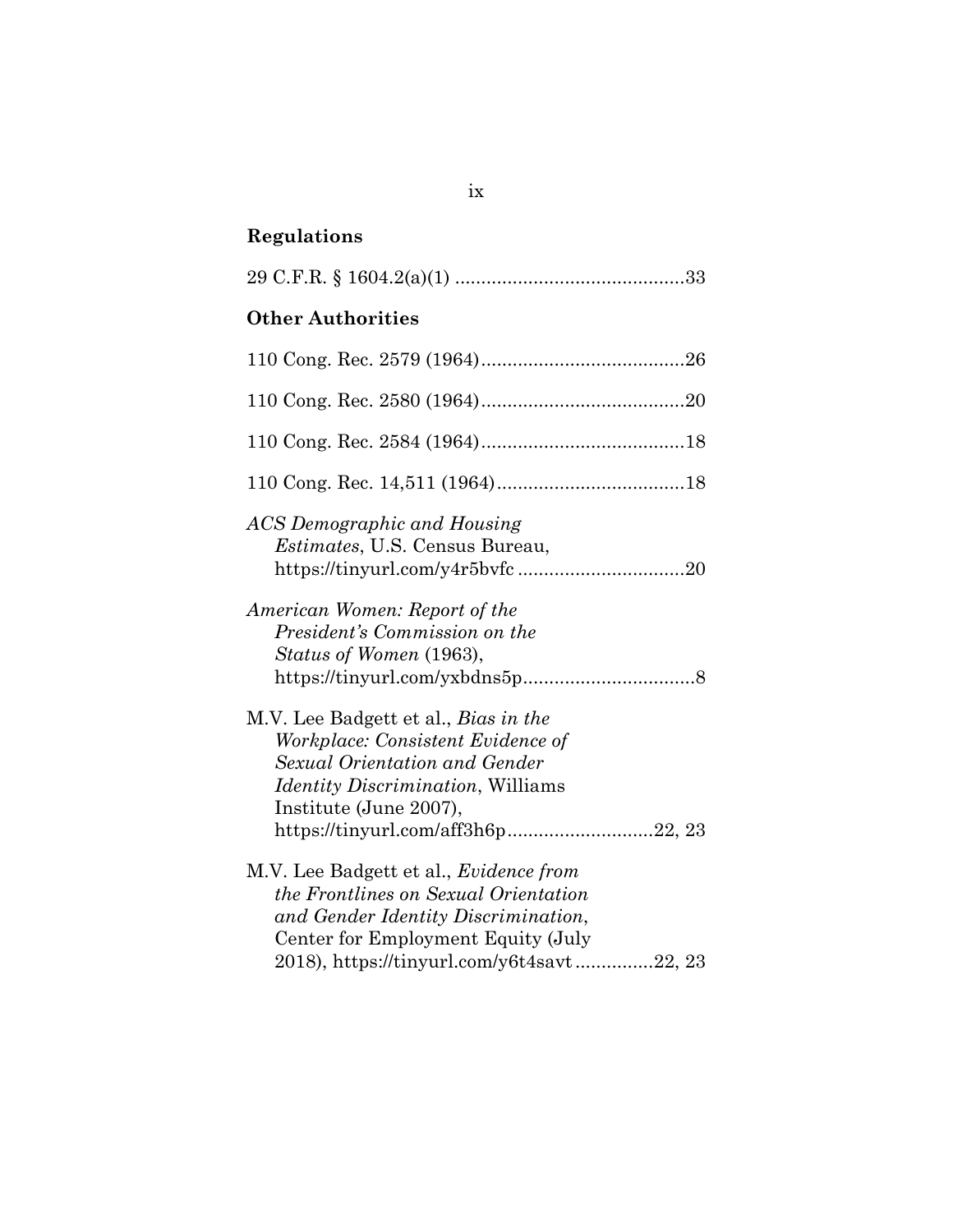| Paula Rene Bruner, Race<br>Discrimination in the 21st Century<br>Workplace, in EEOC, Digest of<br><b>Equal Employment Opportunity</b><br>Law (2017),<br>https://tinyurl.com/yxmhsses32 |
|----------------------------------------------------------------------------------------------------------------------------------------------------------------------------------------|
| William A. Darity Jr. & Patrick L.<br>Mason, Evidence on Discrimination<br>in Employment: Codes of Color,<br>Codes of Gender, 12 J. Econ.                                              |
| Discrimination in America: Experiences<br>and Views of LGBTQ Americans,<br>NPR/Robert Wood Johnson<br>Foundation/Harvard T.H. Chan<br>School of Public Health (Nov. 2017),             |
| Cary Franklin, <i>Inventing the</i><br>"Traditional Concept" of Sex<br>Discrimination, 125 Harv. L. Rev.                                                                               |
| John Hope Franklin, <i>History of Racial</i><br>Segregation in the United States,<br>304 Annals of the Am. Acad. of Polit.                                                             |
| Jaime M. Grant et al., Injustice at Every<br>Turn: A Report of the National<br><i>Transgender Discrimination Survey</i><br>(2011), https://tinyurl.com/y4m37rag23                      |

x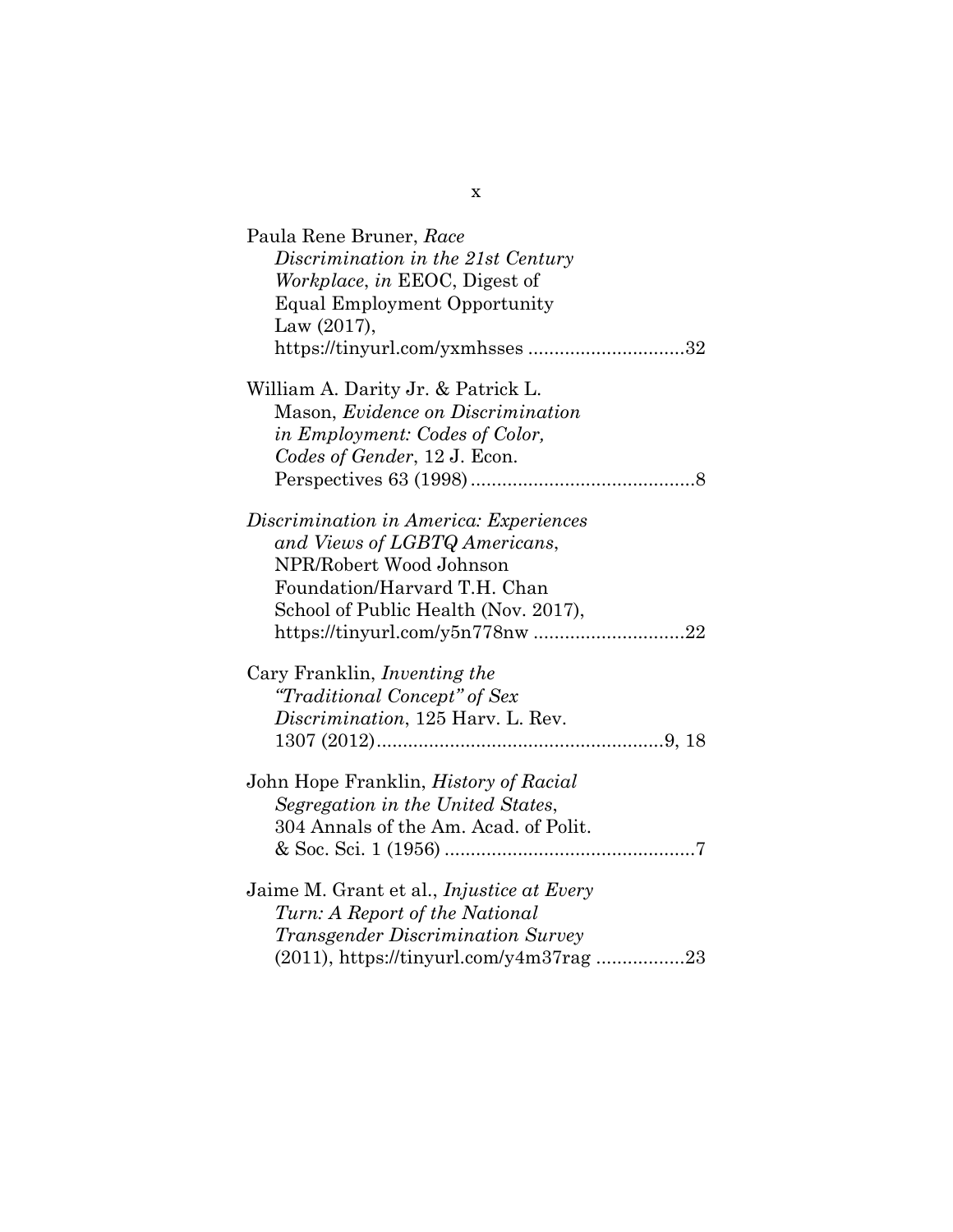| Chang-Tai Hsieh et al., The Allocation<br>of Talent and U.S. Economic Growth<br>(Nat'l Bureau of Econ. Research,<br>Working Paper Ver. 7.0, April 26,<br>2019), https://tinyurl.com/kxaz5zr 10 |
|------------------------------------------------------------------------------------------------------------------------------------------------------------------------------------------------|
| <i>Issues: Non-Discrimination Laws,</i><br>National Center for Transgender<br>Equality,<br>https://tinyurl.com/yye3y6vh (last                                                                  |
| Scott James, Queer People of Color Led<br>the L.G.B.T.Q. Charge, but Were<br>Denied the Rewards, N.Y. Times<br>(June 22, 2019),<br>https://tinyurl.com/y2v9lhav21                              |
| Peter W. Kerman, Sex Discrimination<br>in Help Wanted Advertising, 15                                                                                                                          |
| LGBT Data & Demographics, Williams<br>Institute (Jan. 2019),<br>https://tinyurl.com/y5b8l38h 21                                                                                                |
| LGBT Families of Color: Facts at a<br>Glance, Movement Advancement<br>Project, Family Equality Council &<br>Center for American Progress (Jan.<br>2012), https://tinyurl.com/yy2kmmjj23        |
| Serena Mayeri, <i>Intersectionality and</i><br>Title VII, 95 Boston Univ. L. Rev.                                                                                                              |

| I       |  |
|---------|--|
| ۰,<br>I |  |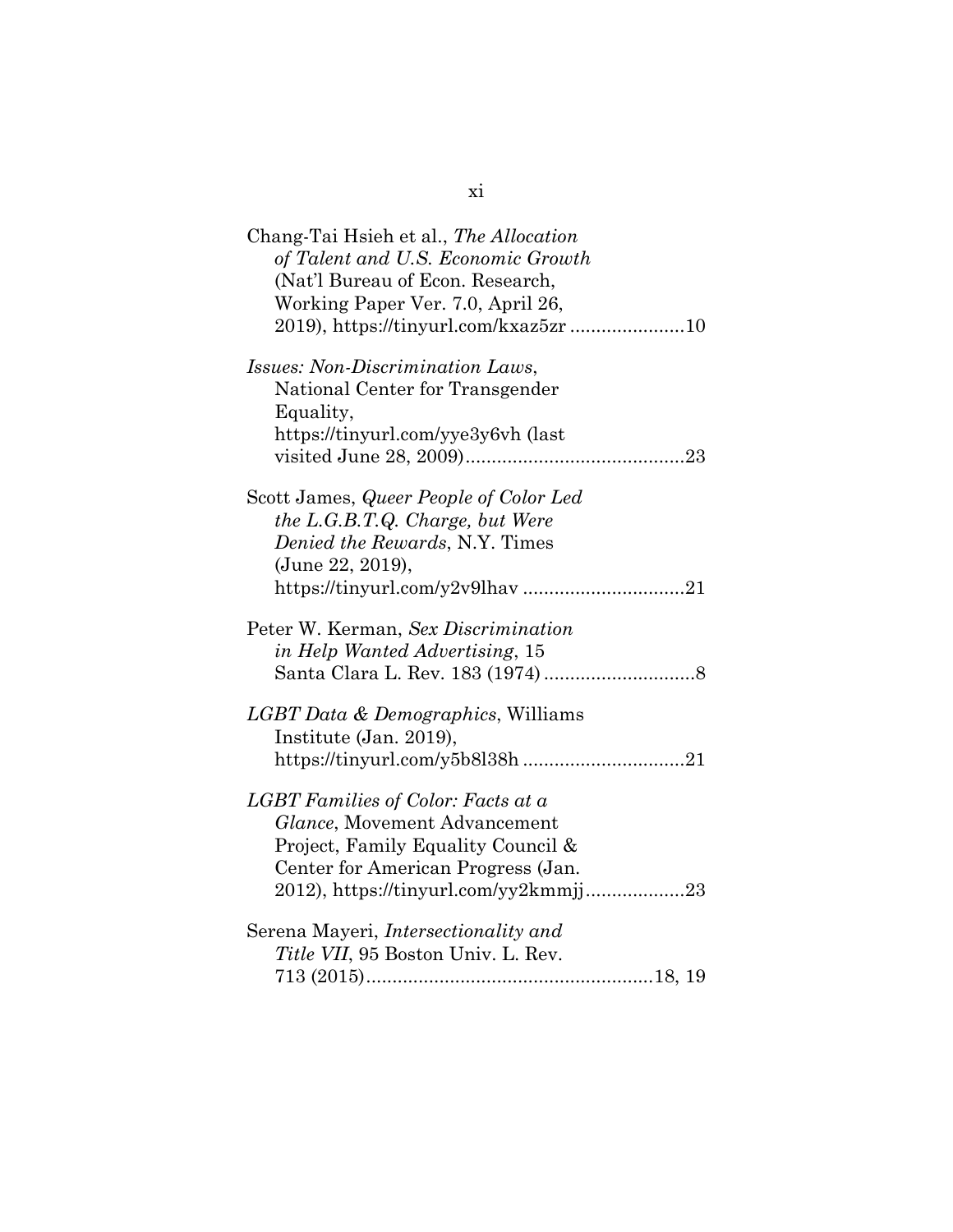| Louis Menand, How Women Got in on<br>the Civil Rights Act, New Yorker<br>(July 14, 2014), |
|-------------------------------------------------------------------------------------------|
|                                                                                           |
| Pauli Murray & Mary O. Eastwood,                                                          |
| Jane Crow and the Law: Sex                                                                |
| Discrimination and Title VII, 34                                                          |
|                                                                                           |
| Pauli Murray, Memorandum in Support                                                       |
| of Retaining the Amendment to H.R.                                                        |
| 7152 Title VII (Equal Employment                                                          |
| Opportunity) to Prohibit                                                                  |
| Discrimination in Employment                                                              |
| <i>Because of Sex</i> (April 14, 1964),                                                   |
| https://tinyurl.com/y6kk82po19, 26                                                        |
| New Analysis Shows Startling Levels of                                                    |
| Discrimination Against Black                                                              |
| Transgender People, National                                                              |
| LGBTQ Task Force (2011),                                                                  |
|                                                                                           |
| Frank Newport, <i>In U.S.</i> , <i>Estimate of</i>                                        |
| LGBT Population Rises to 4.5%,                                                            |
| Gallup News (May 22, 2018),                                                               |
|                                                                                           |
| Devah Pager & Hana Shepherd, The                                                          |
| Sociology of Discrimination: Racial                                                       |
| Discrimination in Employment,                                                             |
| Housing, Credit, and Consumer                                                             |
| Markets, 34 Ann. Rev. of Soc. 181                                                         |
| $(2008)$ , https://tinyurl.com/y6brzh2o24                                                 |

### xii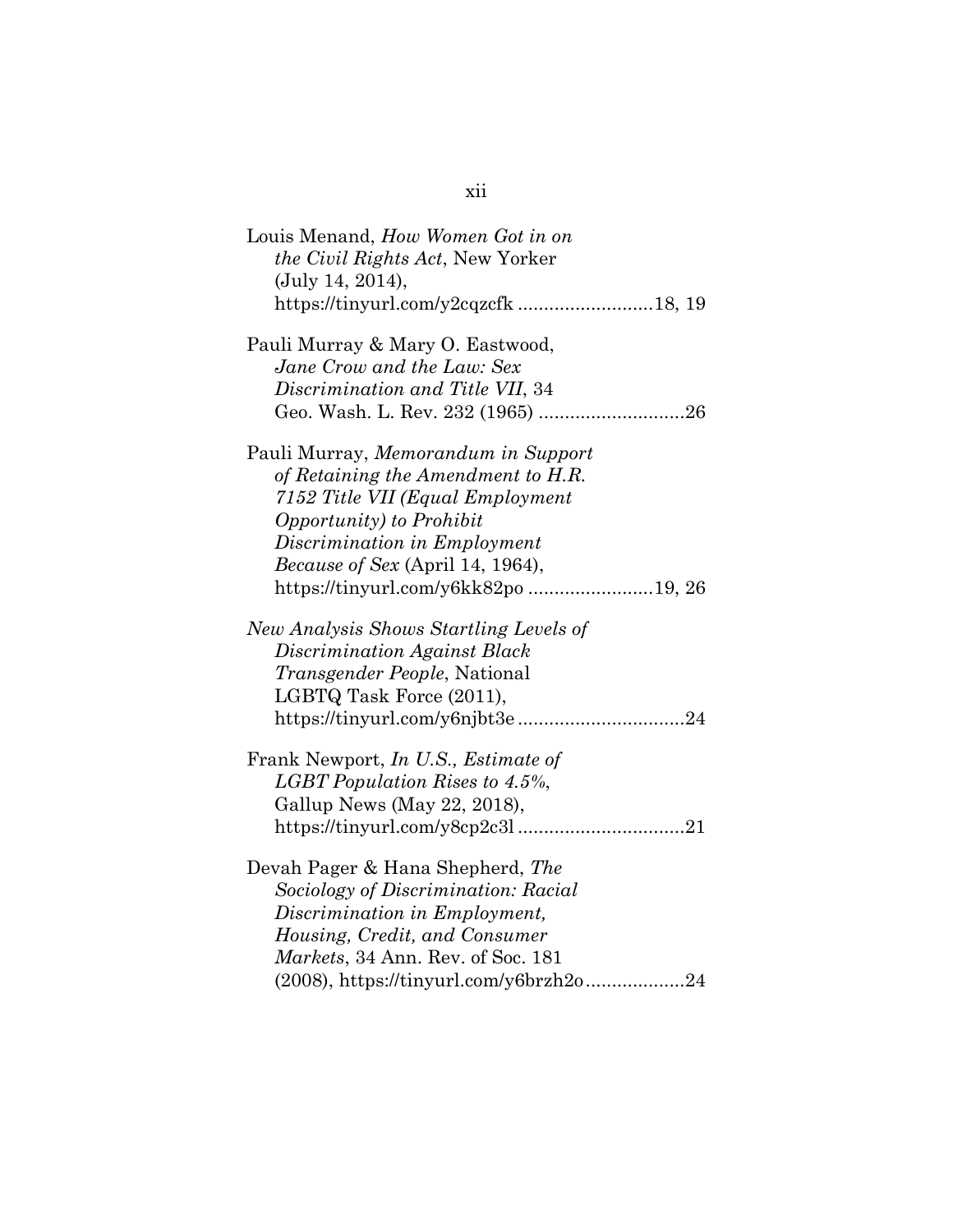| Paying an Unfair Price: The Financial<br>Penalty for LGBT People of Color,<br>Movement Advancement Project<br>(June 2015),                  |
|---------------------------------------------------------------------------------------------------------------------------------------------|
| Wizdom Powell Hammond et al.,<br>Workplace Discrimination and<br><i>Depressive Symptoms, 2 J. of Race</i><br>and Social Problems 19 (2010), |
| Report of the U.S. Commission on Civil<br>Rights: Employment (1961),                                                                        |
| Antonin Scalia & Bryan A. Garner,<br>Reading Law: The Interpretation of                                                                     |
| Vicki Schultz, Taking Sex<br>Discrimination Seriously, 91 Denv.                                                                             |
| Significant EEOC Race/Color Cases,<br>EEOC, https://tinyurl.com/y5zk5eqh                                                                    |
| Catherine Smith, <i>Queer As Black Folk?</i> ,                                                                                              |
| U.S. LGBTQ Paid Leave Survey,<br>Human Rights Campaign<br>Foundation (2018),<br>https://tinyurl.com/yxevwczu21, 22                          |

### xiii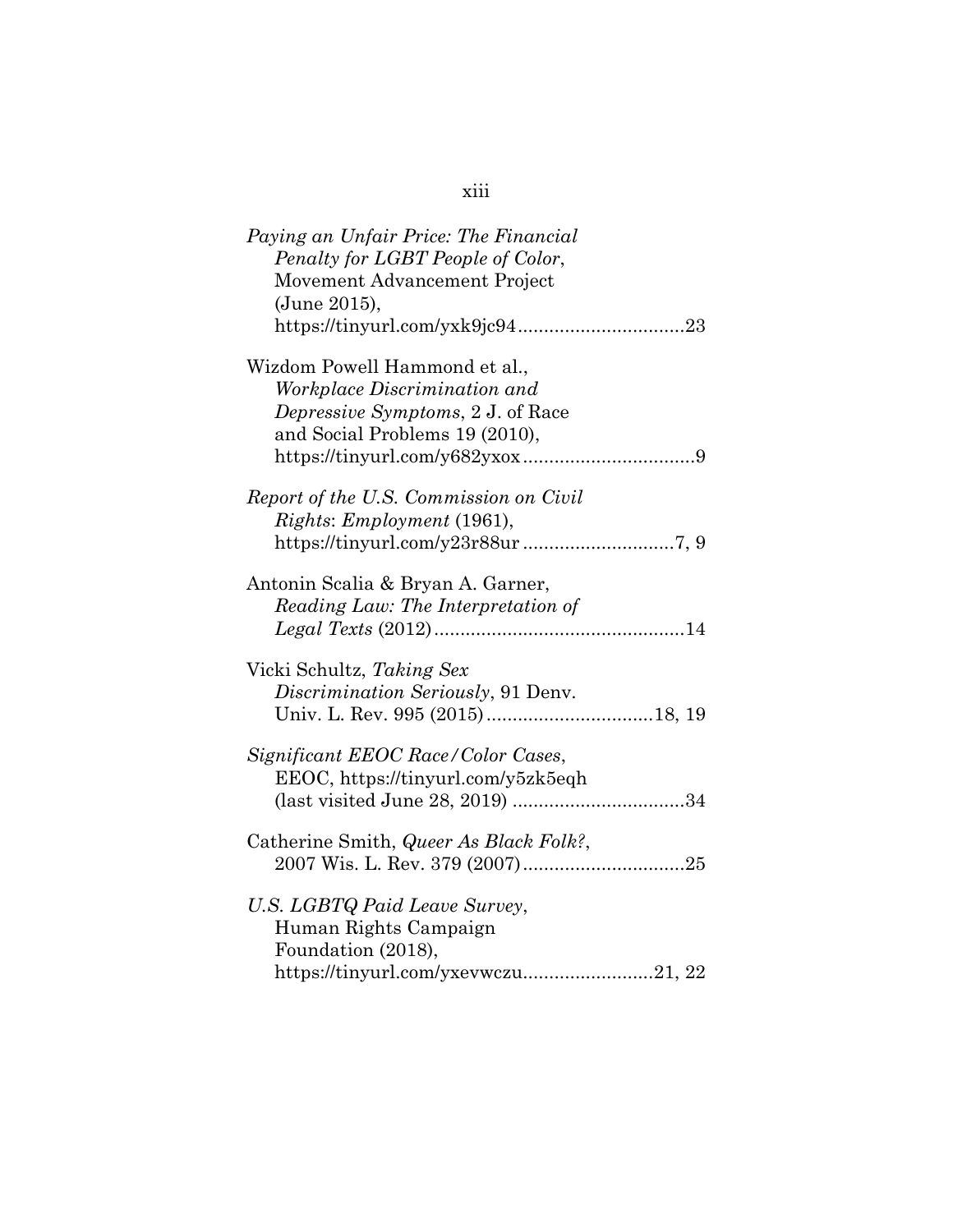| Judith A. Winston, Mirror, Mirror on        |
|---------------------------------------------|
| the Wall: Title VII, Section 1981,          |
| and the Intersection of Race and            |
| Gender in the Civil Rights Act of           |
|                                             |
|                                             |
| C. Vann Woodward, <i>The Strange Career</i> |
|                                             |

### xiv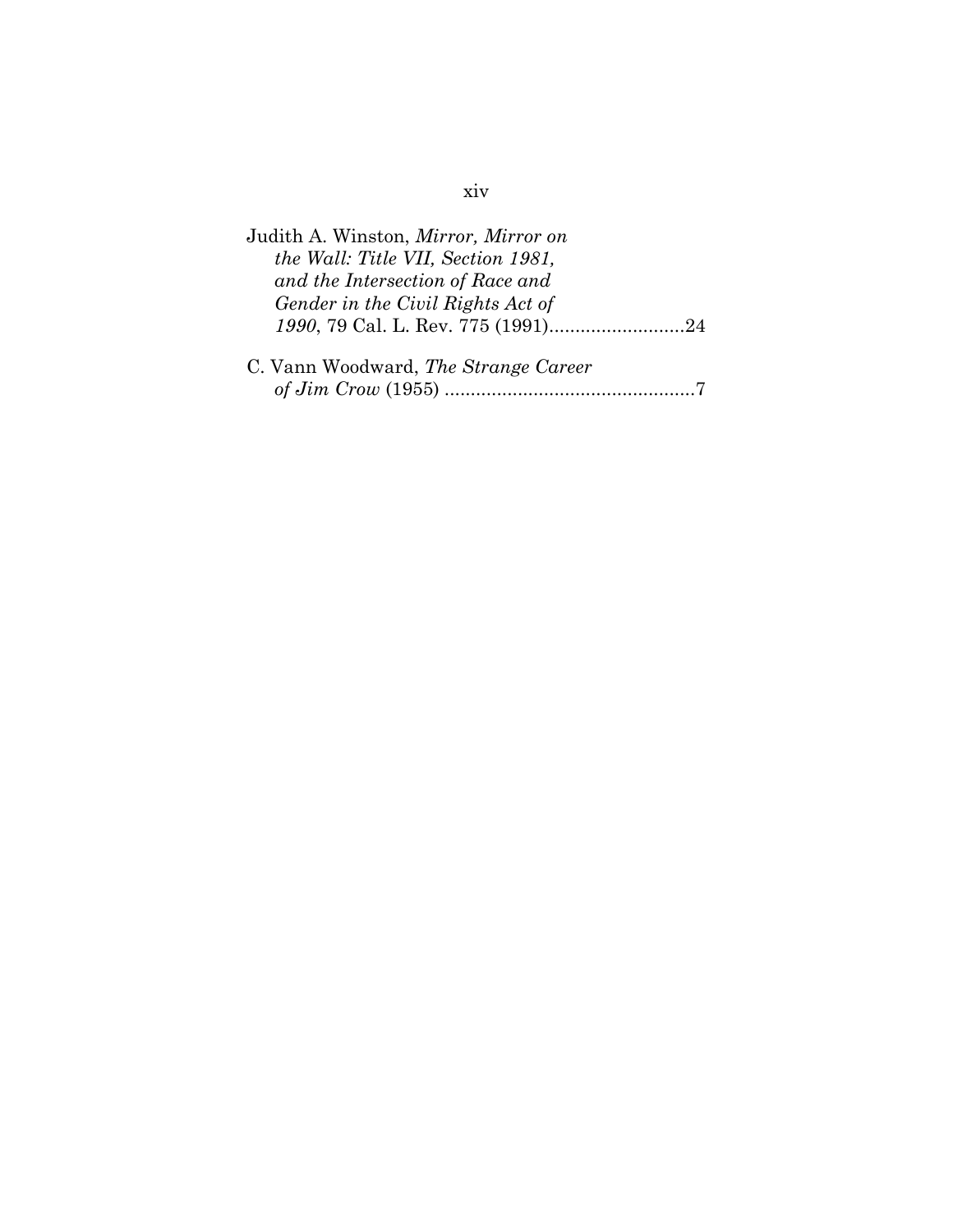#### **INTEREST OF AMICI CURIAE**<sup>1</sup>

<span id="page-16-0"></span>The Lawyers' Committee for Civil Rights Under Law (Lawyers' Committee) is a nonpartisan, nonprofit organization that was formed in 1963 at the request of President John F. Kennedy to enlist the private bar's leadership and resources in combating racial discrimination. The principal mission of the Lawyers' Committee is to secure equal justice for all through the rule of law. To that end, the Lawyers' Committee has participated in hundreds of impact lawsuits challenging race discrimination prohibited by the Constitution and federal statutes relating to voting rights, housing, employment, education, and public accommodation. As a leading national racial justice organization, the Lawyers' Committee has a vested interest in ensuring that racial and ethnic minorities, including minorities who identify as lesbian, gay, bisexual, transgender, and queer/questioning (LGBTQ), have strong, enforceable protections from employment discrimination.

The Leadership Conference on Civil and Human Rights (The Leadership Conference) is a diverse coalition of more than 200 national organizations charged with promoting and protecting the civil and human rights of all persons in the United States, including LGBTQ individuals. It is the nation's largest and most diverse civil and human rights coalition. For

 <sup>1</sup> The parties have consented to the filing of this amicus brief. No counsel for a party authored the brief in whole or in part. No party, counsel for a party, or any person other than amici curiae and their counsel made a monetary contribution intended to fund the preparation or submission of the brief.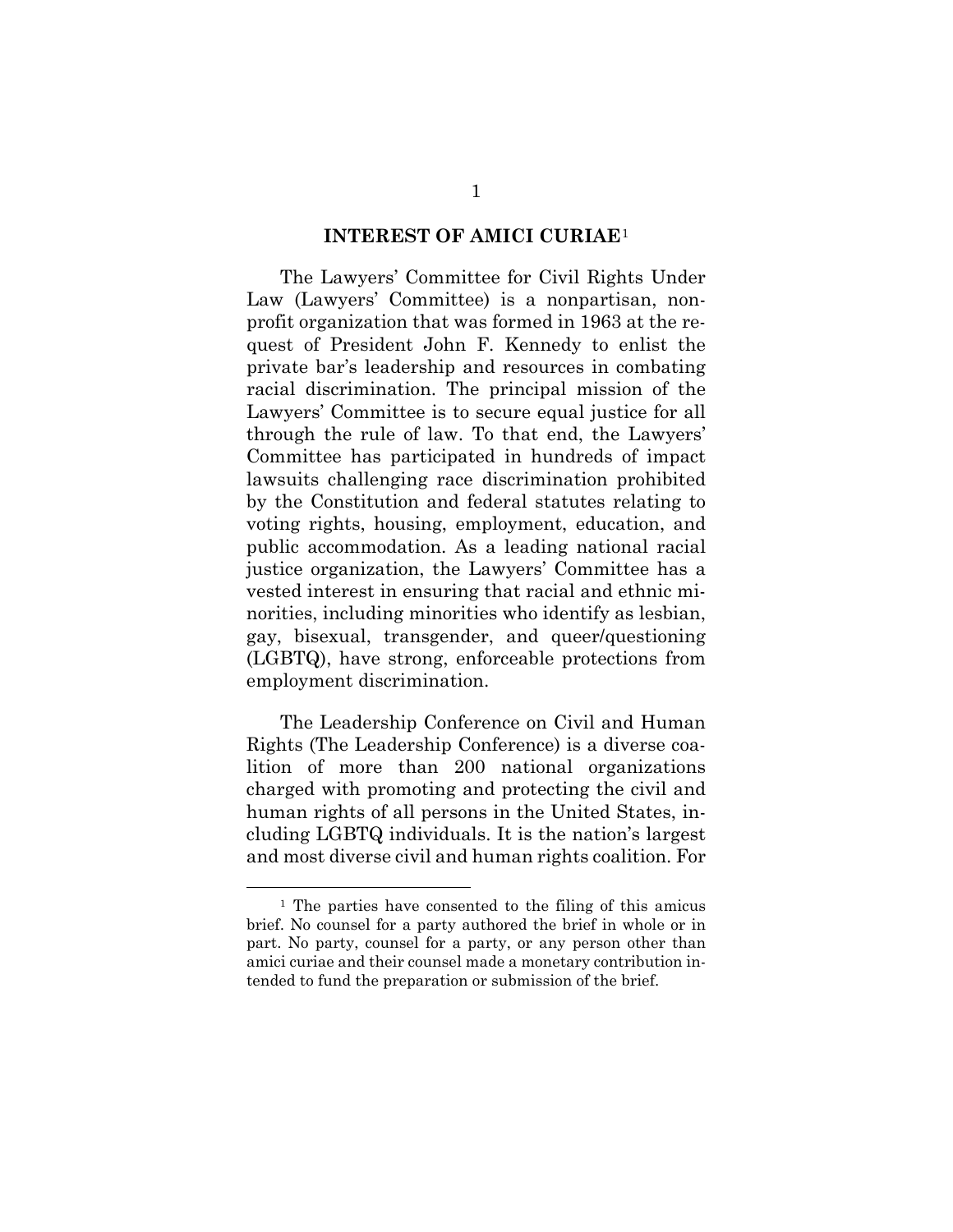more than half a century, The Leadership Conference, based in Washington, D.C., has led the fight for civil and human rights by advocating for federal legislation and policy, securing passage of every major civil rights statute since the Civil Rights Act of 1957. The Leadership Conference works to build an America that is inclusive and as good as its ideals.

<span id="page-17-0"></span>Statements of interest for all other amici are included in the Appendix.

#### **INTRODUCTION AND SUMMARY OF ARGUMENT**

Workplace discrimination against LGBTQ people is discrimination "because of … sex." 42 U.S.C. § 2000e-2(a). Recognition of that reality is essential to safeguarding the job security and economic stability of millions of LGBTQ persons in America, especially those most often subjected to discrimination in the workplace: LGBTQ people of color. It also follows directly from Title VII's protections against other forms of prohibited discrimination—protections that depend on the same legal rules that the LGBTQ employees rely on in these cases. The diversity and vitality of American workplaces, and in turn the American economy, are dependent upon Title VII's continued application to provide robust protections against discrimination.

Outlawing job discrimination based on LGBTQ status is fully consistent with Title VII's long history of antidiscrimination achievements, as well as the statutory text that has made those successes possible. Title VII was enacted in 1964 with the ambitious goal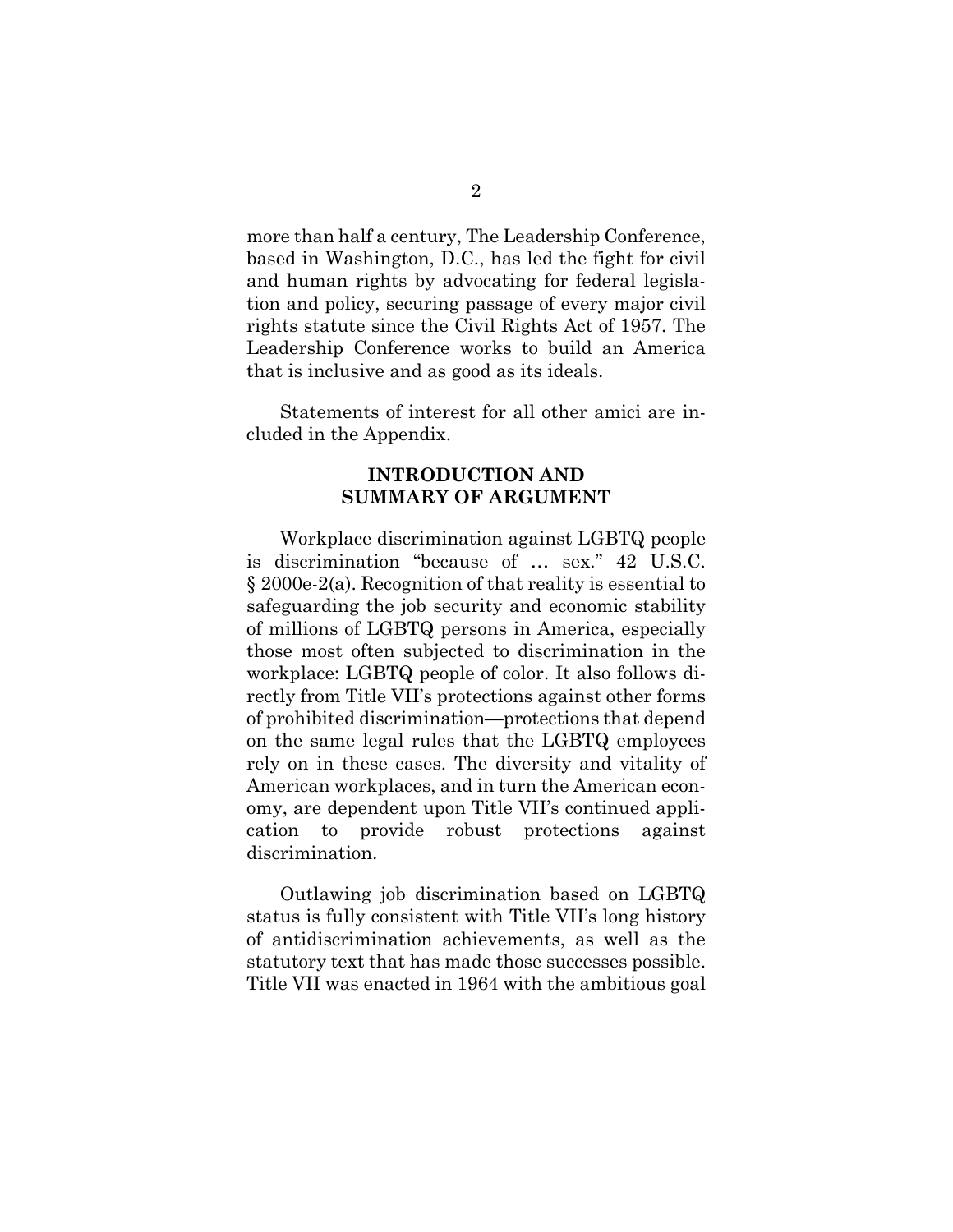of "root[ing] out discrimination in employment." *EEOC v. Shell Oil Co.*, 466 U.S. 54, 77 (1984). At that time, America's workplaces were rife with bias. While the plight of African-American workers was clearly Congress' primary impetus for action, *see United Steelworkers of Am. v. Weber*, 443 U.S. 193, 202 (1979), courts have repeatedly interpreted the plain language of Title VII to ensure protection against disparate treatment on the basis of *all* characteristics protected by Title VII—race, color, religion, sex, and national origin—and against *all* forms in which discrimination is manifested—whether overt or obscured by pretext, whether in the form of a termination notice or pervasive harassment that creates a hostile work environment, and whether part of categorical mistreatment of an entire group or targeted discrimination against an individual based on harmful stereotypes.

This record of far-reaching application is a product of the statute's plain terms. As this Court has recognized time and again, the reach of a statute is not limited to "the principal evil" Congress sought to address, but instead turns upon "the statutory text." *Oncale v. Sundowner Offshore Servs., Inc.*, 523 U.S. 75, 79 (1998). And here, that text is straightforward. It prohibits disparate treatment of an employee "because of" his or her race, sex, or other protected characteristic. That means courts need only apply a "simple test": "whether the evidence shows treatment of a person in a manner which but for [the protected characteristic] would be different*.*" *City of Los Angeles, Dep't of Water & Power v. Manhart*, 435 U.S. 702, 711 (1978).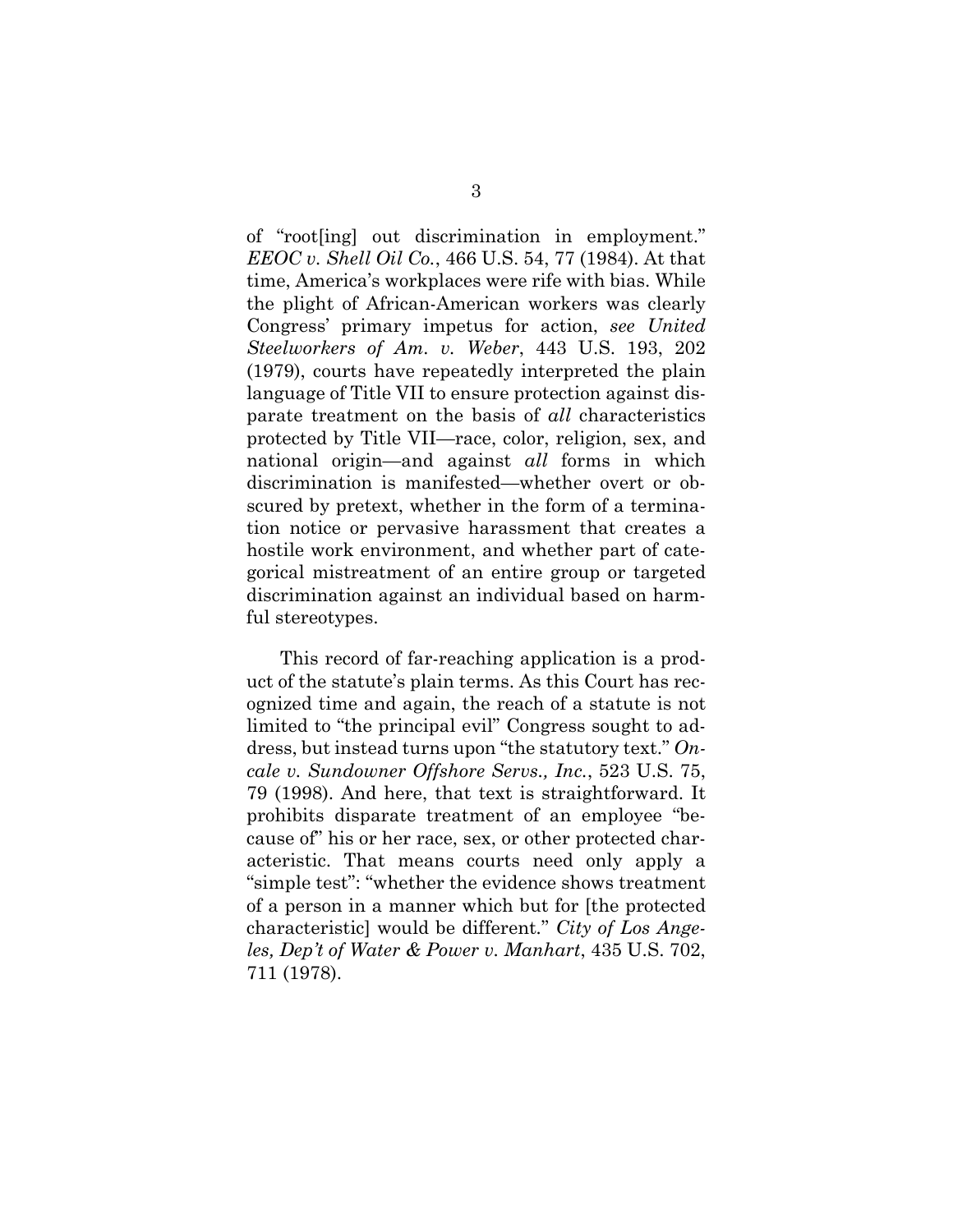In these cases, that "simple test" is clearly satisfied. Aimee Stephens was fired because she is a transgender woman who exhibits traits associated with women; she "would not have been fired for living openly as a woman if she had been assigned the sex of female at birth." Stephens Br. 25. Gerald Bostock and Donald Zarda were fired for being men who are attracted to men; if they were not men, "[they] would not have been fired for [their] attraction to men." Zarda Br. 21; *accord* Bostock Br. 15.

This application of Title VII's text is important to ensure that LGBTQ individuals are not "treated as social outcasts or as inferior in dignity and worth." *Masterpiece Cakeshop, Ltd. v. Colo. Civil Rights Comm'n*, 138 S. Ct. 1719, 1727 (2018). That is especially imperative for people living at the intersection of LGBTQ and racial-minority identities. For these people, racial bias is often compounded by other forms of discrimination.

Indeed, though LGBTQ people of color have made and continue to make great contributions to our society, they suffer far higher rates of job discrimination than their white counterparts. *See infra* at 22-23. If Title VII is interpreted to deny protection on the basis of LGBTQ status, employers could attempt to cloak their racial bias in anti-LGBTQ garb. And it may be challenging for employees suffering discrimination to prove that race, rather than LGBTQ status, caused the adverse employment action. Civil-rights leader Pauli Murray made the same point about protections for women of color at the time of Title VII's enactment: "Without the addition of 'sex'" to the statute, she explained, "Title VII would have protected only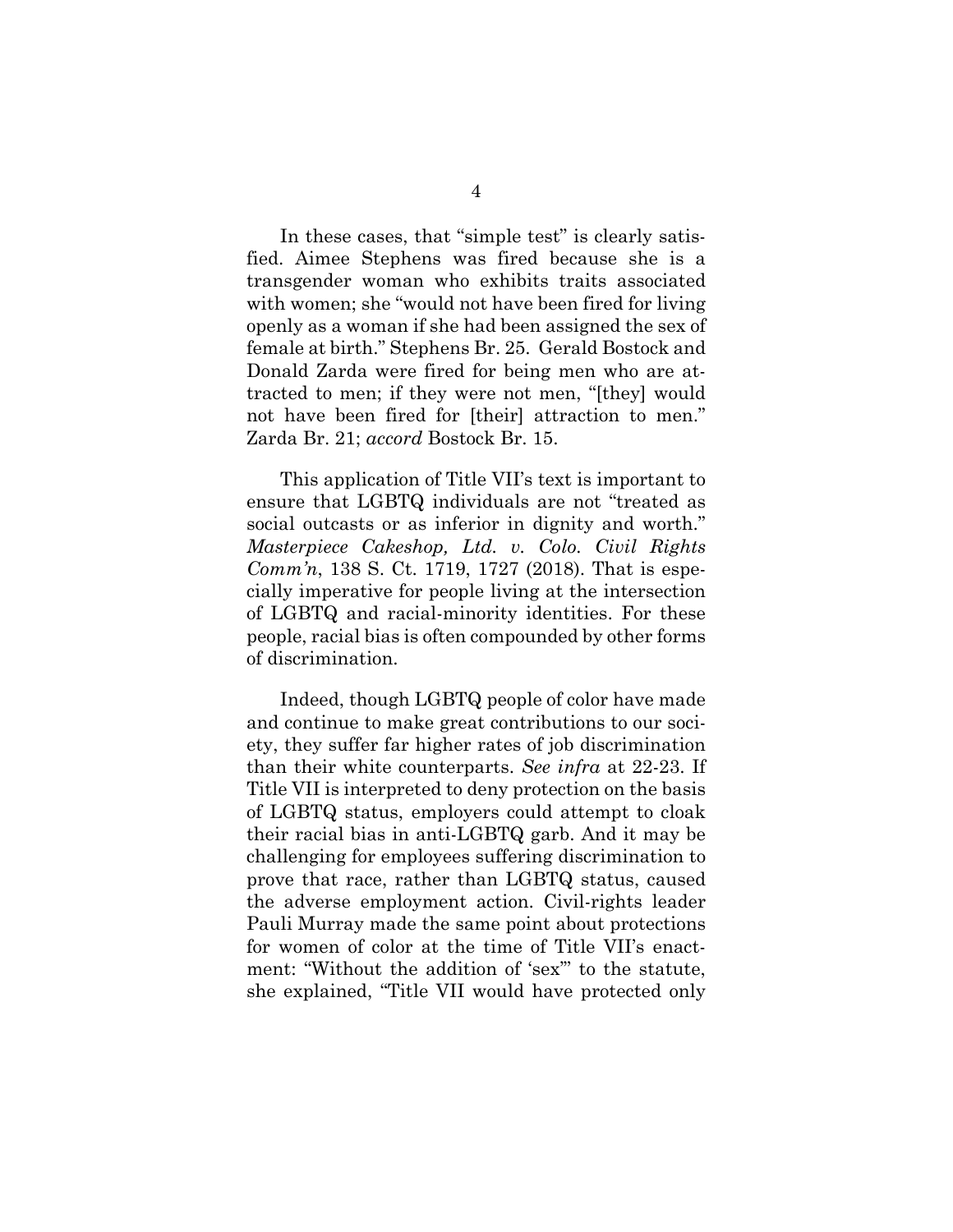half the potential Negro work force." After all, it would be "exceedingly difficult for a Negro woman to determine whether or not she is being discriminated against because of race or sex." *Infra* at 26. So too here: If Title VII does not bar LGBTQ discrimination, that will leave many LGBTQ people of color vulnerable to workplace discrimination—an outcome contrary to Congress' paramount goal of ensuring equal access to employment opportunities for minorities.

Adopting a restrictive interpretation of Title VII in these cases would also mark a deviation from settled Title VII doctrine as applied to other forms of discrimination, including racial prejudice. Racial bias, to be sure, implicates unique historical and institutional concerns. *See Jones v. Alfred H. Mayer Co.*, 392 U.S. 409, 438-44 (1968). For Title VII's purposes, however, race- and sex-based discrimination are treated equivalently, subject to narrow exceptions irrelevant here.

Accordingly, legal rules developed in race-discrimination cases must be applied with full strength to claims of sex discrimination, including the LGBTQ employees' claims here. For example, courts have long held that employers violate Title VII by treating employees adversely based on their marriage to, or association with, someone of a different race or national origin. There is no basis to carve out a special exception for discrimination on the basis of sex, including discrimination based on an employee's association with a spouse or romantic partner of the same sex.

Since the enactment of Title VII, there have been significant strides in making our workforce more diverse and inclusive. Title VII's enduring protections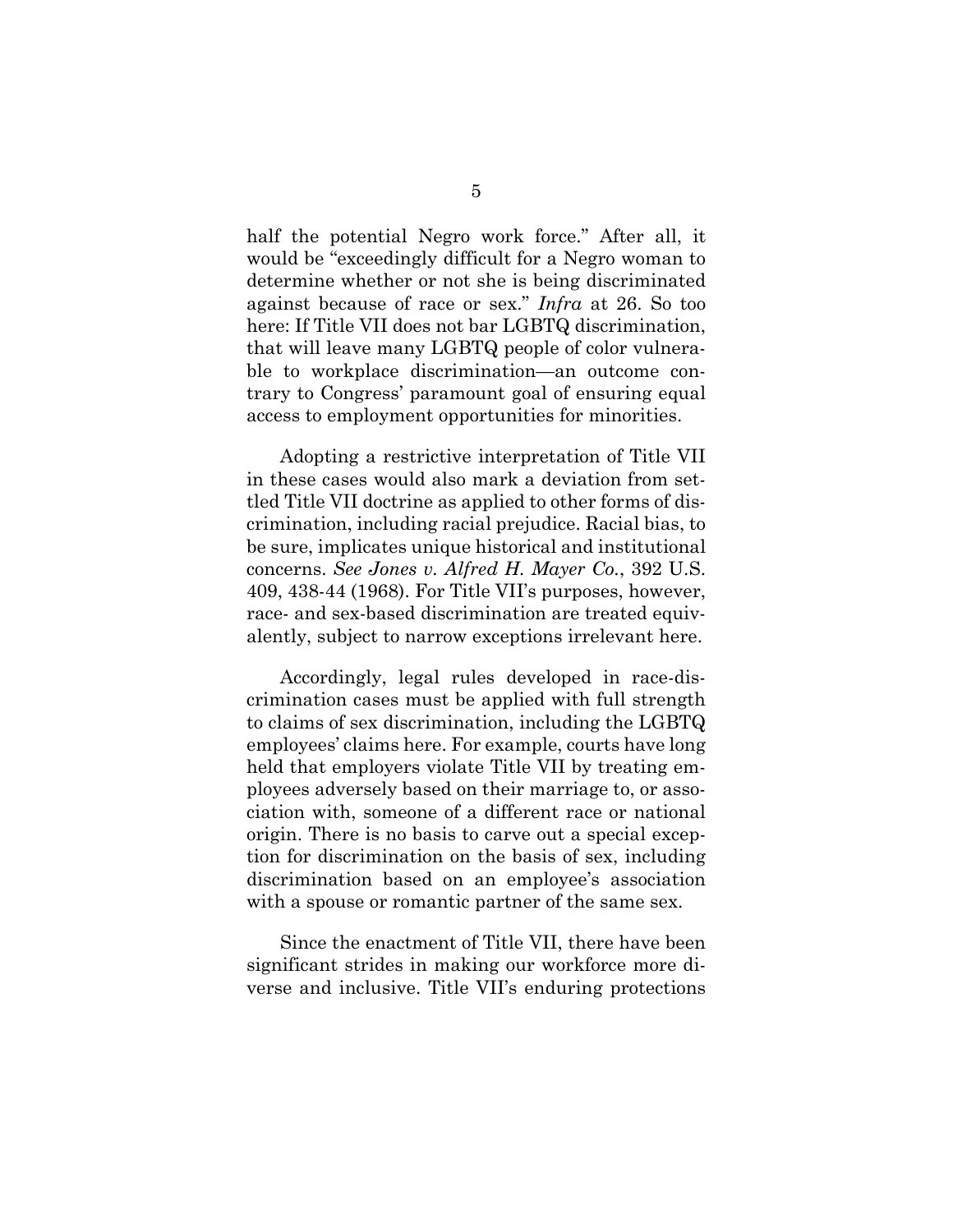help ensure that employees of all backgrounds can contribute to the economy free from harassment and discrimination—ever so important as our country continues to become more diverse. The sweeping text of Title VII, alongside the statute's storied history of rooting out pervasive workplace discrimination, compels treating LGBTQ discrimination as unlawful.

#### **ARGUMENT**

- <span id="page-21-2"></span><span id="page-21-1"></span><span id="page-21-0"></span>**I. Title VII's Prohibitions Against Employment Discrimination Have Played A Critical Role In Advancing Civil Rights.**
	- **A. Title VII ensures workplace advancement based on job qualifications free from discrimination, and has expanded access to economic opportunities for all.**

Discrimination was once the norm in many American workplaces. Congress understood that only a bold solution could rise to the challenge. Title VII's robust prohibition against discrimination has repeatedly operated over the past five decades to root out discriminatory employment practices even as new challenges have emerged that Congress did not necessarily anticipate in 1964. The cases at bar exemplify that history.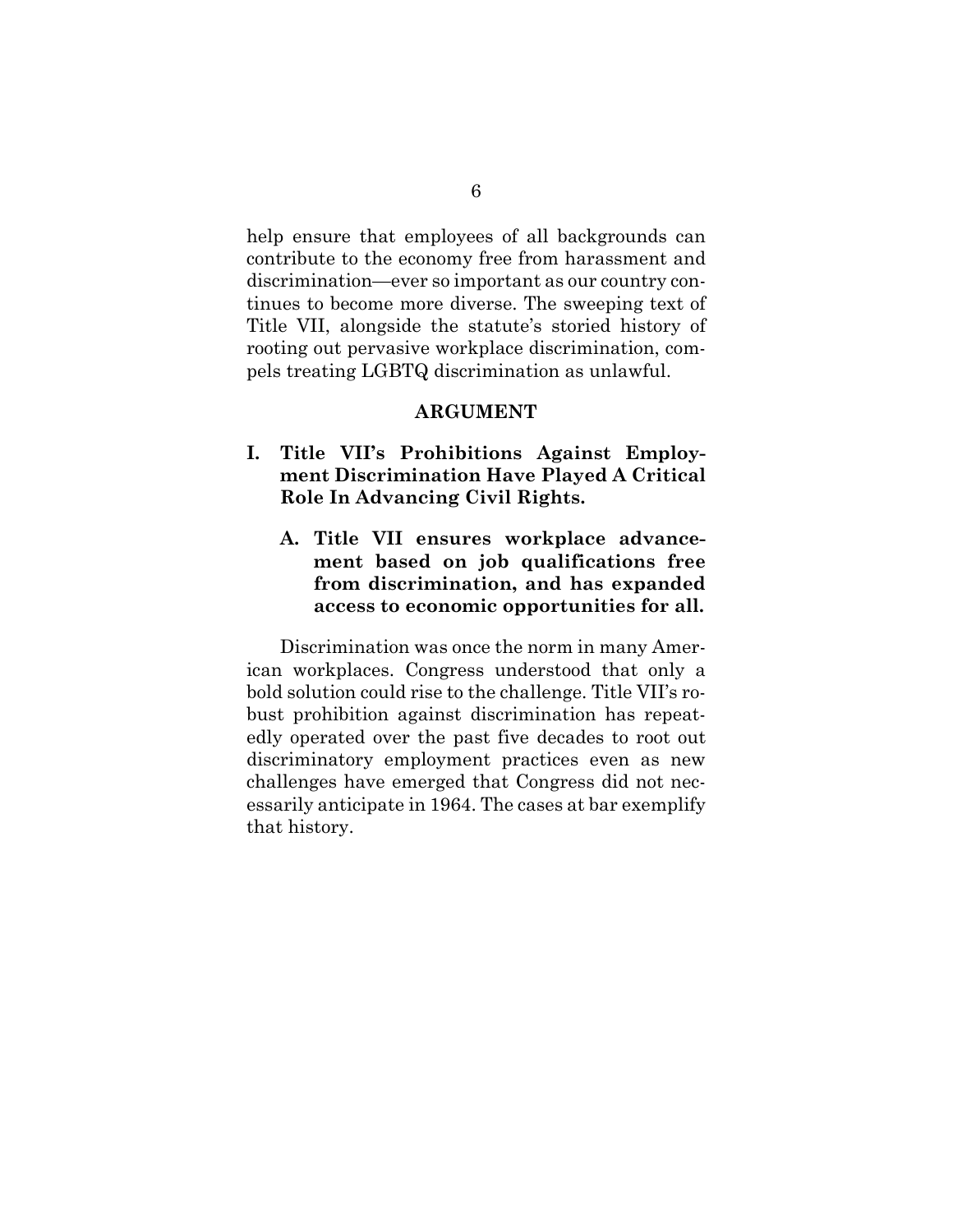#### <span id="page-22-0"></span>**1. Before Title VII, federal law was powerless to combat repugnant workplace discrimination.**

Workplace discrimination was flagrant and commonplace prior to Title VII's enactment. In the aftermath of the Civil War, African Americans were relegated to second-class citizenship through a system of laws, ordinances, and customs that separated white and African American people in every area of life. C. Vann Woodward, *The Strange Career of Jim Crow* 7 (1955). This code of segregation "lent the sanction of law to a racial ostracism that extended to churches and schools, to housing and jobs, to eating and drinking." *Id.*; *see also, e.g.*, John Hope Franklin, *History of Racial Segregation in the United States*, 304 Annals of the Am. Acad. of Polit. & Soc. Sci. 1, 7- 8 (1956) (describing 1915 South Carolina statute that "forbade textile factories to permit employees of different races to work together in the same room").

A 1961 report by the U.S. Commission on Civil Rights documented the "vicious circle of discrimination in employment opportunities" that continued to harm African Americans. *Report of the U.S. Commission on Civil Rights*: *Employment* 153-54 (1961), https://tinyurl.com/y23r88ur. That discrimination included practices as blatant as government contractors' "outright refusal to employ" African-American workers. *Id.* at 155.

Women, too, suffered extraordinary discrimination in the workplace. A 1963 report by the President's Commission on the Status of Women (though itself expressing certain outmoded stereotypes about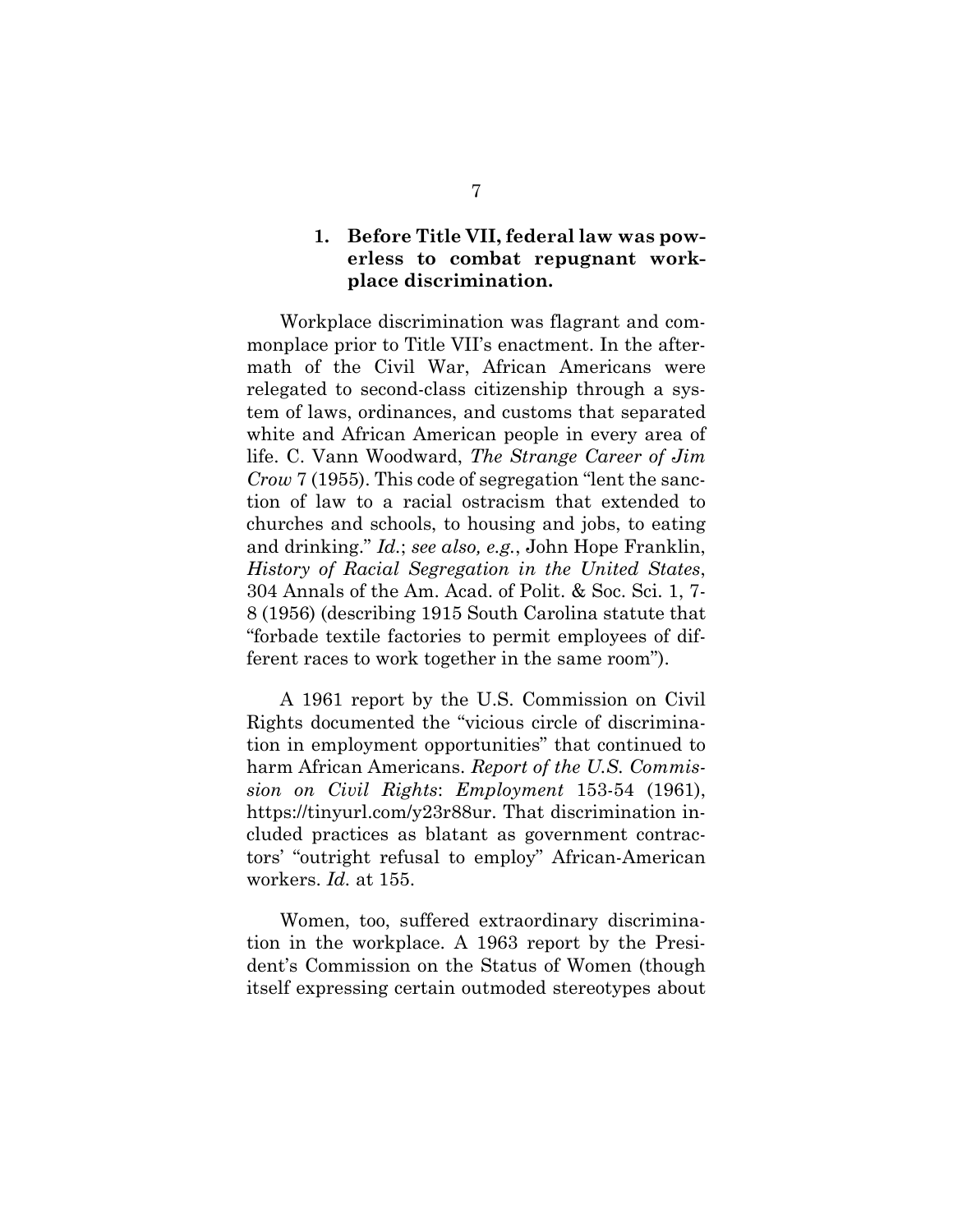women's family roles) documented examples of the obstacles faced by women in the workplace. For example, one in three surveyed private employers had separate pay scales for women employees, paying them less "for the same kind of work." *American Women: Report of the President's Commission on the Status of Women* 28 (1963), https://tinyurl.com/ yxbdns5p.

The upshot is that before Title VII was enacted, a variety of odious practices, unimaginable today, were entirely legal. Employers overtly discriminated against employees in hiring, assignments, and pay. Some of them included express discriminatory exclusions for African Americans and women in job postings and ads.2 It was thus not uncommon to find employers engaging in practices like the one this Court described in *Griggs v. Duke Power Co.*, 401 U.S. 424 (1971). There, the employer "openly discriminated on the basis of race in the hiring and assigning of employees," placing African-American employees exclusively in a department "where the highest paying jobs paid less than the lowest paying jobs in the

 <sup>2</sup> *See, e.g.*, William A. Darity Jr. & Patrick L. Mason, *Evidence on Discrimination in Employment: Codes of Color, Codes of Gender*, 12 J. Econ. Perspectives 63, 66-67 tbl.1 (1998) (collecting examples of newspaper help-wanted ads from 1960 that expressed racial preferences); Peter W. Kerman, *Sex Discrimination in Help Wanted Advertising*, 15 Santa Clara L. Rev. 183 (1974).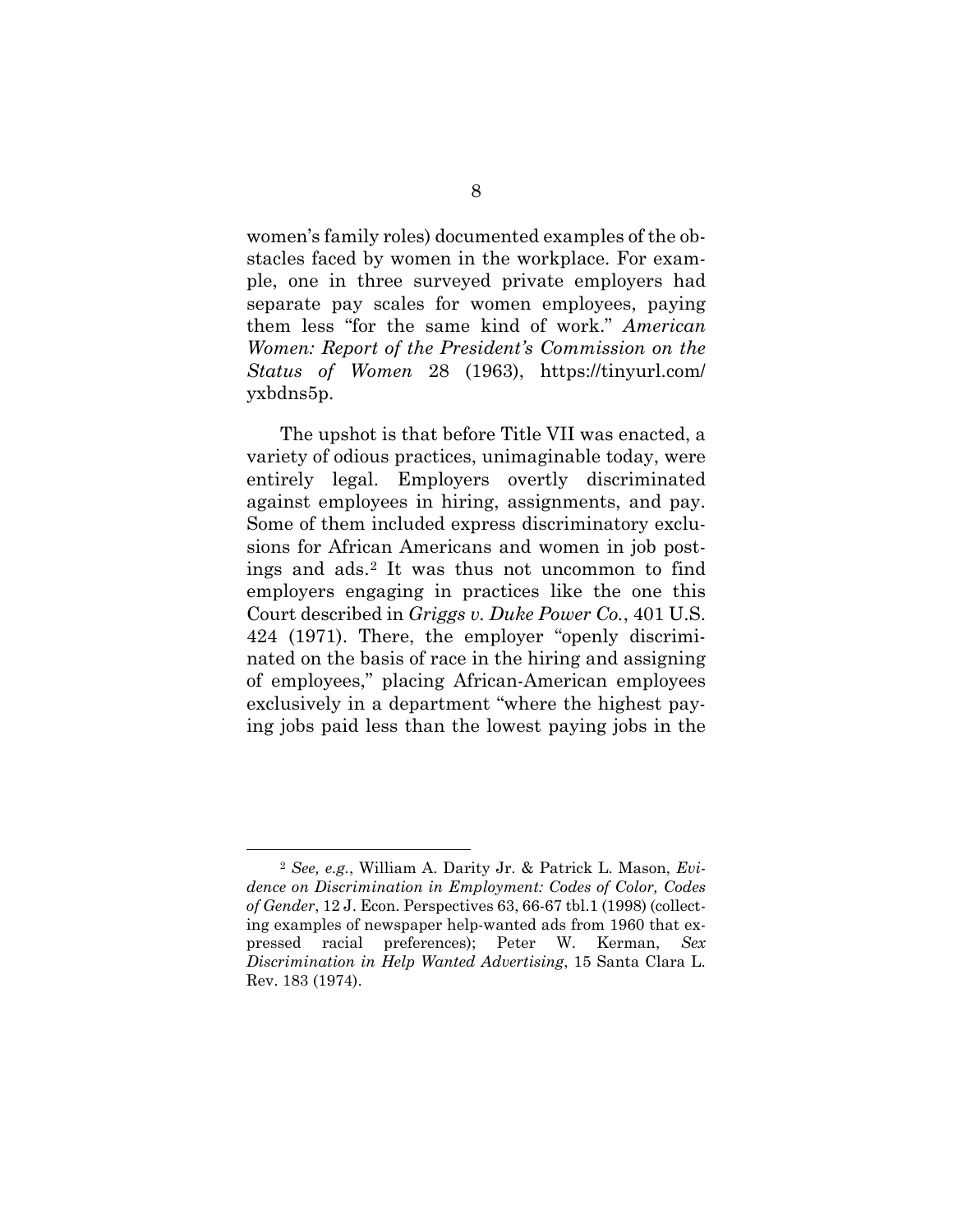other four … departments in which only whites were employed." *Id.* at 427.3

Employers also operated unreservedly on the basis of noxious, demeaning stereotypes about both their employees and their customers. Many airlines, for instance, stopped hiring men as flight attendants and then infamously terminated women attendants when they reached a certain age or married. They strenuously defended such policies as necessary for marketing, arguing it was essential to sell male passengers a "fantasy centered on the sexual availability of female flight attendants." Cary Franklin, *Inventing the "Traditional Concept" of Sex Discrimination*, 125 Harv. L. Rev. 1307, 1348-54 (2012).

The consequence of such pervasive discrimination was serious damage to the self-worth and dignity of workers. "Denial of employment because of the color of a person's skin," gender, religion, or other protected characteristics "is an affront to human dignity." U.S. Commission on Civil Rights, *supra*, at 1. Unsurprisingly, studies find that workplace discrimination can cause serious emotional and psychological harm. *See, e.g.*, Wizdom Powell Hammond et al., *Workplace Discrimination and Depressive Symptoms*, 2 J. of Race

 <sup>3</sup> *See also, e.g.*, *United States v. Ga. Power Co.*, 474 F.2d 906, 910 (5th Cir. 1973) (Until 1963, "an open and unvarying policy of the company prevented black persons from competing for any but the most menial and low-paying jobs within the corporate structure."); *Phillips v. Martin Marietta Corp.*, 400 U.S. 542, 543 (1971) (per curiam) (employer refused to hire mothers of young children for assembly trainee position, but hired fathers of young children for that position).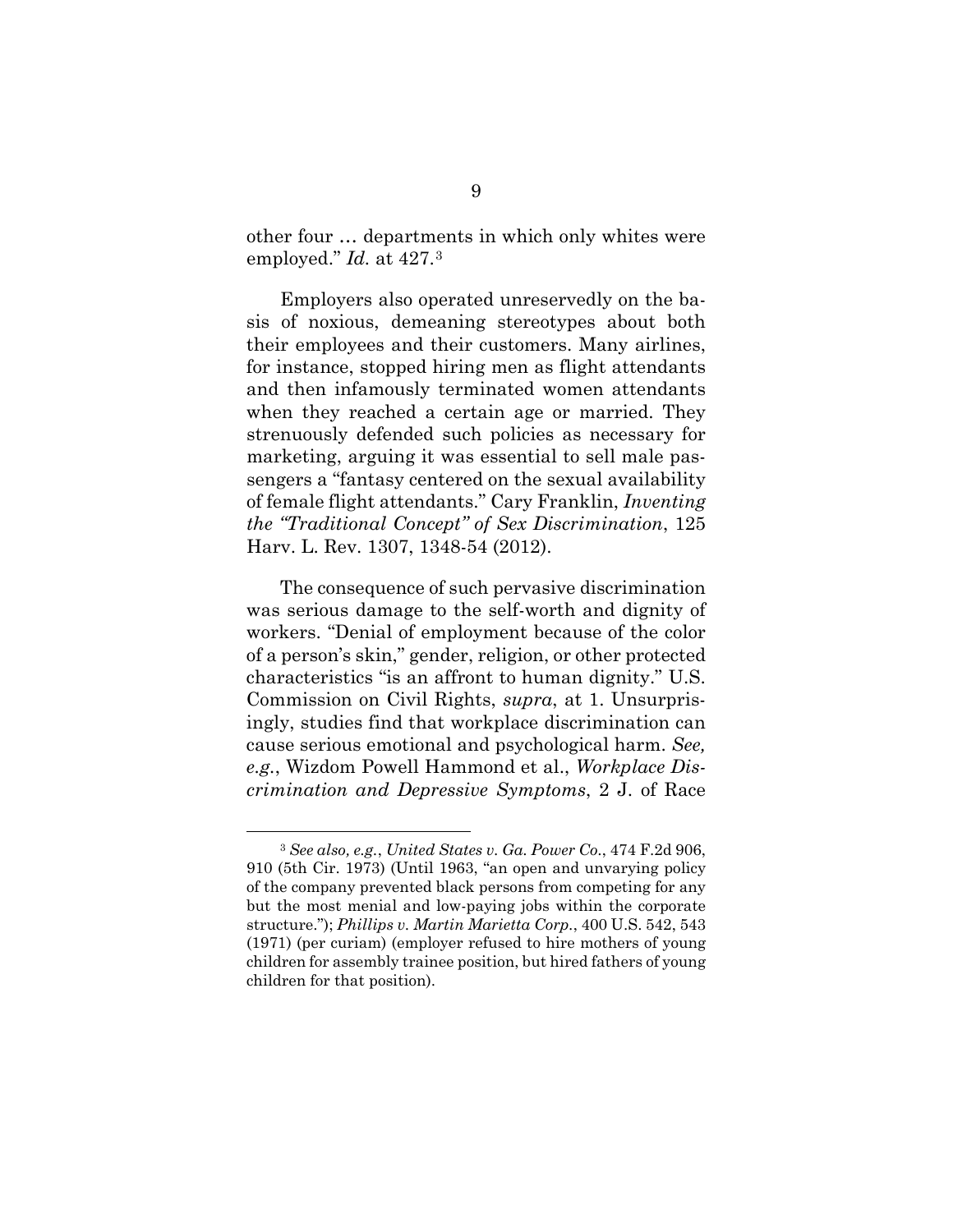and Social Problems 19 (2010), https://tinyurl.com/ y682yxox.

Workplace discrimination also inflicted (and continues to inflict) significant economic costs, both on the individual victims of that discrimination and, as study after study concludes, for the American economy overall. One recent publication by the National Bureau for Economic Research found that reducing workplace discrimination and discriminatory barriers to education has accounted for as much as 20-40% of increased economic output in the United States over the last half-century. Chang-Tai Hsieh et al., *The Allocation of Talent and U.S. Economic Growth* 1-5 (Nat'l Bureau of Econ. Research, Working Paper Ver. 7.0, Apr. 26, 2019), https://tinyurl.com/kxaz5zr.4

### <span id="page-25-0"></span>**2. Over the past half-century, Title VII has resulted in remarkable progress toward fulfilling the promise of rooting out job discrimination.**

Title VII has the ambitious purpose of "eliminat[ing] those discriminatory practices and devices which have fostered … job environments to the disadvantage of minority citizens." *Int'l Bhd. of Teamsters v. United States*, 431 U.S. 324, 348 (1977) (internal

 <sup>4</sup> As the report explains, "[t]he last 50 years have seen a remarkable convergence in the occupational distribution between white men, women, and black men. For example, 94 percent of doctors and lawyers in 1960 were white men. By 2010, the fraction was just over 60 percent. Similar changes occurred throughout the economy, particularly in highly-skilled occupations." Hsieh et al., *supra*, at 2.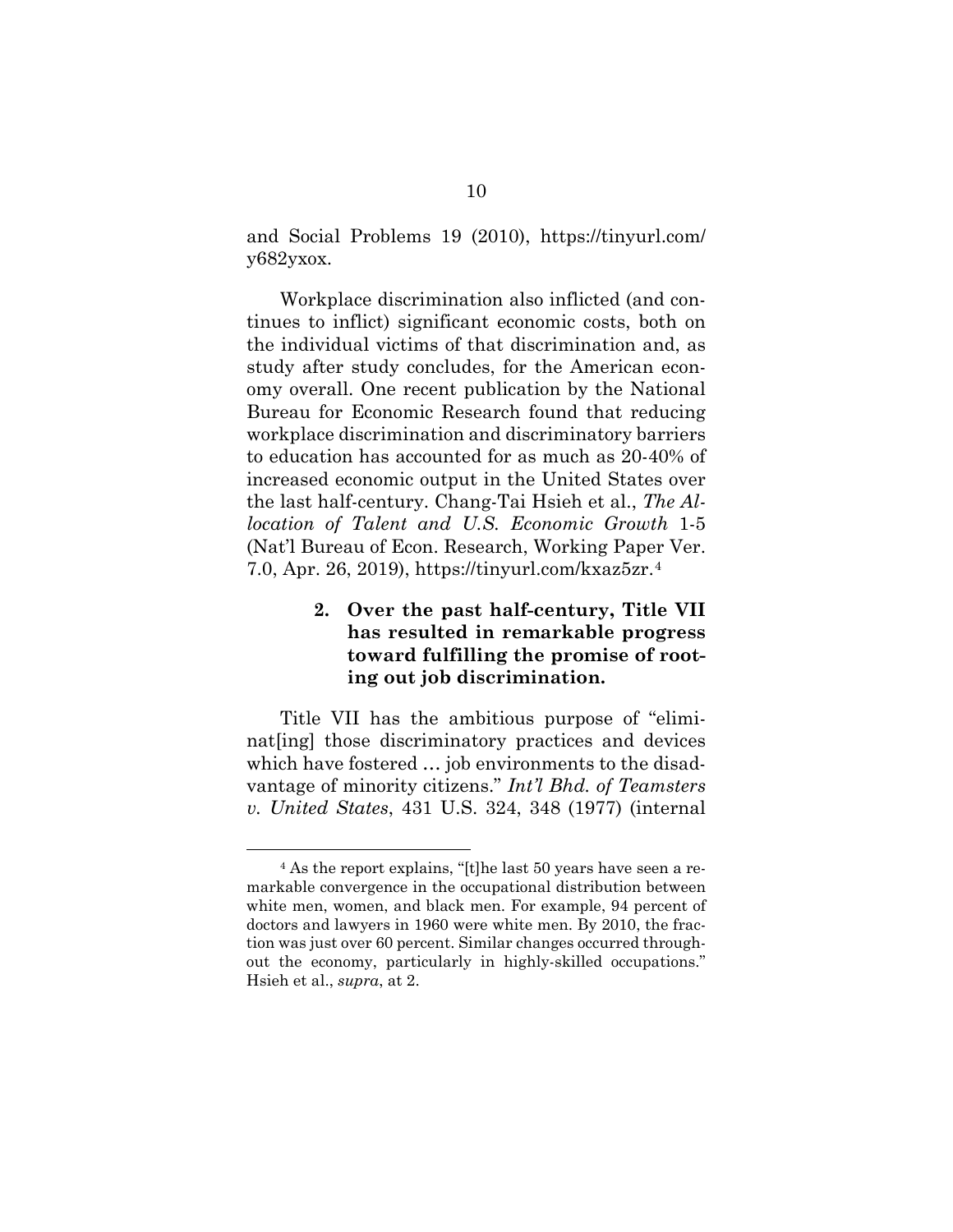quotation marks omitted). It is a "broad remedial measure, designed to assure equality of employment opportunities." *Pullman-Standard v. Swint*, 456 U.S. 273, 276 (1982) (internal quotation marks omitted).

Recently, this Court emphasized that Title VII furthers the government's "compelling interest in providing an equal opportunity to participate in the workforce without regard to race, and prohibitions on racial discrimination are precisely tailored to achieve that critical goal." *Burwell v. Hobby Lobby Stores, Inc.*, 573 U.S. 682, 733 (2014). The government's interest in rooting out sex discrimination, as well as disparate treatment on the basis of the statute's other protected characteristics, is of course compelling as well. *See Nev. Dep't of Human Res. v. Hibbs*, 538 U.S. 721, 728-29 (2003); *Roberts v. U.S. Jaycees*, 468 U.S. 609, 625-29 (1984).

In light of these compelling interests, time and again, this Court and lower courts have applied Title VII to eliminate discriminatory barriers to equality in the workplace—even where, as in these cases, arguments were made that Title VII's drafters could not have anticipated such applications. As this Court observed in *Oncale*, the statute covers not just "the principal evil[s] Congress was concerned with when it enacted Title VII," but also "reasonably comparable evils" as long as they fall within the statutory text. 523 U.S. at 79; *see also* Zarda Br. 42-44.

Thus, rejecting claims by some employers that Congress intended Title VII to be limited to "economic or tangible discrimination," this Court held that the statute prohibits harassment that causes a "hostile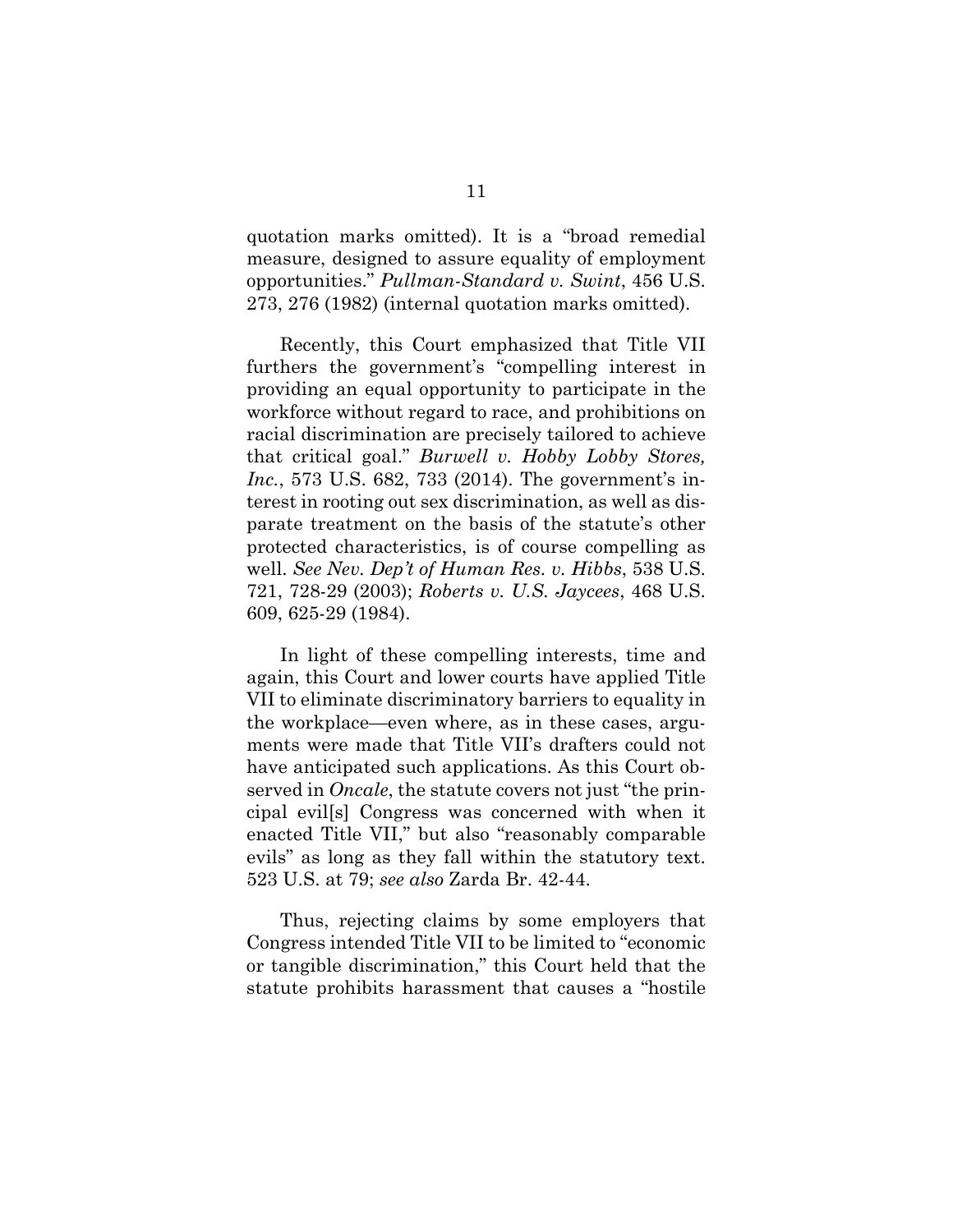work environment." *Meritor Sav. Bank, FSB v. Vinson*, 477 U.S. 57, 65-66 (1986); *see also Oncale*, 523 U.S. at 79 (Title VII covers same-sex harassment). This essential protection shields employees against not only sexual harassment, but also workplace harassment based on race, religion, and national origin. *Meritor*, 477 U.S. at 66. To take just one example, Title VII's harassment prohibition helped remedy the egregious workplace harassment experienced by a Muslim worker in the wake of the September 11th attacks. *E.g.*, *EEOC v. Sunbelt Rentals, Inc.*, 521 F.3d 306, 321 (4th Cir. 2008).

As much discussed in these cases, this Court has also applied Title VII to forbid discrimination against subsets of men or women, rather than limiting application to discrimination against all men or all women. Notably, in *Price Waterhouse v. Hopkins*, the Court held Title VII bars discrimination on the basis of harmful stereotyping, *i.e.*, an employer's expectation that a person will behave a certain way based on perceived characteristics of that person's race, sex, religion, or national origin. 490 U.S. 228, 250 (1989) (plurality opinion); *id.* at 259-60 (White, J., concurring in the judgment) (agreeing with plurality that discrimination based on stereotyping "was supported by the record"); *id.* at 272-73 (O'Connor, J., concurring in the judgment) (same); *id.* at 294-95 (Kennedy, J., dissenting) (employee "plainly presented a strong case … of discrimination" based on stereotypes).

In addition, courts have taken care not to place artificial limitations on Title VII's protections. They have done so, in part, by guarding against employers' use of pretext to engage in unlawful discrimination on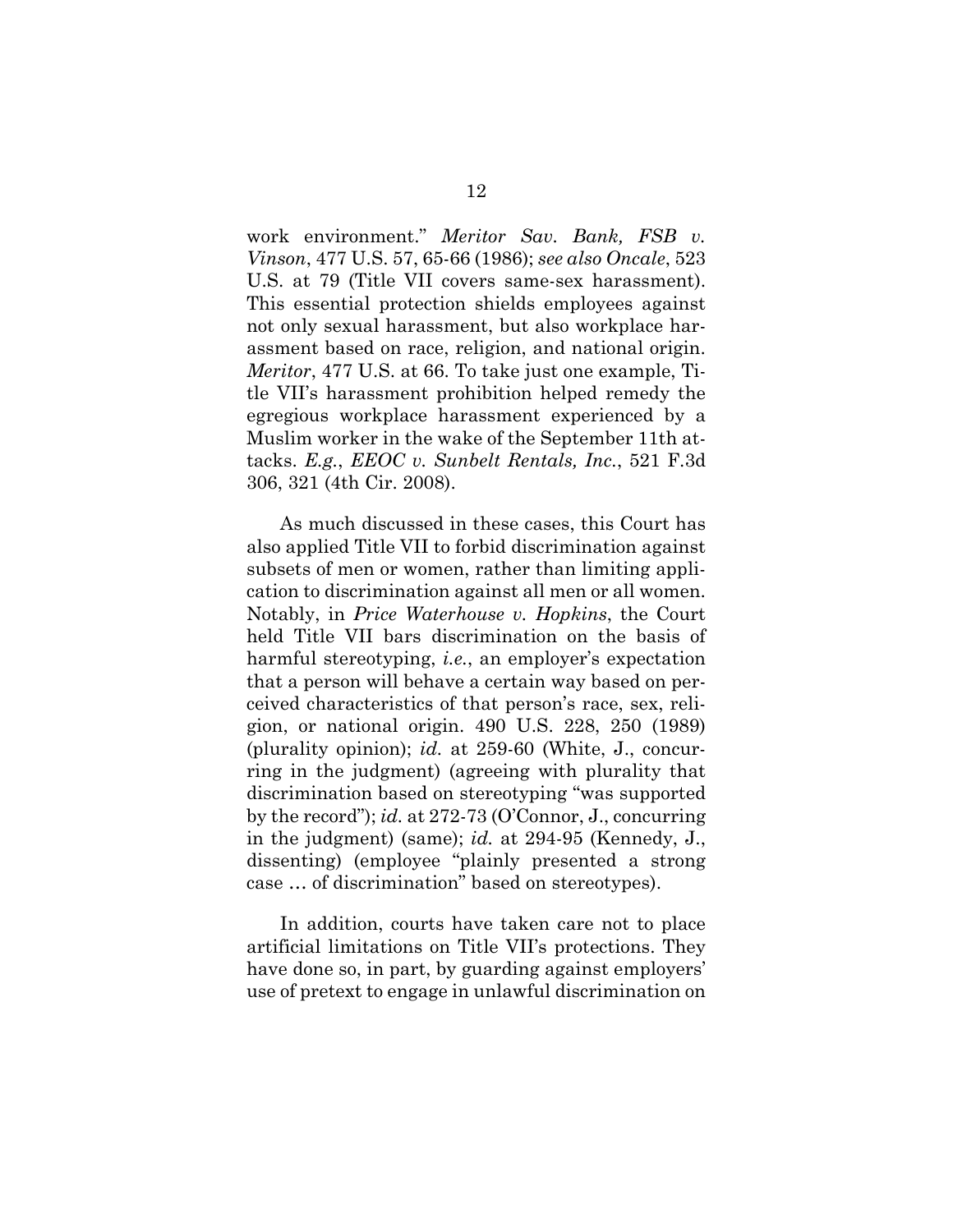the basis of protected characteristics. For example, as the population of the United States has become more linguistically and ethnically diverse, courts have recognized that discrimination based on language or accents can be a pretext for racial or national-origin discrimination. *See, e.g.*, *Gutierrez v. Mun. Ct. of Se. Judicial Dist.*, 838 F.2d 1031, 1038 (9th Cir. 1988) (striking down rule barring court employees from speaking a language other than English while attending to work duties), *vacated on other grounds*, 490 U.S. 1016 (1989); *Akouri v. State of Fla. Dep't of Transp.*, 408 F.3d 1338, 1348 (11th Cir. 2005) (emphasizing employer's remark that "all white" employees would never "take orders" from supervisor with "an accent").

Finally, beyond recognizing robust understandings of each Title VII protected characteristic, courts have held that employees may raise a successful claim based on an employer's combined grounds for discrimination "where two bases for discrimination exist," such as race and gender*. Lam v. Univ. of Haw.*, 40 F.3d 1551, 1562 (9th Cir. 1994). If the law were otherwise, it would force a plaintiff "to bisect [her] identity," "distort[ing] or ignor[ing] the particular nature of [her] experience[]." *Id.* It would also force courts to engage in the difficult, if not impossible task, of teasing out which of multiple forms of discrimination played a causal role in the discrimination. *Id.* Accordingly, "when a plaintiff is claiming race *and* sex bias, it is necessary to determine whether the employer discriminates on the basis of that *combination* of factors, not just whether it discriminates against people of the same race or of the same sex." *Id.*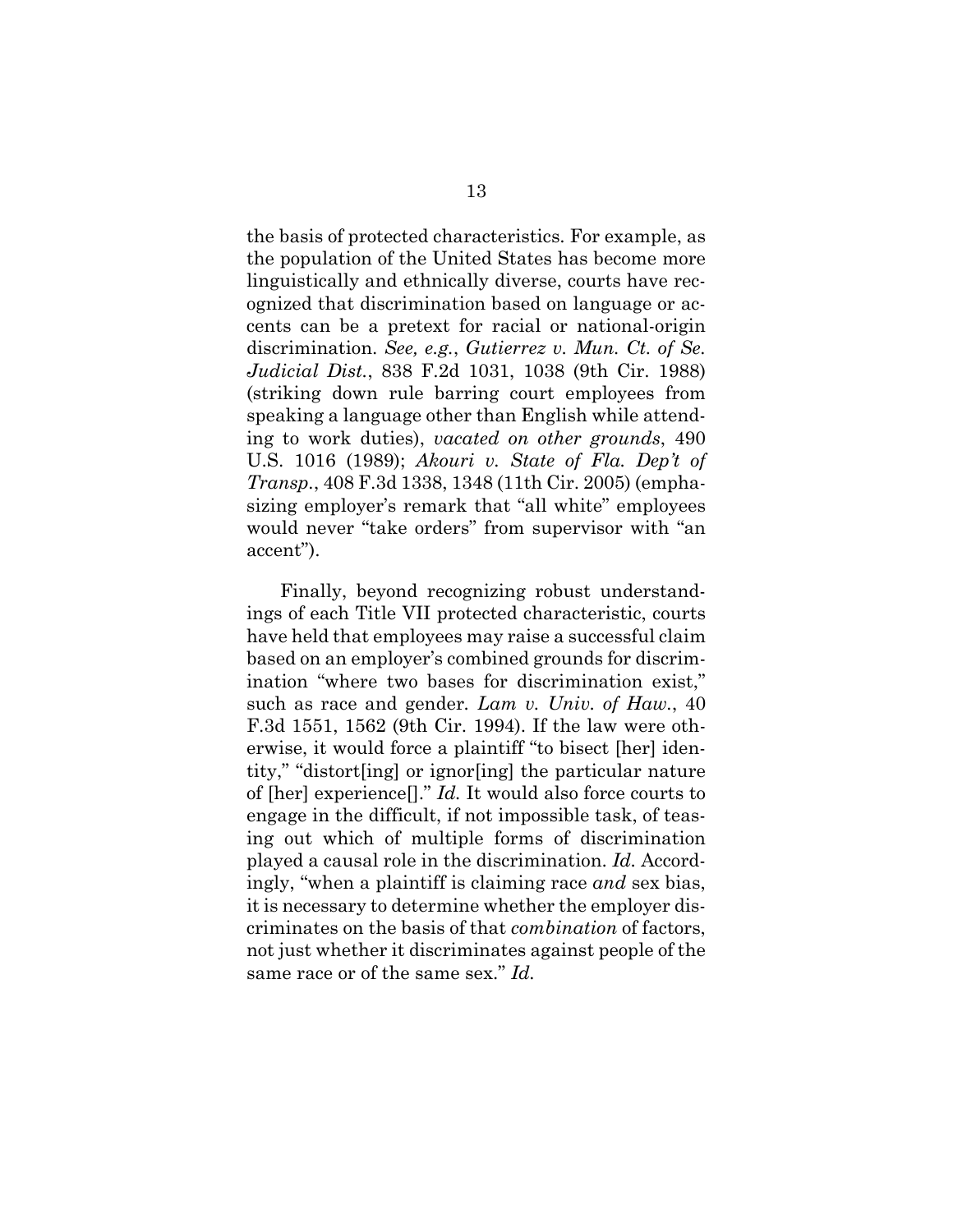The relief plaintiffs seek here—construing Title VII to forbid discrimination on the basis of LGBTQ status—is hardly a departure from Title VII's remarkable history. Since Title VII's enactment, there has been significant progress toward the statute's goal of eliminating bias from employment decisions. A cramped interpretation in these cases would be wholly inconsistent with the statute's text, history, and purpose.

#### <span id="page-29-0"></span>**B. Title VII's plain text imposes a straightforward bar on disparate treatment.**

A critical reason why Title VII's history is so remarkable is the breadth of its *text*. Regardless of the particular "evil[s]" that motivated the statute's proponents, "it is ultimately the provisions of our laws rather than the principal concerns of our legislators by which we are governed." *Oncale*, 523 U.S. at 79; *see also Pa. Dep't of Corr. v. Yeskey*, 524 U.S. 206, 212 (1998) (similar). In fact, Title VII is the poster child for this principle: Justice Scalia's treatise on statutory interpretation points to Title VII as a prime example to illustrate that "general terms" are to be given their "full and fair scope," rather than interpreted narrowly to "infer exceptions for situations that the drafters never contemplated." Antonin Scalia & Bryan A. Garner, *Reading Law: The Interpretation of Legal Texts* 101-04 (2012).

Two features of Title VII's text stand out for purposes of the cases presently before the Court:

*First*, it treats all forms of discrimination the same, regardless of the protected characteristic (race,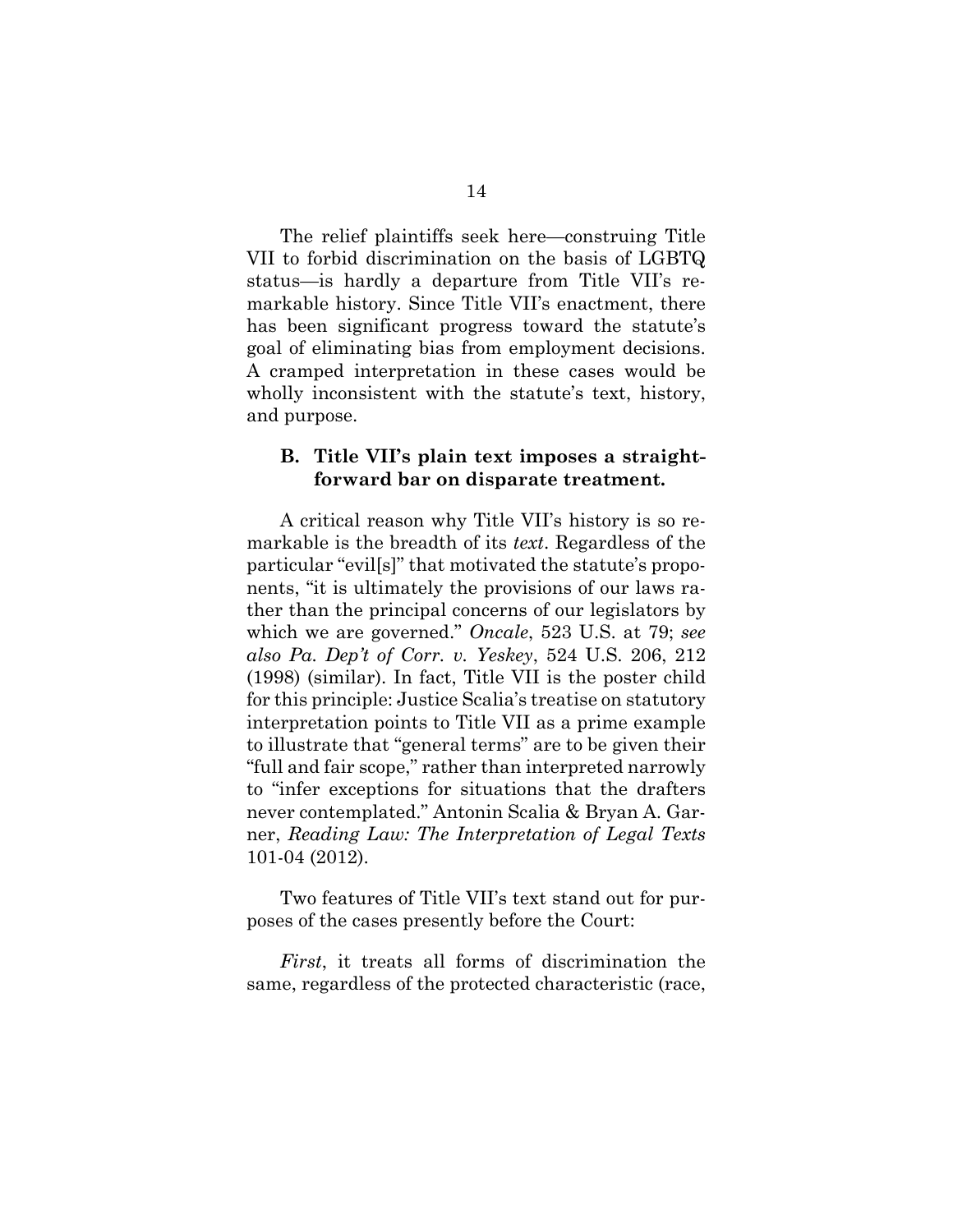color, religion, sex, or national origin). *See Price Waterhouse*, 490 U.S. at 243 n.9 (plurality opinion); *Meritor Sav. Bank*, 477 U.S. at 66. "'The language of Title VII makes plain the purpose of Congress to assure equality of employment opportunities and to eliminate those discriminatory practices and devices' that have been used to disadvantage racial, gender, and religious minorities in the workplace." *Lewis v. City of Union City*, 918 F.3d 1213, 1220 (11th Cir. 2019) (quoting *McDonnell Douglas Corp. v. Green*, 411 U.S. 792, 800 (1973)).

Narrow exceptions, irrelevant in these cases, prove this general rule. For example, the bona fide occupational qualification (BFOQ) defense permits differential treatment in very limited circumstances for all characteristics other than race. *See* 42 U.S.C. § 2000e-2(e)(1); *Int'l Union, UAW v. Johnson Controls, Inc.*, 499 U.S. 187, 201 (1991) (construing the BFOQ exception "narrowly"). That the statute expressly provides a limited exception shows Congress knew how to depart from the general rule of equivalent treatment when it so wished. *See TRW Inc. v. Andrews*, 534 U.S. 19, 28 (2001) ("*Expressio unius est exclusio alterius*."). This principle is particularly important when it comes to Title VII associational-discrimination doctrine, discussed *infra* at 29-33.

*Second*, Title VII's plain text provides for a straightforward test: Disparate treatment on the basis of a protected characteristic is unlawful. The statute bars adverse employment actions "because of" race, sex, or another protected characteristic. 42 U.S.C. § 2000e-2(a). As the Court has recognized, this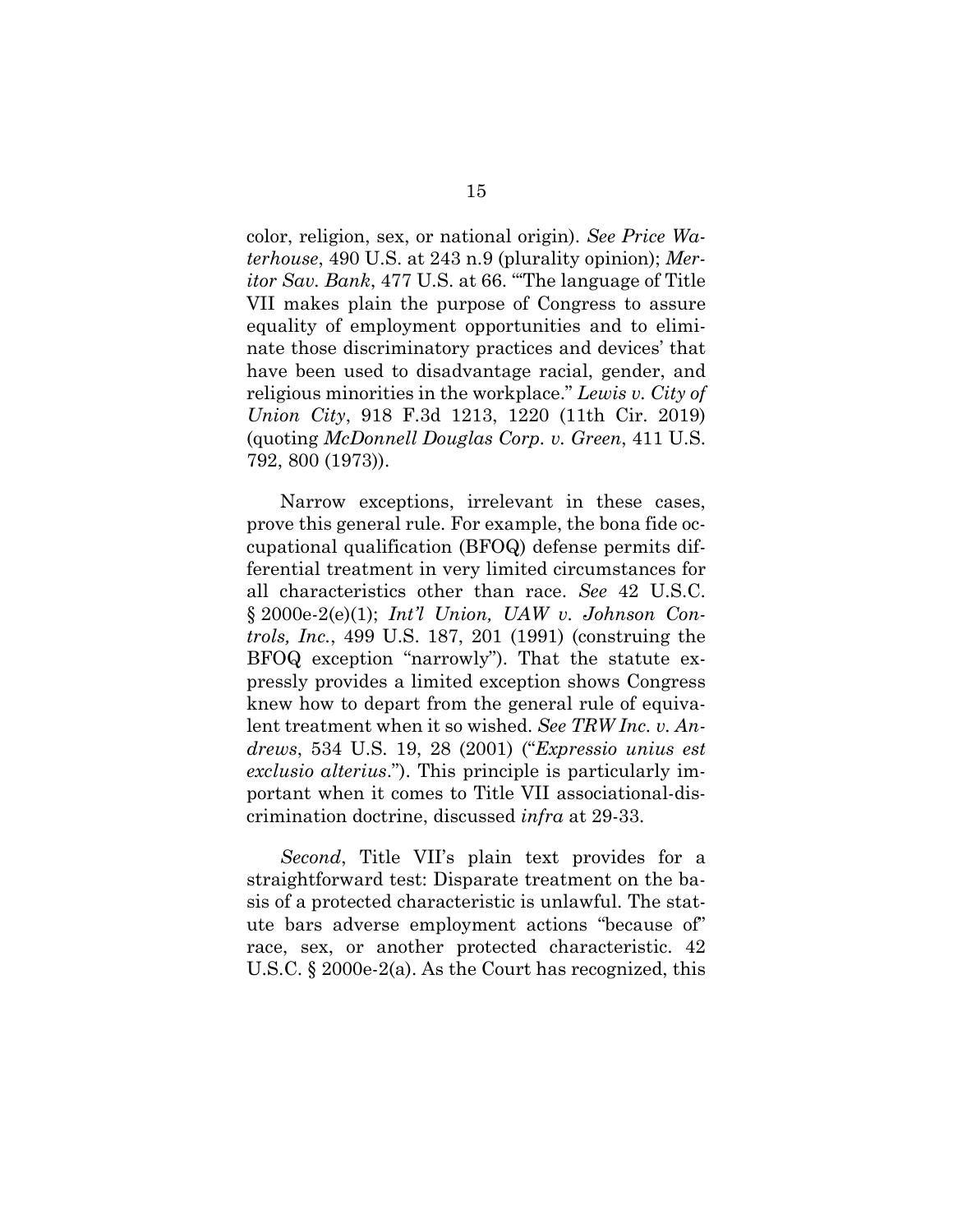language dictates a "simple test": "whether the evidence shows treatment of a person in a manner which but for [the protected characteristic] would be different." *Manhart*, 435 U.S. at 711; *see also Trans World Airlines, Inc. v. Thurston*, 469 U.S. 111, 121 (1985) (same); Stephens Br. 20-23.5

To see how *Manhart*'s "simple test" works in practice, one need look no further than these cases. Indeed, Judge Cabranes regarded *Zarda* as a "straightforward case of statutory construction," requiring just three short sentences of analysis to conclude that the employee should prevail. *Zarda v. Altitude Express, Inc.*, 883 F.3d 100, 135 (2d Cir. 2018) (opinion concurring in the judgment). The question in *Zarda*, as in *Bostock*, is whether a male employee would have been fired for being attracted to men if he had instead been a woman. The answer is no, as the Second Circuit expressly held*. Id*. at 119 (majority). As to the transgender employee in *Harris* 

 <sup>5</sup> This test is the same for all disparate-treatment claims, whether the discrimination is overt (such as when an employer admits to firing an employee because of a protected characteristic), *see, e.g.*, *Manhart*, 435 U.S. at 711; *Trans World Airlines*, 469 U.S. at 121 (discussing an employer policy that was "discriminatory on its face"), or hidden from view (such as when an employer claims it fired an employee because of poor performance but indirect evidence reveals the worker's race was the true motivation, *see, e.g.*, *McDonnell Douglas*, 411 U.S. at 804). Where an employee lacks "direct evidence of discrimination," *Swierkiewicz v. Sorema N.A.*, 534 U.S. 506, 511 (2002), it may be more difficult to prove a Title VII violation, but the "ultimate question" is the same: whether there was disparate treatment on the basis of a protected characteristic, *Cooper v. Fed. Reserve Bank of Richmond*, 467 U.S. 867, 875 (1984).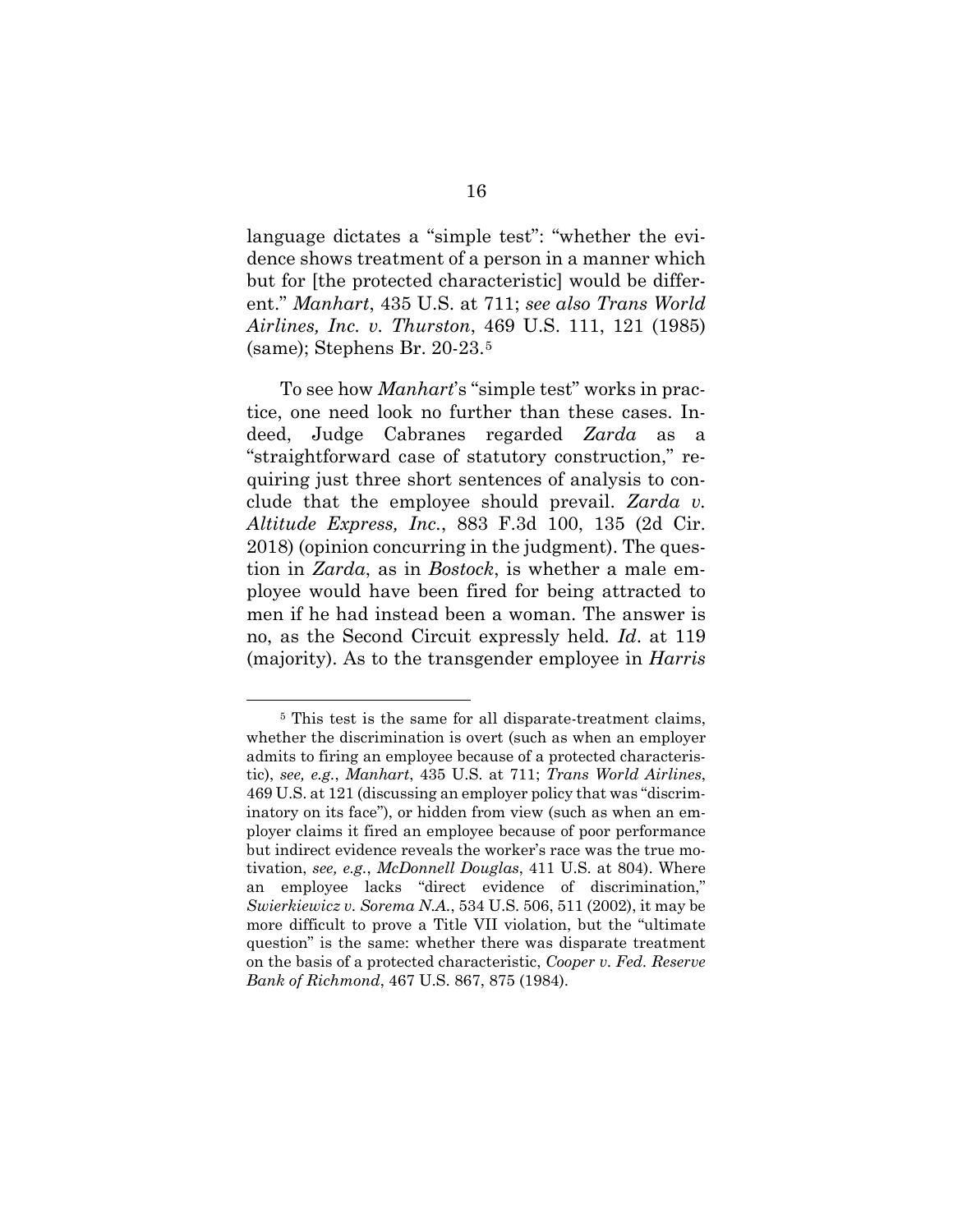*Funeral Homes*, the question is whether Aimee Stephens would have been fired for living openly as a woman if she instead had been identified at birth as female rather than male. As the Sixth Circuit recognized, "[t]he answer quite obviously is no." *EEOC v. R.G. & G.R. Harris Funeral Homes, Inc.*, 884 F.3d 560, 575 (6th Cir. 2018).

The employees in these cases were thus terminated "because of … sex." That is what the statutory text unambiguously forbids. As this Court has "stated time and again," "a legislature says in a statute what it means and means in a statute what it says there. When the words of a statute are unambiguous, … this first canon is also the last: 'judicial inquiry is complete.'" *Barnhart v. Sigmon Coal Co.*, 534 U.S. 438, 461-62 (2002) (some quotation marks omitted).

<span id="page-32-0"></span>**C. Title VII's history reinforces the plain meaning of the statutory text, which proscribes discrimination on the basis of sex, just as on the basis of other protected characteristics.**

Because the Court's inquiry in these cases should be complete after examining the statutory text, there is no need to consider the statute's history. But that history, to the extent relevant, fully supports the straightforward application mandated by the text.

Sex discrimination may not have been the primary impetus for Title VII's passage, but the statutory history still shows that Congress had a genuine interest in stamping out sex-based workplace discrim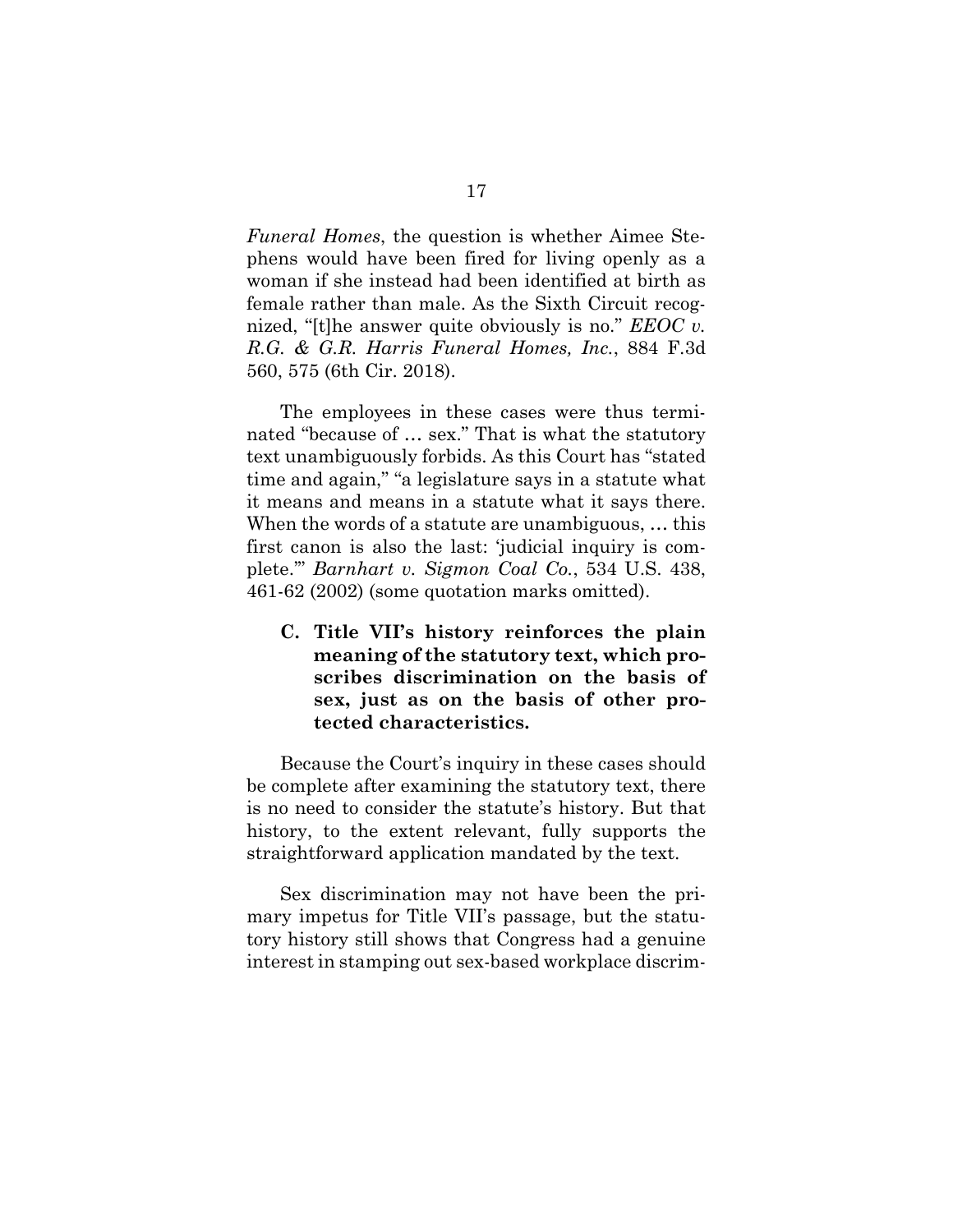ination. Once-prevalent accounts suggesting the addition of "sex" to Title VII was "the gambit of a congressman seeking to scuttle adoption of the Civil Rights Act," *see, e.g.*, *Ulane v. E. Airlines, Inc.*, 742 F.2d 1081, 1085 (7th Cir. 1984), are apocryphal. Careful work of legal historians and scholars has debunked this notion.<sup>6</sup>

The "poison pill amendment" story typically focuses on the fact that the sponsor of the amendment, Representative Howard W. Smith, was opposed to civil-rights legislation. But the reality is that, while Smith was opposed to progress on race relations, there are indications he supported women's rights. Cary Franklin, *supra*, at 1318 & n.36. For example, he supported the Equal Rights Amendment, and his constituency included "Virginia textile mills employ[ing] large numbers of women"—mills that stood to benefit if "protective" legislation limiting women's working hours were invalidated. Louis Menand, *How Women Got in on the Civil Rights Act*, New Yorker  $(July 14, 2014), <https://tinyurl.com/y2cqzcfk>.$ 

Moreover, once Smith had introduced the "sex" amendment, it was taken seriously and debated deliberately. After the amendment was added to the House bill in February 1964, 110 Cong. Rec. 2584 (1964), the bill moved to the Senate, where the addition of "sex" was carefully considered for months before the final Senate vote in June, 110 Cong. Rec.

 <sup>6</sup> *See, e.g.*, Serena Mayeri, *Intersectionality and Title VII*, 95 Boston Univ. L. Rev. 713, 716-18 (2015); Vicki Schultz, *Taking Sex Discrimination Seriously*, 91 Denv. Univ. L. Rev. 995, 1014- 15 (2015).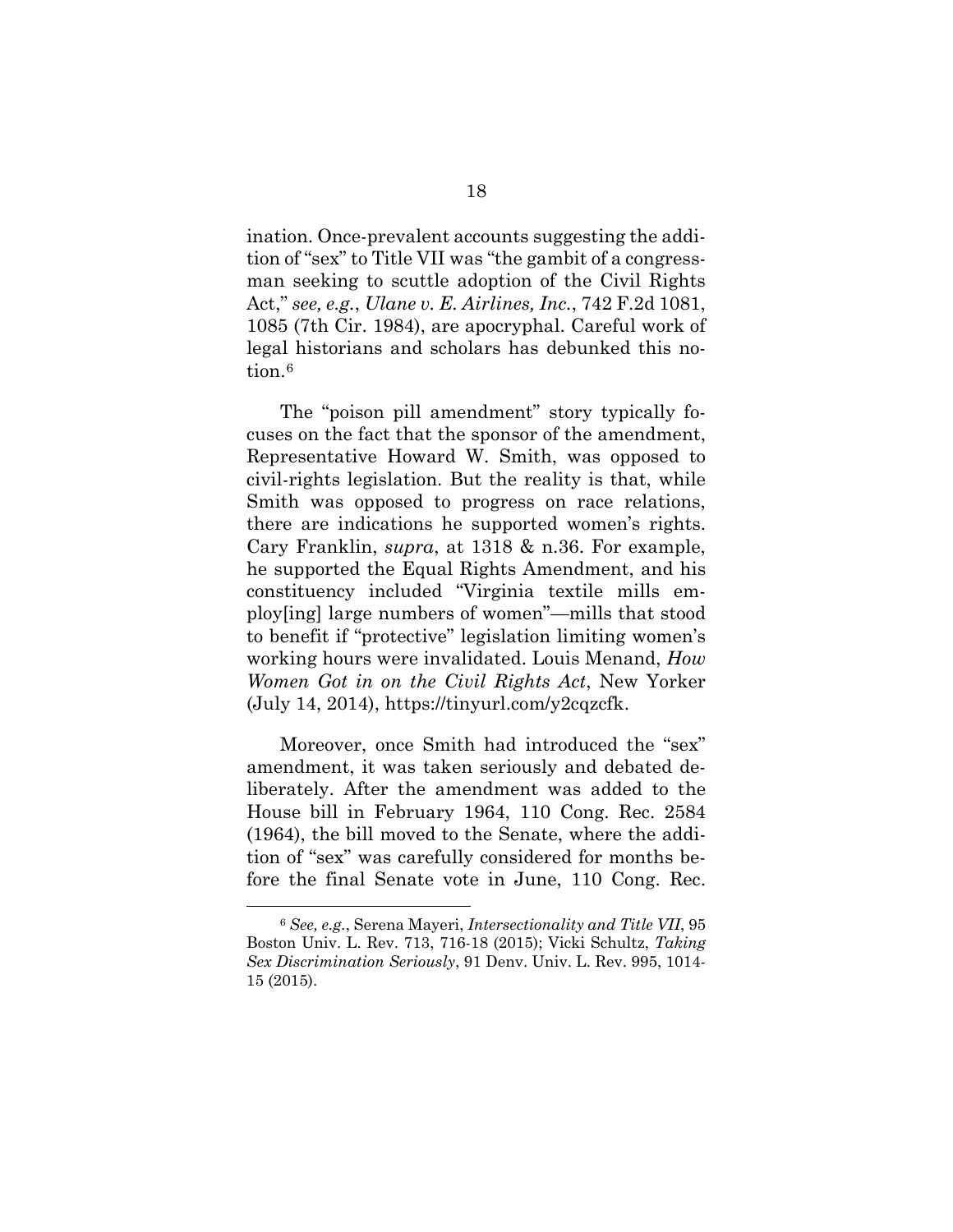14,511 (1964). During this time, the amendment's position was tenuous. Senate Minority Leader Everett Dirksen, for example, reportedly sought to eliminate "sex" from Title VII's coverage. Menand, *supra*.

Women's rights advocates, including the National Women's Party and civil-rights leader Pauli Murray, advocated passionately for the provision to remain. Schultz, *supra*, at 1017; Mayeri, *supra*, at 717-18. Murray, for example, penned an influential memorandum that circulated in Congress and the Johnson administration. Mayeri, *supra*, at 718. She called for "bold," "imaginative" leadership to protect the millions of women who had become "a permanent sector of the labor force"—a sector that would "not diminish but increase." And she emphasized the breadth of the amendment, explaining that, if enacted, it would require equivalent protections against race and sex discrimination with the narrow exception for BFOQ. Pauli Murray, *Memorandum in Support of Retaining the Amendment to H.R. 7152 Title VII (Equal Employment Opportunity) to Prohibit Discrimination in Employment Because of Sex* 16, 25, 43-44 (April 14, 1964), https://tinyurl.com/y6kk82po.

Congressional supporters from both parties also ardently defended the amendment, all the while accentuating, instead of obscuring, its sweeping consequences. For example, rather than shying from criticism of opponents that Title VII might render unenforceable state-level "protective" legislation (laws supposedly designed to shield women from workplace harms), Representative Katharine St. George argued that protective legislation was either based on outmoded stereotypes or a subterfuge to prevent women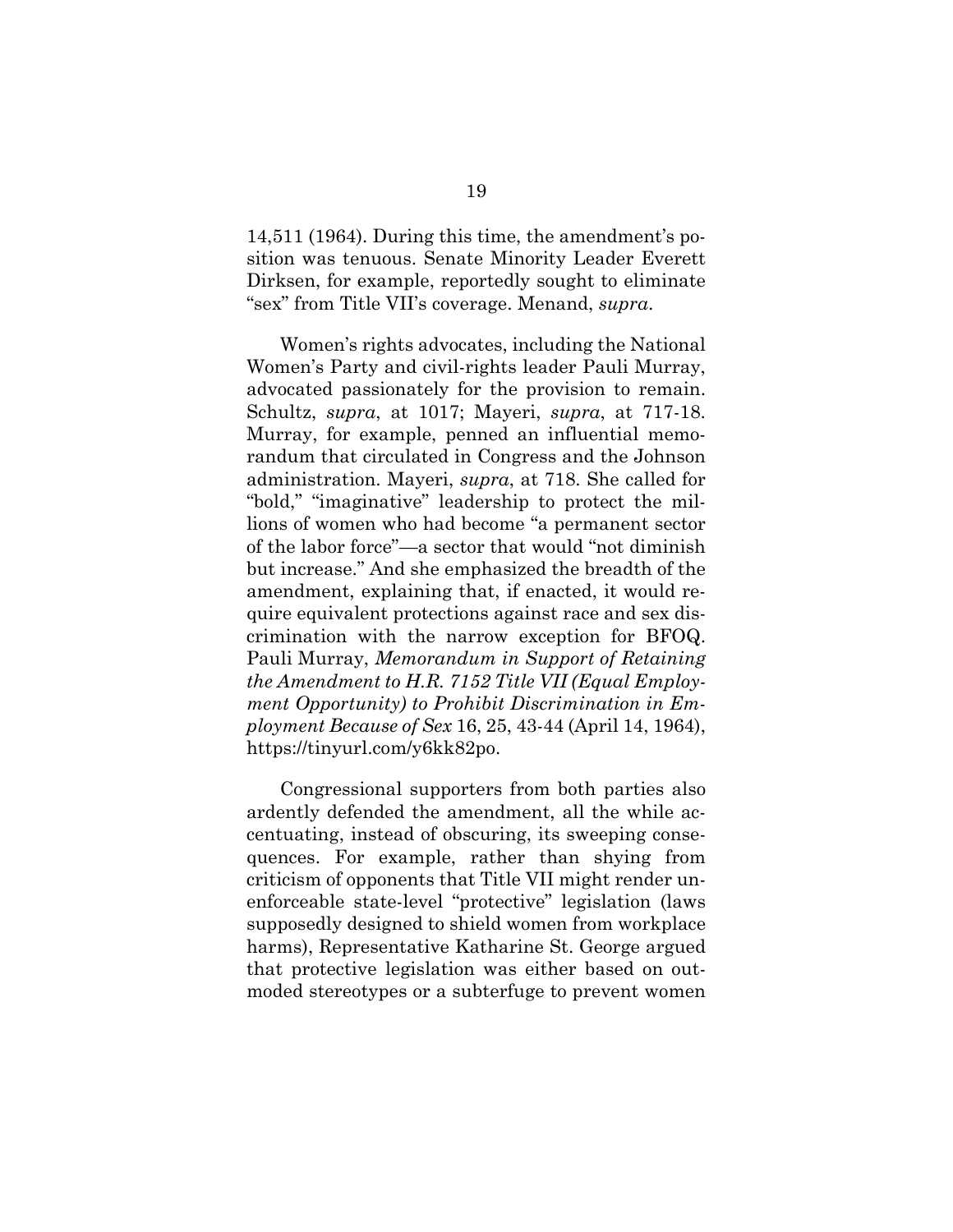"from going into the higher salary brackets." 110 Cong. Rec. 2580; *see also id.* (statement of Rep. Griffiths) ("Most of the so-called protective legislation has really been to protect men's rights in better paying jobs.").

In short, the history of Title VII shows the statutory text means what it says: Apart from the BFOQ exception, the prohibition on sex discrimination is unqualified and stands on equal footing with the statute's other protected characteristics. Applied here, Title VII requires protection against LGBTQ discrimination as part of Title VII's ban on discrimination because of sex.

### <span id="page-35-0"></span>**II. LGBTQ Employees Of Color Are Among Those In Greatest Need Of Title VII's Protections.**

People of color, including people of color who identify as LGBTQ, represent a growing part of the U.S. population. The Census Bureau estimates that as of 2017, 41.3 million people (12.7%) are African American, 58.8 million (18.1%) are of Hispanic or Latino origin, and 21.6 million (6.6%) are Asian.7 Gallup reports show that 5% of African Americans identify as LGBT, along with 6.1% of Hispanics and 4.9% of

 <sup>7</sup> *ACS Demographic and Housing Estimates*, U.S. Census Bureau, https://tinyurl.com/y4r5bvfc (2017 ACS 1-Year Estimates) (last visited June 28, 2019).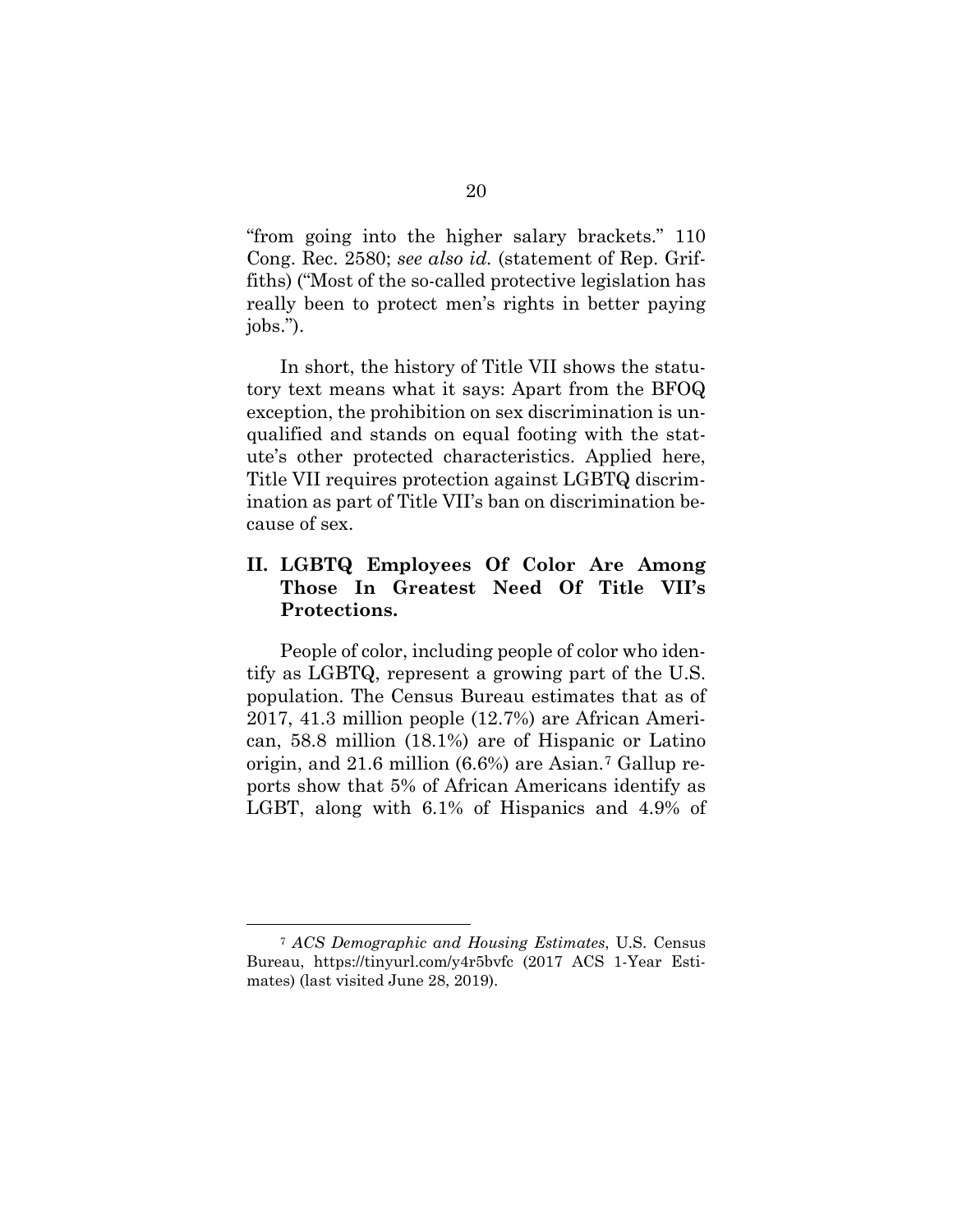Asians.8 Nonwhites are now more likely than whites to identify as LGBT, and people of color comprise 42% of all LGBT-identified adults.9

Today, there are nearly two million LGBTQ people of color in America's workforce.10 They are far more likely to suffer discrimination than their white counterparts. If Title VII is not construed according to its plain text so that it covers LGBTQ discrimination, such discrimination would go unchecked by federal law, and biased employers would have a convenient pretext for discriminating against LGBTQ persons of color. It is thus impossible to carve out LGBTQ discrimination from Title VII's ambit without inflicting severe harm on countless employees of color.

 <sup>8</sup> Frank Newport, *In U.S., Estimate of LGBT Population Rises to 4.5%*, Gallup News (May 22, 2018), https://tinyurl.com/ y8cp2c3l.

<sup>9</sup> *Id.*; *LGBT Data & Demographics*, Williams Institute (Jan. 2019), https://tinyurl.com/y5b8l38h. It bears noting that LGBTQ people of color "played outsized roles during many of the earliest milestones of the gay rights movement," such as the Stonewall uprising. Scott James, *Queer People of Color Led the L.G.B.T.Q. Charge, but Were Denied the Rewards*, N.Y. Times (June 22, 2019), https://tinyurl.com/y2v9lhav.

<sup>10</sup> *U.S. LGBTQ Paid Leave Survey*, Human Rights Campaign Foundation (2018), https://tinyurl.com/yxevwczu.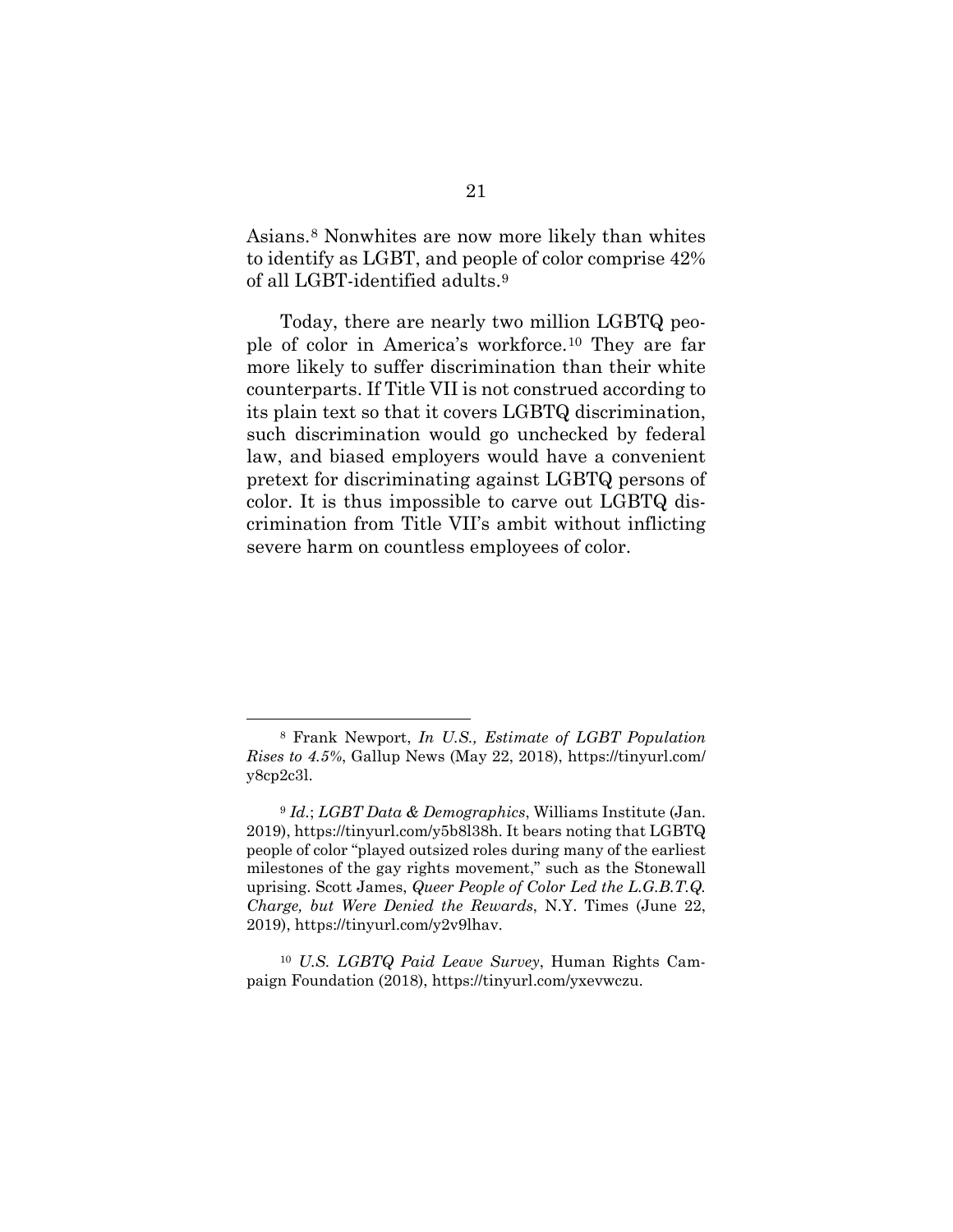#### **A. Excluding LGBTQ status from Title VII's coverage would hit LGBTQ people of color the hardest.**

While significant discrimination against the LGBTQ population writ large has been widely documented,<sup>11</sup> the millions of LGBTQ persons of color in the workforce suffer disproportionately.

LGBTQ persons of color are more than twice as likely to report discrimination as compared to their white peers. Whereas 13% of white LGBTQ persons report experiencing slurs or insensitive comments about their LGBTQ status during the job-application process, that figure is 32% for LGBTQ people of color.12 Similarly, 27% of LGBTQ persons of color report being afraid to take time off work to care for a loved one for fear it would reveal their LGBTQ status at work (compared to 16% of white LGBTQ employees). Human Rights Campaign Foundation, *supra*. And the extraordinary rates of workplace discrimination against transgender people—including 26% reporting they have been fired based on anti-

 <sup>11</sup> *See, e.g.*, M.V. Lee Badgett et al., *Bias in the Workplace: Consistent Evidence of Sexual Orientation and Gender Identity Discrimination*, Williams Institute (June 2007), https://tinyurl.com/aff3h6p; M.V. Lee Badgett et al., *Evidence from the Frontlines on Sexual Orientation and Gender Identity Discrimination*, Center for Employment Equity (July 2018), https://tinyurl.com/y6t4savt.

<sup>12</sup> *Discrimination in America: Experiences and Views of LGBTQ Americans*, NPR/Robert Wood Johnson Foundation/Harvard T.H. Chan School of Public Health (Nov. 2017), https://tinyurl.com/y5n778nw.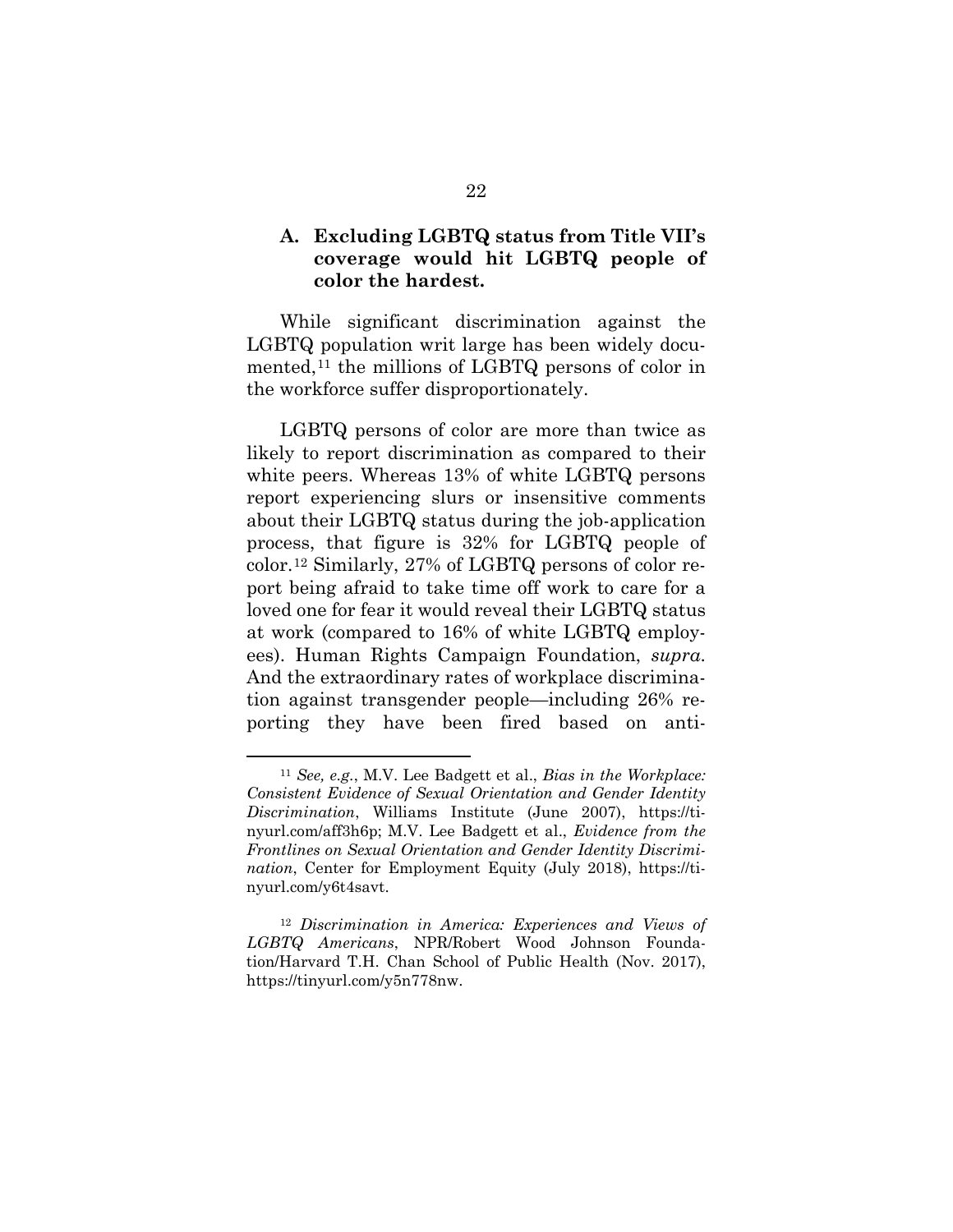transgender bias and 50% that have been harassed on the job—are even higher for transgender people of color, who face "up to twice or three times the rates of various negative outcomes" as compared to white transgender employees.13

The consequences of such discrimination are all the more severe because LGBTQ people of color continue to be economically disadvantaged. They suffer disproportionately from housing insecurity, lack of quality, affordable healthcare, and fewer educational opportunities.14 A 2012 report found that 32% of children being raised by black same-sex couples live in poverty, compared to 14% for white same-sex couples, 13% for heterosexual black parents, and just 7% for heterosexual white parents. *Id.* LGBTQ people of color also face higher unemployment rates than their white counterparts,15 and are more likely to have poor

 <sup>13</sup> Jaime M. Grant et al., *Injustice at Every Turn: A Report of the National Transgender Discrimination Survey* 51 (2011), https://tinyurl.com/y4m37rag; *see also, e.g.*, *Issues: Non-Discrimination Laws*, National Center for Transgender Equality, https://tinyurl.com/yye3y6vh (last visited June 28, 2019); Badgett, *Bias in the Workplace, supra*, at 3 (reporting similar evidence of pronounced discrimination against LGBTQ employees of color); Badgett, *Evidence from the Frontlines*, *supra*  (same).

<sup>14</sup> *LGBT Families of Color: Facts at a Glance*, Movement Advancement Project, Family Equality Council & Center for American Progress (Jan. 2012), https://tinyurl.com/yy2kmmjj.

<sup>15</sup> *Paying an Unfair Price: The Financial Penalty for LGBT People of Color*, Movement Advancement Project (June 2015), https://tinyurl.com/yxk9jc94.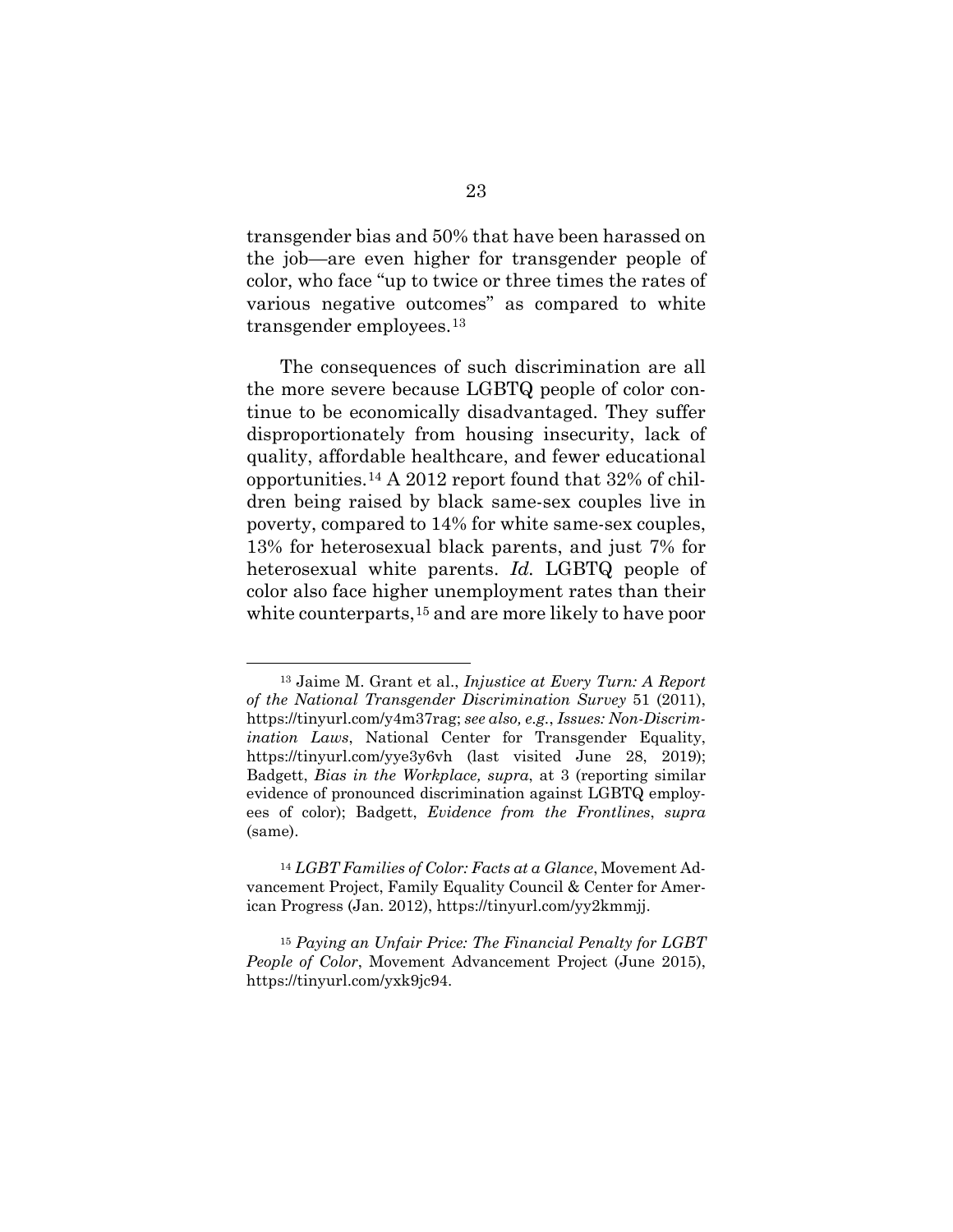credit.16 The unemployment rate for black transgender people is twice the rate of the overall transgender population, and over four times the general-population unemployment rate.<sup>17</sup>

It is no coincidence that LGBTQ persons of color face disproportionate rates of discrimination. People who identify as members of multiple categories subject to discrimination tend to be the most visible in the workplace and elsewhere. They thus become "targeted for discrimination." *Lam*, 40 F.3d at 1562. As one legal scholar put it, "[w]orking women who are members of racial minorities are frequently victimized by discrimination *precisely because* they are women of color." Judith A. Winston, *Mirror, Mirror on the Wall: Title VII, Section 1981, and the Intersection of Race and Gender in the Civil Rights Act of 1990*, 79 Cal. L. Rev. 775, 796-97 (1991) (emphasis added).

Anecdotal perspectives bear out these statistics and understandings. Many LGBTQ people of color understand their experience with discrimination as different, not only in degree, but in kind, relative to forms of discrimination suffered by other people of color and other LGBTQ persons. Naturally, then,

 <sup>16</sup> Devah Pager & Hana Shepherd, *The Sociology of Discrimination: Racial Discrimination in Employment, Housing, Credit, and Consumer Markets*, 34 Ann. Rev. of Soc. 181 (2008), https://tinyurl.com/y6brzh2o.

<sup>17</sup> *New Analysis Shows Startling Levels of Discrimination Against Black Transgender People*, National LGBTQ Task Force (2011), https://tinyurl.com/y6njbt3e.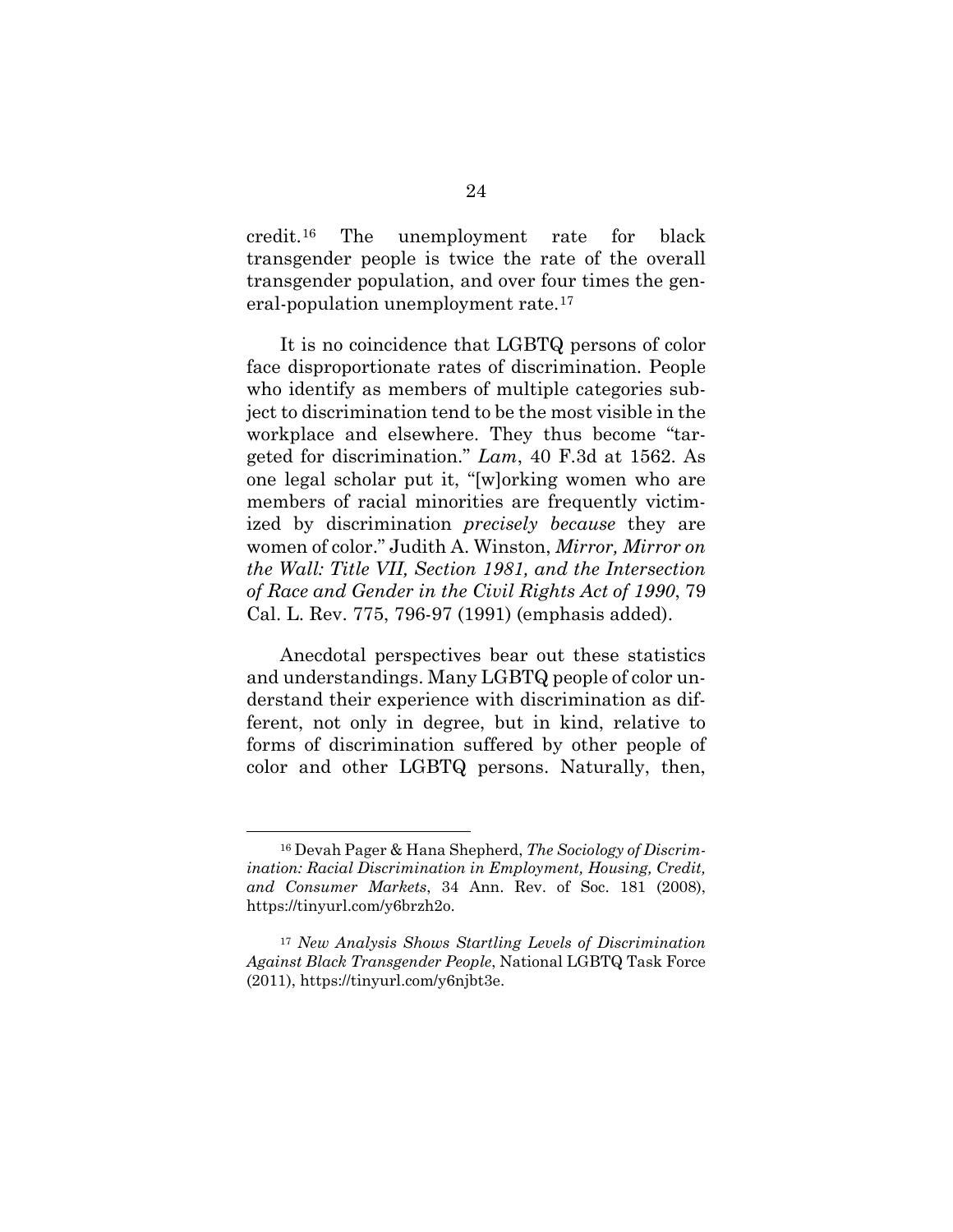many do not identify themselves based on rigid categories, *i.e.*, sorting their experiences and perspectives into separate "black" and "LGBTQ" boxes. They instead identify uniquely as "LGBTQ people of color."

For example, one scholar writes, "Today, the way I navigate the world in a same-sex interracial relationship as a black lesbian is different than the way a black heterosexual man in an interracial relationship navigates it. My experiences as a black lesbian are not the same as the experiences of a black heterosexual man, and to make the assumption of sameness marginalizes the unique experiences of black women and men …." Catherine Smith, *Queer As Black Folk?*, 2007 Wis. L. Rev. 379, 380-81 (2007).

# **B. Denying protection on the basis of LGBTQ status will facilitate pretextual race discrimination against LGBTQ people of color.**

LGBTQ people of color could face greater workplace *racial* discrimination if Title VII is not construed to prohibit *LGBTQ* discrimination. Although Title VII plainly protects against race-based discrimination in the workplace, employers could mask disparate treatment of LGBTQ people of color by depicting it as discrimination based on (legal) disapproval of LGBTQ status, rather than (unlawful) racial discrimination. And in cases where LGBTQ discrimination is used as a pretext, problems of proof could inhibit minority employees from invoking the statute's protections against race discrimination.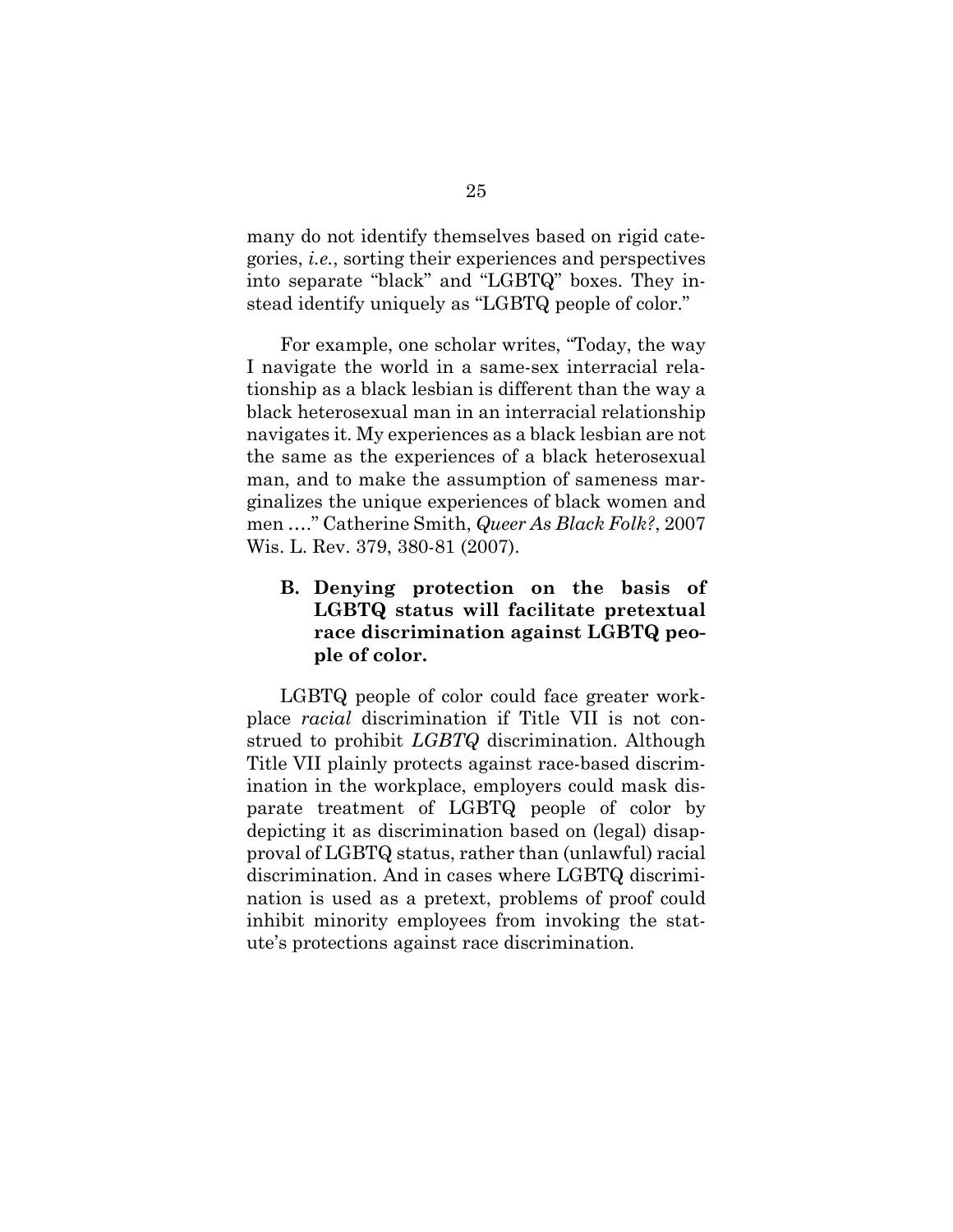This concern is not foreign to Title VII. A nearidentical fear was an important part of the case for including "sex" in Title VII to begin with. Supporters of the "sex" amendment argued that, if the law prohibited only racial discrimination, it would fail to deter discriminatory employers from targeting black women by claiming that discrimination was on the basis of sex, not race.

Civil-rights leader Pauli Murray, for example, reasoned in her 1964 memo to Congress (discussed above at 19) that the "inclusion of the 'sex' amendment" in Title VII was "necessary to protect negro women." Murray, *supra*, at 19. Based on "prevailing patterns" of race-based discrimination, employers could continue to discriminate against black women based on their race, and those women would be left legally defenseless. After all, she emphasized, "it is exceedingly difficult for a Negro woman to determine whether or not she is being discriminated against because of race or sex." *Id.* at 20. "Without the addition of 'sex,'" Murray later observed, "Title VII would have protected only half the potential Negro work force." Pauli Murray & Mary O. Eastwood, *Jane Crow and the Law: Sex Discrimination and Title VII*, 34 Geo. Wash. L. Rev. 232, 243 (1965); *see also* 110 Cong. Rec. 2579 (1964) (statement of Rep. Griffiths) (similar).

The same logic demands that Title VII place every form of proscribed workplace discrimination, including both race- and sex-based discrimination, on equal footing to ensure robust protection for LGBTQ people of color. The discrimination such employees face in the workplace is one of today's most pressing challenges to Title VII's promise of equal treatment. This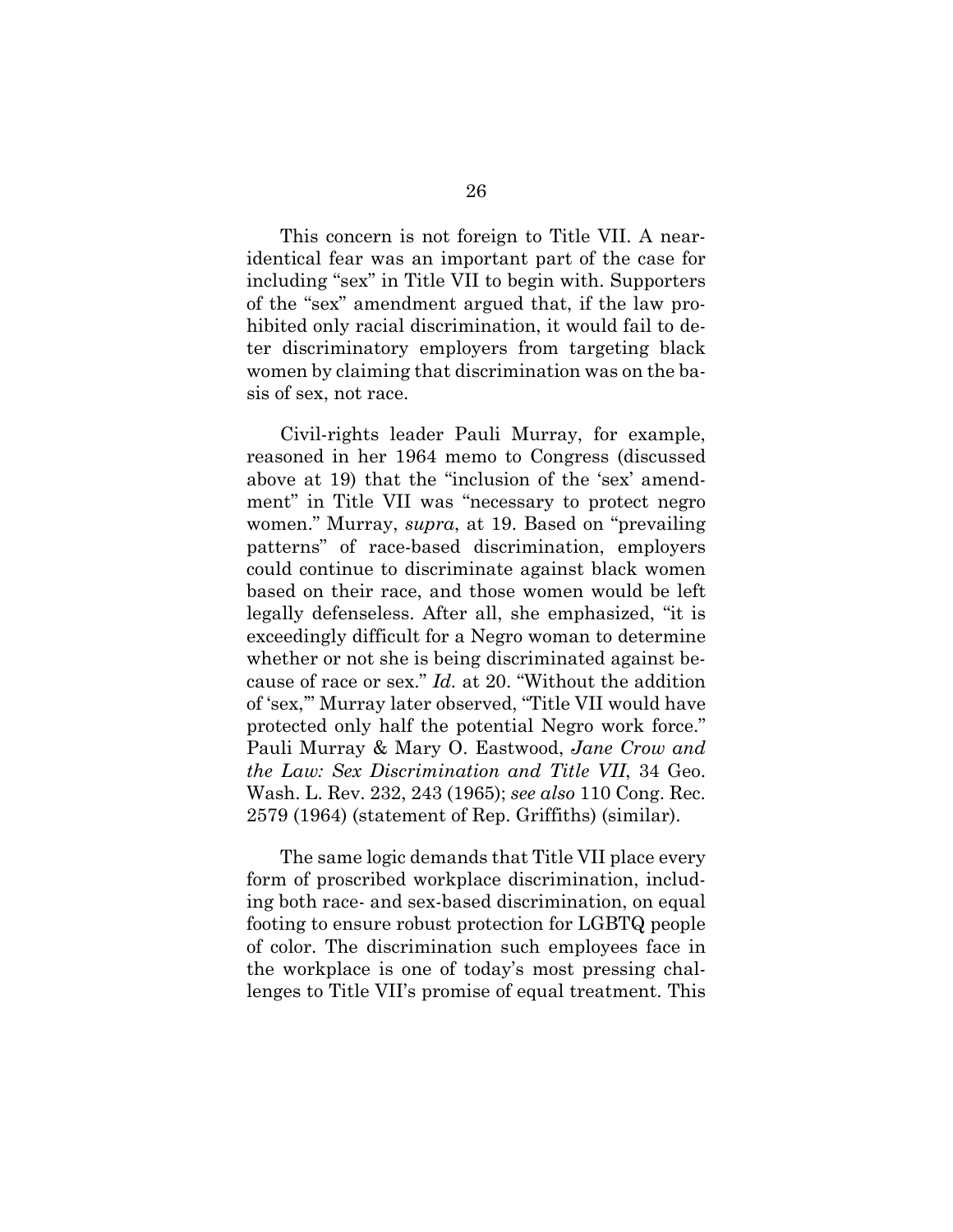Court should not dilute Title VII's potency as a remedy for race-based discrimination by carving out LGBTQ workers from its protections.

# **III. Excluding LGBTQ Discrimination From Title VII's Scope Would Depart From Settled Title VII Law Protecting Against Other Forms Of Discrimination.**

Denying Title VII protection against LGBTQ discrimination would not merely facilitate pretextual discrimination against LGBTQ people of color. It would also deviate from Title VII's stable doctrinal framework for other protected characteristics. The protections the employees seek here are fully consistent with several well-settled areas of Title VII law.

# **A. Title VII proscribes disparate treatment based on a protected characteristic without requiring a separate inquiry into whether the employer is acting with "invidious," "racist," or "sexist" intent.**

In arguing that Title VII excludes LGBTQ discrimination from its protections, dissenting judges in the Second and Seventh Circuits have maintained that discrimination must be "invidious"—and specifically, in the context of sex-discrimination claims, "sexist"—to be actionable. *Zarda*, 883 F.3d at 156-157 (Lynch, J., dissenting); *see also Hively v. Ivy Tech Cmty. Coll. of Ind.*, 853 F.3d 339, 368 (7th Cir. 2017) (Sykes, J., dissenting) ("Sexual orientation discrimination … is not inherently *sexist*."); *id.* at 367 (distinguishing miscegenation laws from LGBTQ workplace discrimination because "[m]iscegenation laws plainly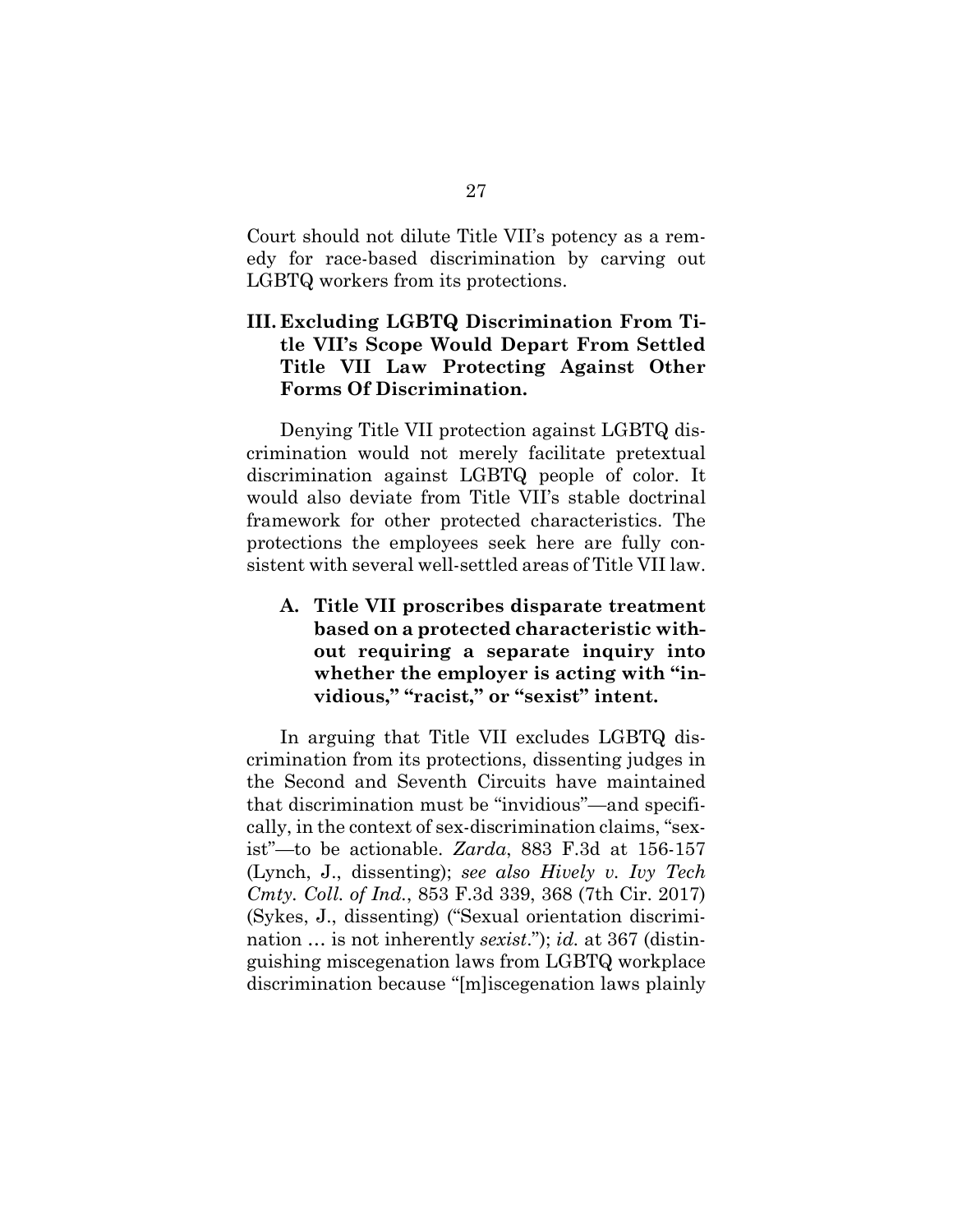employ invidious racial classifications"). This reasoning is mistaken. While amici certainly believe that LGBTQ bias is an invidious form of discrimination, it is unnecessary for courts to make this judgment in passing on an LGBTQ discrimination claim under Title VII.

As explained above (at 15-16), Title VII's disparate-treatment test has never been an inquiry as to whether discrimination is "racist," "sexist," or otherwise reflecting animus tied to a protected characteristic. The relevant question is instead whether there is disparate treatment "because of" the protected characteristic. *See* Zarda Br. 34-35. If so, the employer's reason does not matter (unless a narrow exception, such as BFOQ, applies).18

In *Manhart*, for example, the Court concluded that it violated Title VII to require women employees to

 <sup>18</sup> Because "[t]he ultimate question in every employment discrimination case involving a claim of disparate treatment is whether the plaintiff was the victim of intentional discrimination," *Reeves v. Sanderson Plumbing Prods., Inc.*, 530 U.S. 133, 153 (2000), an employer may defeat disparate-treatment liability when it can show it made a challenged employment decision for a "legitimate, *nondiscriminatory* reason," *McDonnell Douglas*, 411 U.S. at 802 (emphasis added); *see also supra* at 16 n.5. Importantly, this burden-shifting framework does *not* permit an employer to justify an employment decision that was made on the basis of a protected characteristic as somehow being non-biased. For example, an employer is entitled to prove it fired an employee for bad performance, not her sex. However, no employer is permitted to argue "yes, we terminated the employee because of her sex, but it was permissible because we didn't act with a 'sexist motive."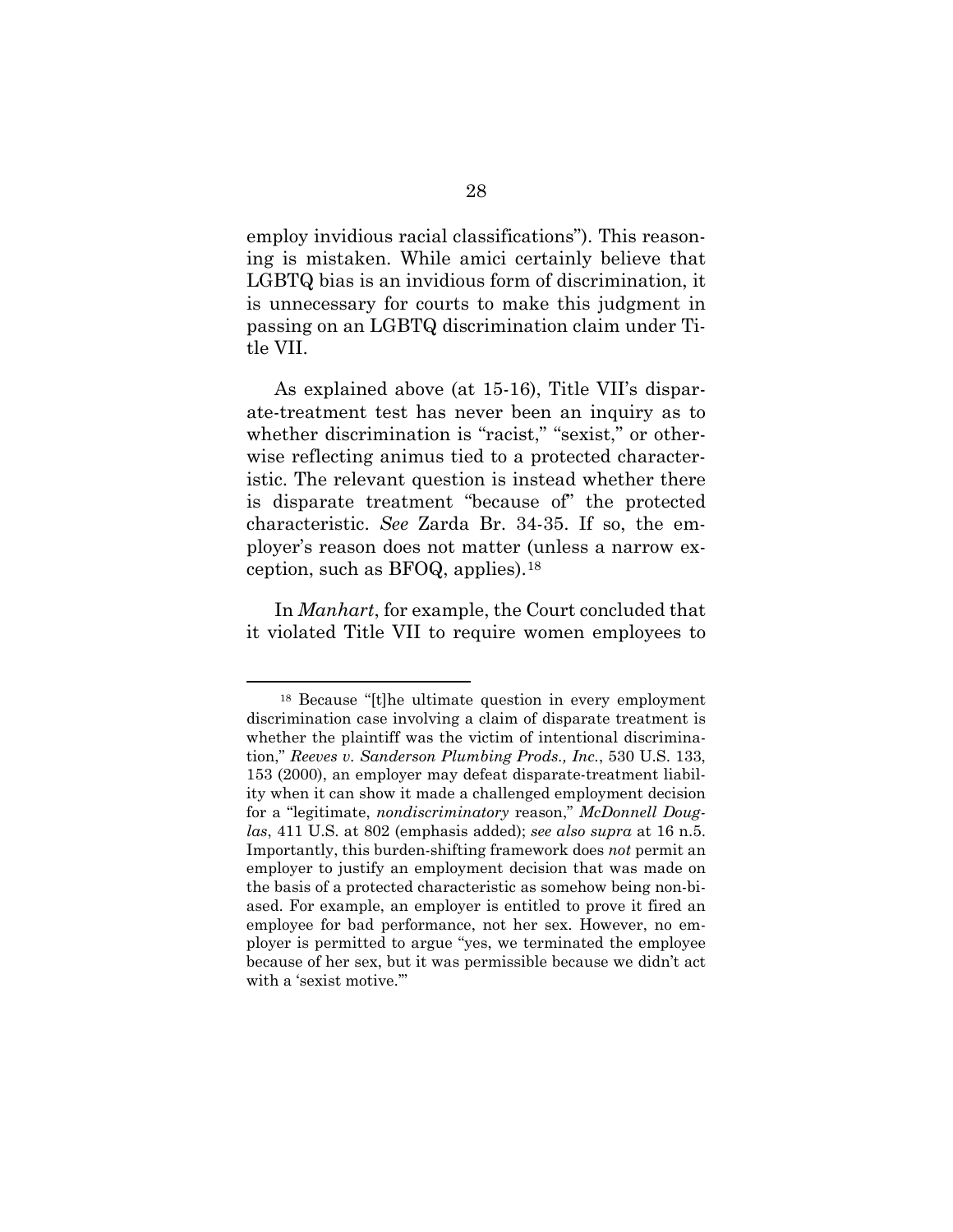contribute in greater amounts to a pension fund because, statistically, women tend to live longer. There was no suggestion the employer's motive was "invidious" or "sexist." It was simply a matter of "actuarial" analysis. 435 U.S. at 716. Still, Title VII prohibited the practice because the employer's contribution plan "on its face[] discriminated against individual employees because of their sex." *Id.* Beyond narrow exceptions like BFOQ, "[n]either Congress nor the courts have recognized … a defense" permitting an employer to offer a "justification" for disparate treatment. *Id.* at 716-17. Applying *Manhart* here, LGBTQ discrimination straightforwardly constitutes discrimination "because of … sex."

# **B. Associational-discrimination precedent applies across Title VII's protected characteristics and supports the employees here.**

"It is now accepted that a person who is discriminated against because of the protected characteristic of one with whom she associates is actually being disadvantaged because of her own traits." *Hively*, 853 F.3d at 347. That theory, known as associational discrimination, confirms that Title VII outlaws adverse employment action based on an employee's sexual orientation. *Id.*; *Zarda*, 883 F.3d at 128 (en banc majority); *accord, e.g.*, *Hively*, 853 F.3d at 359 (Flaum, J., concurring). Yet, echoing the argument that discrimination must reflect "racist" prejudice or similar animus to be actionable under Title VII, the employers, the United States, and lower-court dissenting judges have tried to cabin associational discrimination to the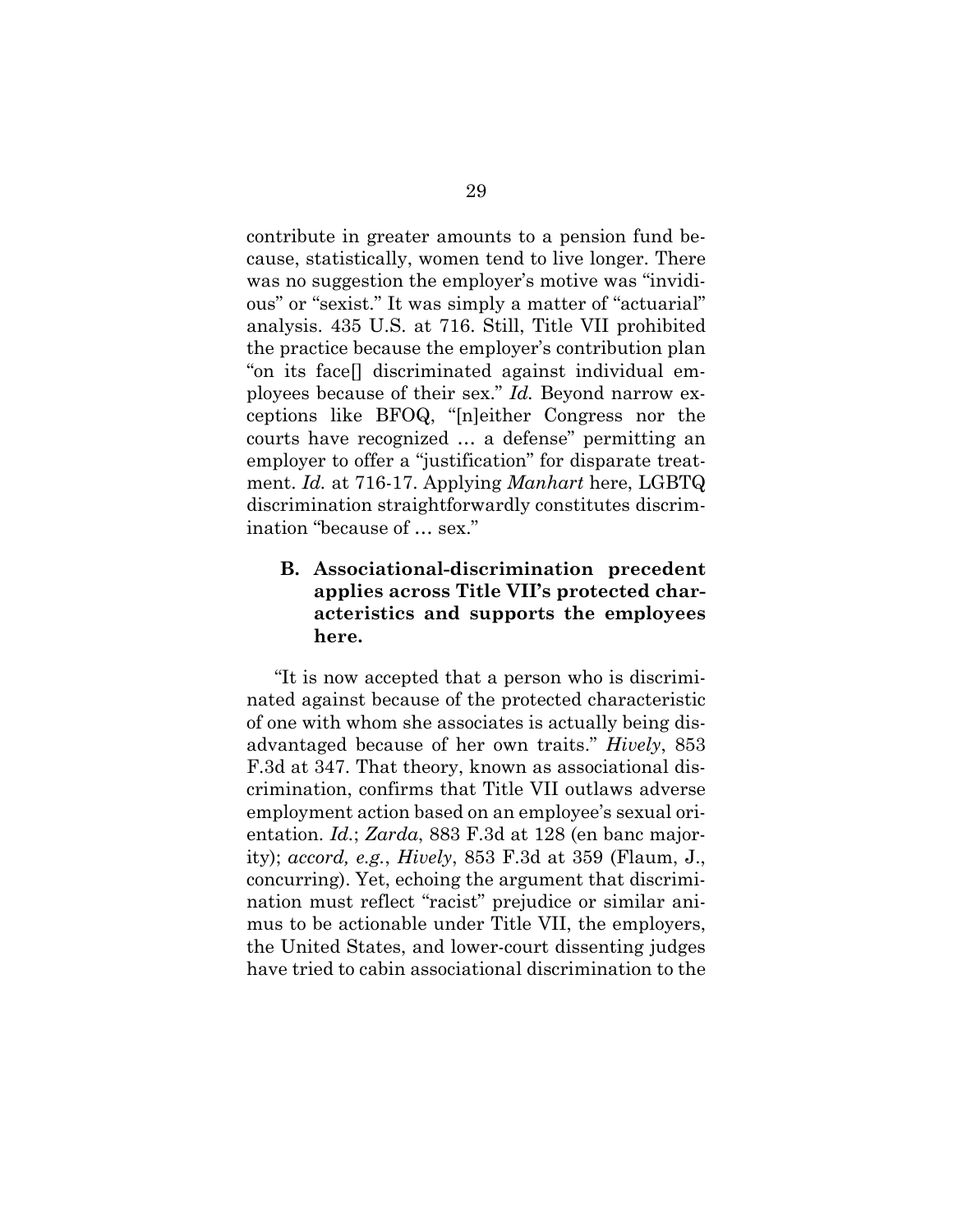context of race discrimination or other forms of discrimination that reflect "discriminatory animus."19 That is misguided.

In the associational-discrimination cases, courts have recognized Title VII liability if an employer "takes action against an employee because of the employee's association with a person of another race." *Zarda*, 883 F.3d at 124. For example, in *Holcomb v. Iona College*, the Second Circuit held that "an employer may violate Title VII if it takes action against an employee because of the employee's association with a person of another race," such as when a white employee is fired because he is married to a black woman. 521 F.3d 130, 131-32 (2d Cir. 2008).20

 <sup>19</sup> *See Zarda*, 883 F.3d at 159 (Lynch, J., dissenting); *see also, e.g.*, *Hively*, 853 F.3d at 368 (Sykes, J., dissenting) (distinguishing miscegenation laws as resting on "invidious racial classifications); U.S. Br., *Zarda*, 2017 WL 3277292, at \*21 (2d Cir. July 26, 2017) (treating race-based associational discrimination as distinctive because in that context, "the employer deems the employee's own race to be either inferior or superior to the partner's race") Altitude Express Cert. Pet. at 29 ("any employer that discriminates against an employee in a same-sex relationship has not engaged in sex-based treatment of women as inferior to men").

<sup>20</sup> *See also, e.g.*, *Tetro v. Elliott Popham Pontiac, Oldsmobile, Buick, & GMC Trucks, Inc.*, 173 F.3d 988, 994-95 (6th Cir. 1999) (white employee with biracial child); *Parr v. Woodmen of the World Life Ins. Co.*, 791 F.2d 888, 892 (11th Cir. 1986) (white job applicant married to black person); *Morales v. NYS Dep't of Labor*, 865 F. Supp. 2d 220, 226, 242 (N.D.N.Y. 2012) (white employee discriminated against based on associations "with persons of Mexican, Cuban, Puerto Rican, Columbian, Domini-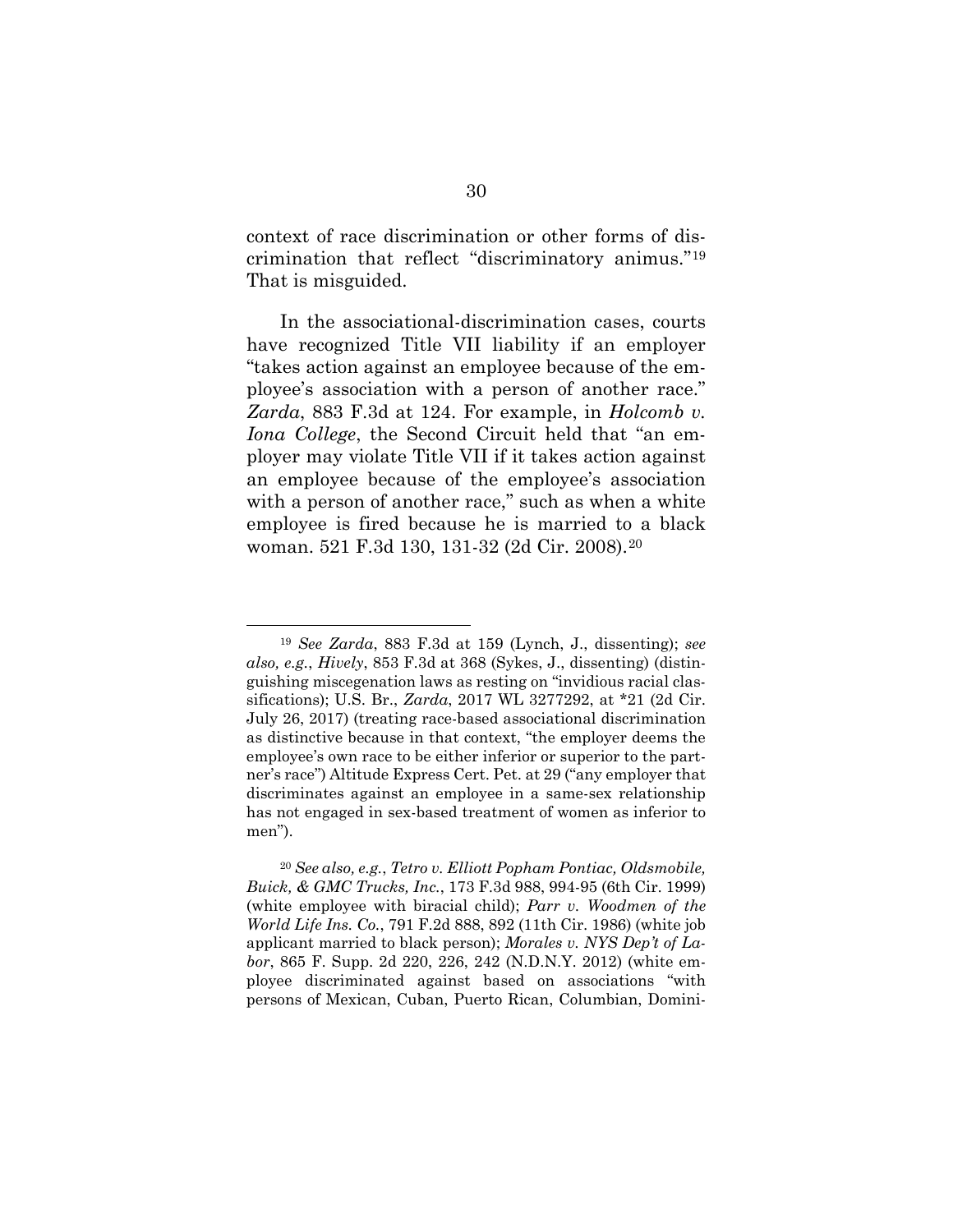The same logic dictates treating sexual-orientation discrimination as discrimination on the basis of sex. As in *Holcomb* and similar cases, gay, lesbian, and bisexual Title VII claimants suffer discrimination based on a protected characteristic of the person they date or marry in relation to their own protected characteristic—except the discrimination is tied to the fact that their romantic partners are of the same sex, rather than a different race or national origin. The distinction makes no difference, however, because as explained above (at 14-15), Title VII principles "apply with equal force to discrimination based on" any of the protected characteristics. *Price Waterhouse*, 490 U.S. at 243 n.9 (plurality opinion). Accordingly, to fire an employee for being lesbian, gay, or bisexual is an action "based on an employer's opposition to association between particular sexes and thereby discriminates against an employee based on their own sex." *Zarda*, 883 F.3d at 128; *accord id*. at 133 (Jacobs, J., concurring).

Challenging this understanding, the employers, the United States, and lower-court dissenters instead read the associational-discrimination cases narrowly to turn upon a showing of "bigotry against" a "disfavored race." *E.g., id.* at 159 (Lynch, J., dissenting). Certainly, anti-miscegenation policies reflect "big-

 $\overline{a}$ 

can, Ecuadorian, and Honduran national origin"); *Wiggins v. Social Security Administration*, EEOC Appeal No. 07A30048 (Jan. 22, 2004), https://tinyurl.com/y3ohcd22 (black employee punished by black manager because the employee "aligned herself" with white members of management rather than black managers).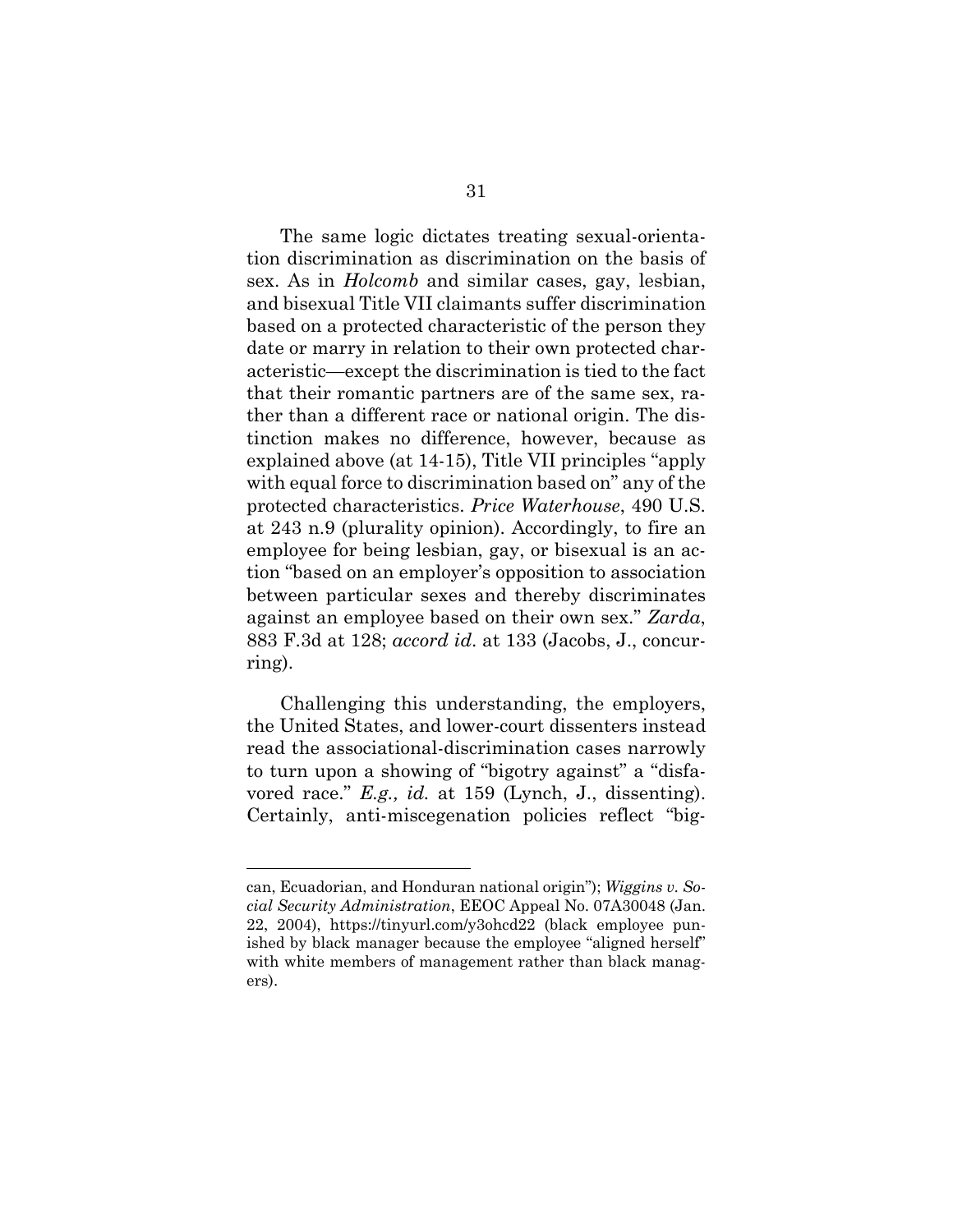otry" against a "disfavored race." *See Loving v. Virginia*, 388 U.S. 1, 11 (1967). But animus of that type is not necessary for a Title VII disparate-treatment violation. The statute instead asks a more basic question: whether disparate treatment of an employee was "because of such individual's race, color, religion, sex, or national origin." 42 U.S.C. § 2000e-2(a).

The "reason is simple" why this statutory standard is satisfied in the associational-discrimination cases. *Holcomb*, 521 F.3d at 139. These cases reflect the same longstanding test from *Manhart* for identifying unlawful disparate treatment. *See* Zarda Br. 31-36. Take *Holcomb*, for example, which involved discrimination against a white employee because of his marriage to a black woman. There, the court explained, "where an employee is subjected to adverse action because an employer disapproves of interracial association, the employee suffers discrimination *because of the employee's own race*." 521 F.3d at 139 (emphasis added); *see also* Paula Rene Bruner, *Race Discrimination in the 21st Century Workplace*, *in* EEOC, Digest of Equal Employment Opportunity Law (2017), https://tinyurl.com/yxmhsses (same). In other words, Title VII was violated in *Holcomb* because the employee—a white man discharged as a result of the employer's aversion to interracial marriage—would not have been discharged if he were a black person married to a black person.

Accordingly, in associational-discrimination cases, just as in other Title VII cases, the ultimate legal inquiry is straightforward. Courts do not inquire whether the employer's motive was "racist," "sexist," or based on impermissible "animus." It is enough that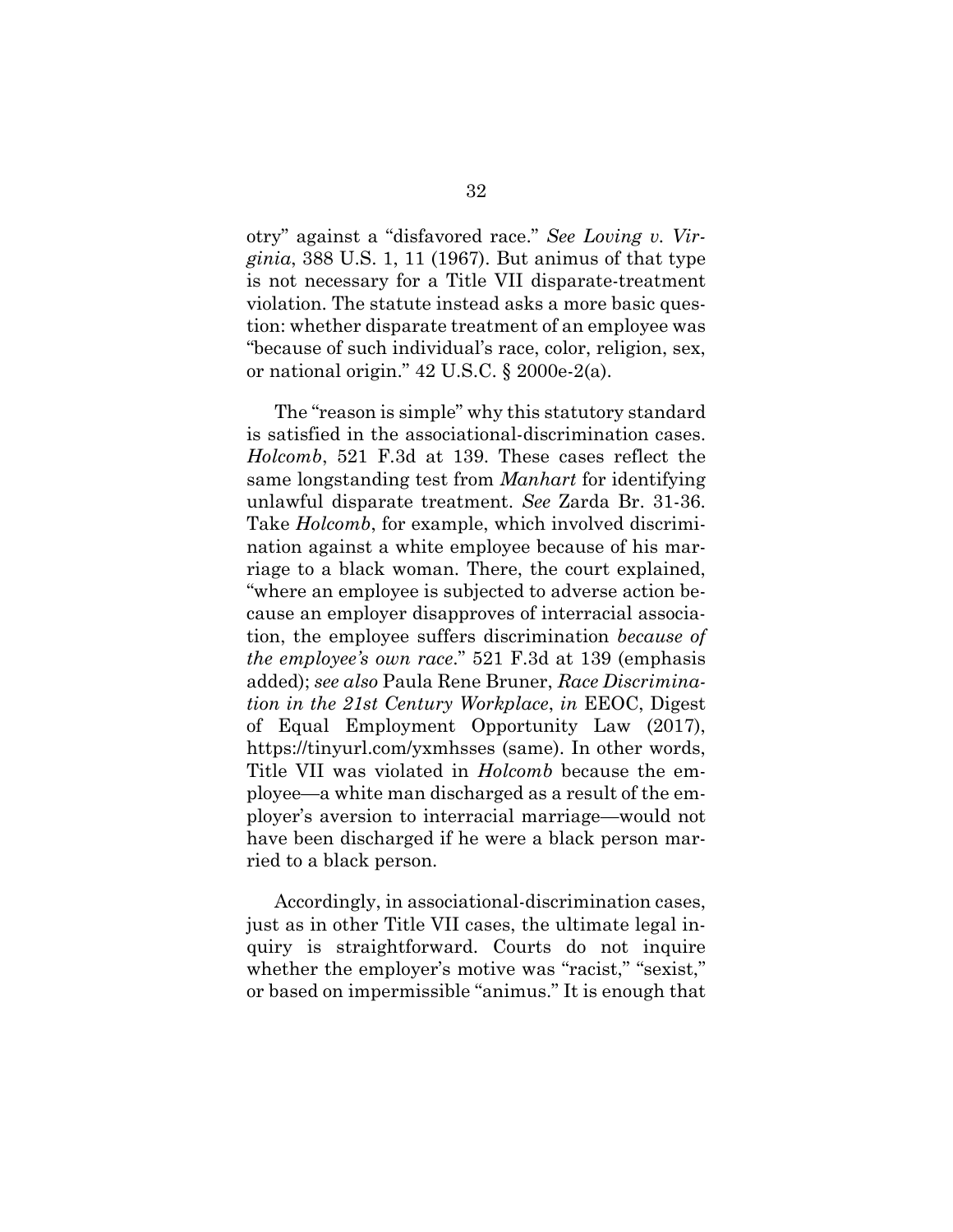the employee is being subjected to disparate treatment because of his or her race, color, sex, national origin, or religion.

# **C. The employers' attempts to evade Title VII disparate-treatment liability echo the discredited "customer preference" defense.**

Since Title VII's enactment, employers have tried to justify discrimination by claiming it was not "racist," "sexist," or otherwise "invidious." In particular, they have shifted the blame to their customers, alleging that their customers legitimately need, desire, or benefit in some way from employees of a certain race, sex, or other protected characteristic. But it "is now widely accepted that a company's desire to cater to the perceived racial preferences of its customers is not a defense under Title VII." *Chaney v. Plainfield Healthcare Ctr.*, 612 F.3d 908, 913 (7th Cir. 2010); *see, also, e.g.*, 29 C.F.R. § 1604.2(a)(1) (EEOC regulation).

In urging here that Title VII requires a showing of animus or invidiousness beyond disparate treatment itself, the employers and court of appeals dissents rely on arguments similar to this repudiated customer preference theory.21 Those advancing customer preference defenses likewise attempted to drive a wedge between disparate treatment and Title VII liability. Most famously, in *Diaz v. Pan Am. World Airways, Inc.*, an airline argued that hiring only

 <sup>21</sup> For example, the owner of Harris Funeral Homes has asserted that "[a] male funeral director dressing in a female uniform would disrupt our clients' healing process." J.A. 130 ¶ 37.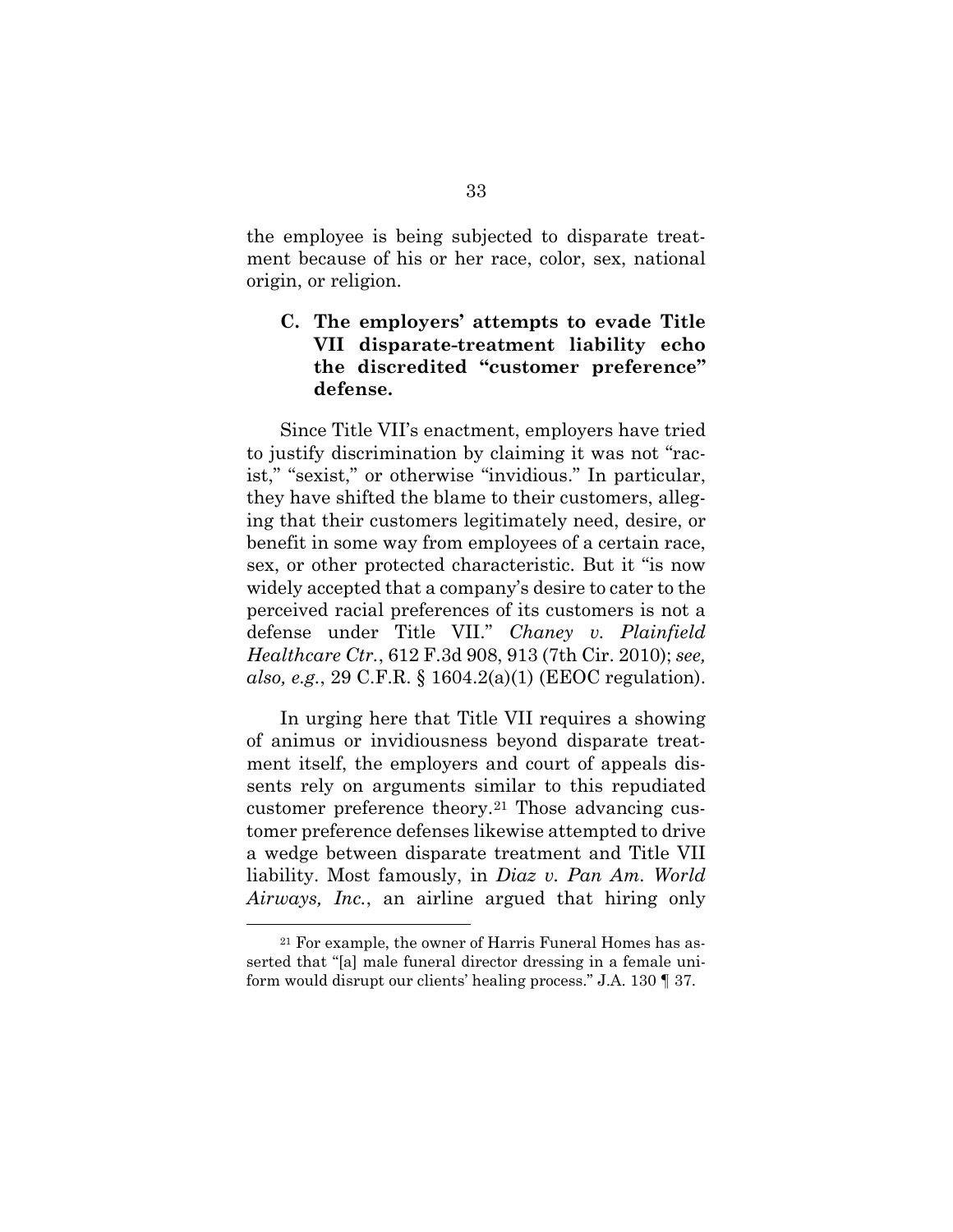women as flight attendants was lawful because its (mostly male) passengers preferred women. 442 F.2d 385, 389 (5th Cir. 1971). The Fifth Circuit emphatically rejected that notion: "While we recognize that the public's expectation of finding one sex in a particular role may cause some initial difficulty," the court observed, "it would be totally anomalous if we were to allow the preferences and prejudices of the customers to determine whether the sex discrimination was valid. Indeed, it was, to a large extent, these very prejudices the Act was meant to overcome." *Id.*

Even today, employers continue to invoke such customer preference defenses, but courts uniformly recognize their incompatibility with Title VII. As recently as 2010, the Seventh Circuit rejected a nursing home's defense of allowing patients to opt for an allwhite nursing staff, "foster[ing] … a racially-charged environment" by providing its employees with an "assignment sheet that unambiguously, and daily, reminded [staff] … that certain residents preferred no black [nurses]." *Chaney*, 612 F.3d at 912-13; *see also Significant EEOC Race/Color Cases*, EEOC, https://tinyurl.com/y5zk5eqh (last visited June 28, 2019) (detailing other similar recent cases).

Other employers have raised comparable defenses, claiming disparate treatment was not unlawful because it did not reflect impermissible animus. In *Knight v. Nassau County Civil Service Commission*, for example, a black employee was reassigned to a "minority recruitment" position. 649 F.2d 157, 162 (2d Cir. 1981). The employer argued this race-based assignment was permissible because it was trying to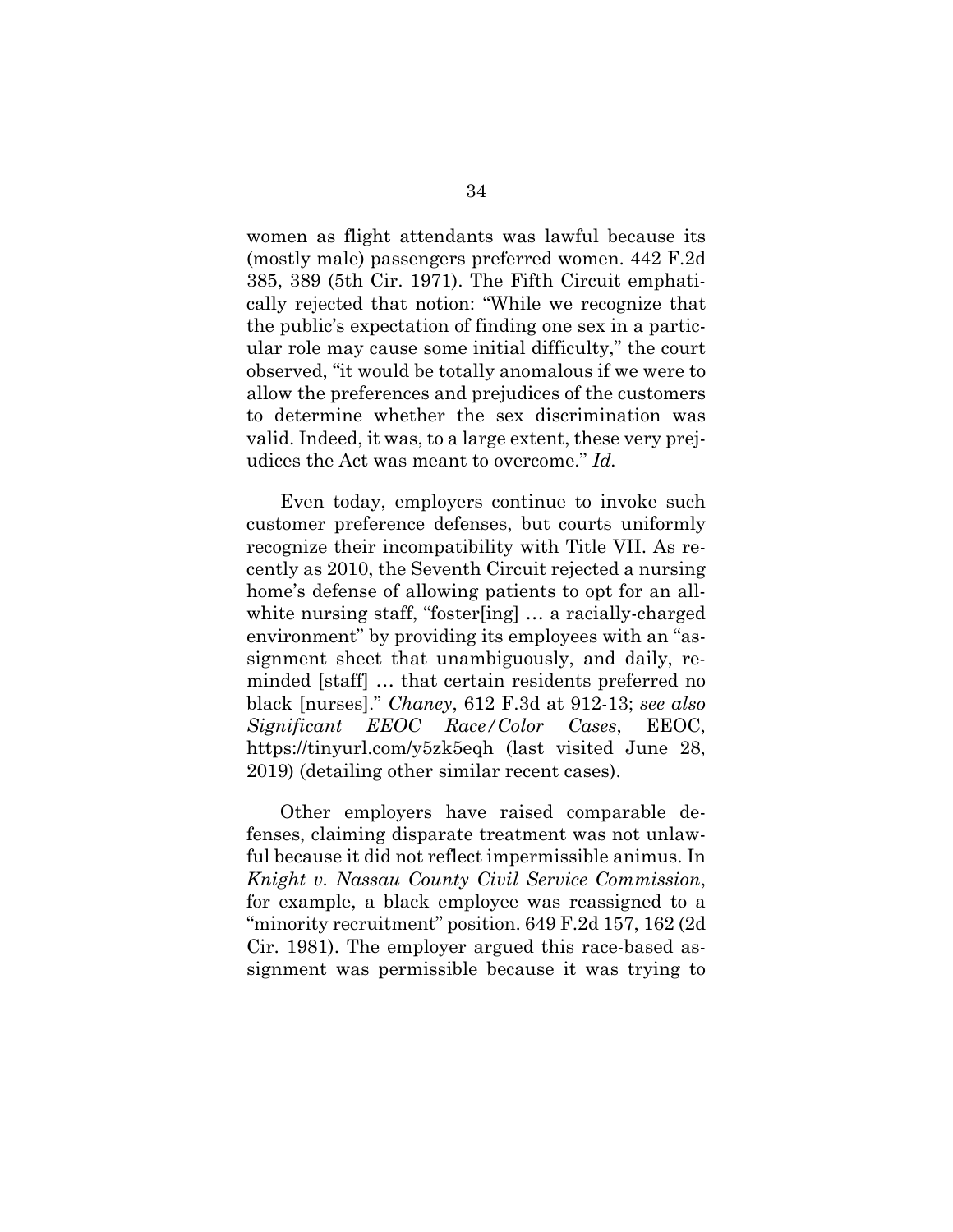"attract more minority applicants" and the black employee would be more effective than a white employee because "blacks work better with blacks." *Id.* "No matter how laudable the [employer's] intention might be," the Second Circuit held, the assignment was unlawful because the employee "was assigned a particular job (against his wishes) because his race was believed to specially qualify him for the work." *Id*.; *see also, e.g.*, *Ferrill v. Parker Grp., Inc.*, 168 F.3d 468, 471 (11th Cir. 1999) (similar).

The door to customer preference defenses and similar arguments has long been barred shut. The same logic should defeat the similar attempts in these cases to contend that disparate treatment is not actionable where it is not "sexist" or otherwise "invidious."

### **D. Artificial limitations on stereotyping claims are inconsistent with existing protections against sex- and race-based stereotyping.**

"[W]e are beyond the day when an employer could evaluate employees by assuming or insisting that they matched the stereotype associated with their group." *Price Waterhouse*, 490 U.S. at 251 (plurality opinion); *supra* at 12. For that reason, *Zarda* and *Harris Funeral Homes* correctly held that Title VII prohibits the sex stereotyping inherent in discrimination against LGBTQ persons.22

 <sup>22</sup> Discrimination on the basis of LGBTQ status is highly bound up in gender stereotypes. Cases involving LGBTQ dis-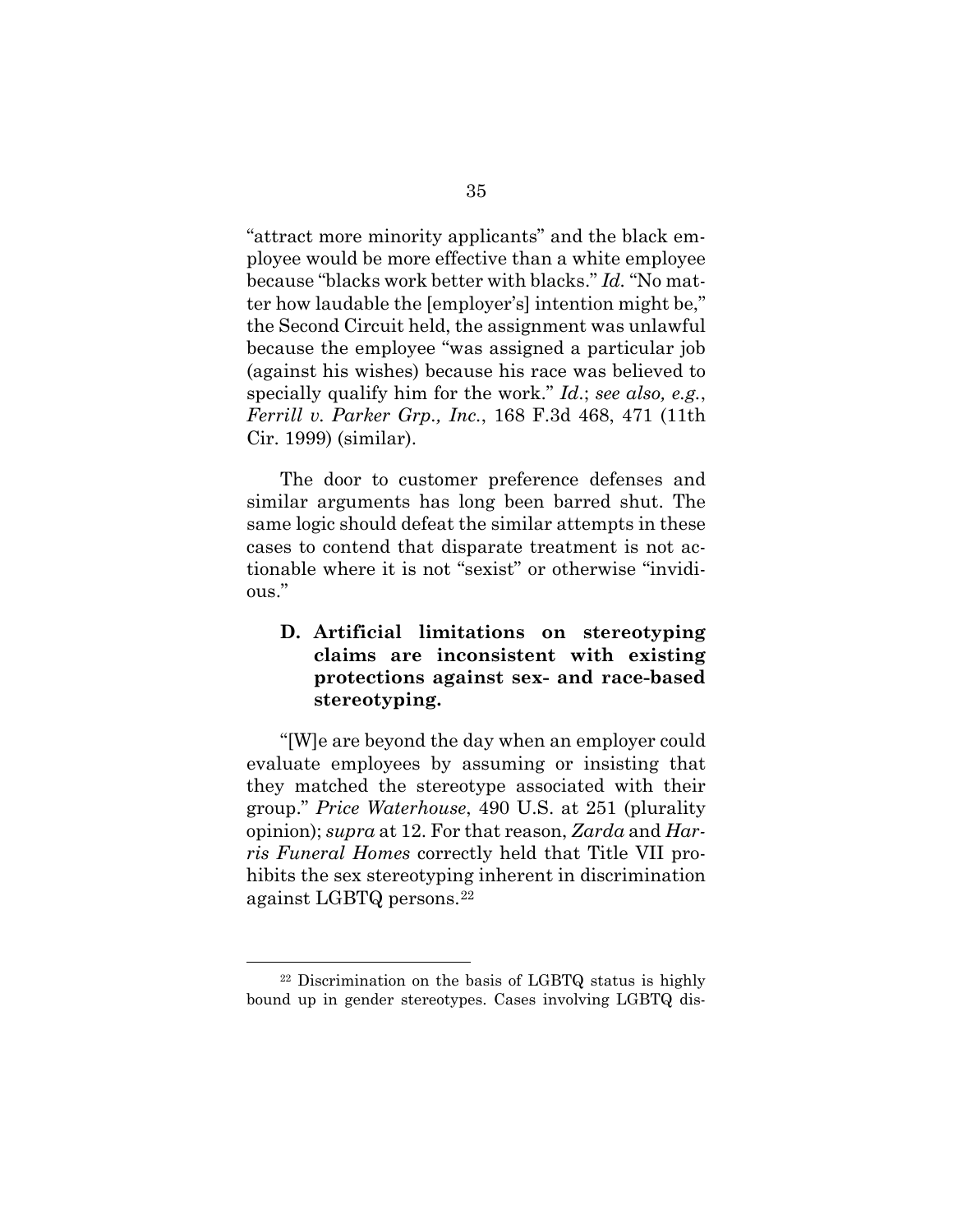Resisting this straightforward application of *Price Waterhouse*, the employers, United States, and lowercourt dissenters have suggested restricting Title VII's scope such that stereotyping would be legally relevant only where the trait in question (*e.g.*, "aggressiveness" for the management position in *Price Waterhouse*, 490 U.S. at 251) is essential to the job at issue. In other words, they think stereotyping may be the basis for a Title VII claim only when the employee would be placed in a "catch 22" (fired for exhibiting the trait and failing to conform to a stereotype or fired for conforming with the stereotype and not exhibiting the trait). *Zarda*, 883 F.3d at 157 (Lynch, J., dissenting); *see also e.g.*, U.S. Br., *Zarda*, 2017 WL 3277292, at \*19; Harris Funeral Homes Cert. Pet. 21-22.

This narrow reading of *Price Waterhouse* is at odds with how that decision has rightly been applied to protect employees from both sex-based and racebased stereotypes—as well as combinations of the two. For example, in *Heard v. Board of Trustees of Jackson Community College*, a black woman employee brought a Title VII suit alleging that she was subject to poor reviews and terminated based on race-

l

crimination commonly involve allegations, for instance, of epithets like "fem" and "sissy" alongside demeaning terms like "fag," *Zarda*, 883 F.3d at 121 (collecting cases), or "butch" alongside "dyke," *e.g., Heller v. Columbia Edgewater Country Club*, 195 F. Supp. 2d 1212, 1221, 1224 (D. Or. 2002). It makes scant sense, and would yield highly arbitrary results, to require courts to determine whether such evidence speaks to gender stereotyping or LGBT discrimination. *See* Zarda Br. 27-31. Courts should avoid drawing "arbitrary and unprincipled line[s]." *Apple Inc. v. Pepper*, 139 S. Ct. 1514, 1522 (2019); *see also Republic of Sudan v. Harrison*, 139 S. Ct. 1048, 1061 (2019).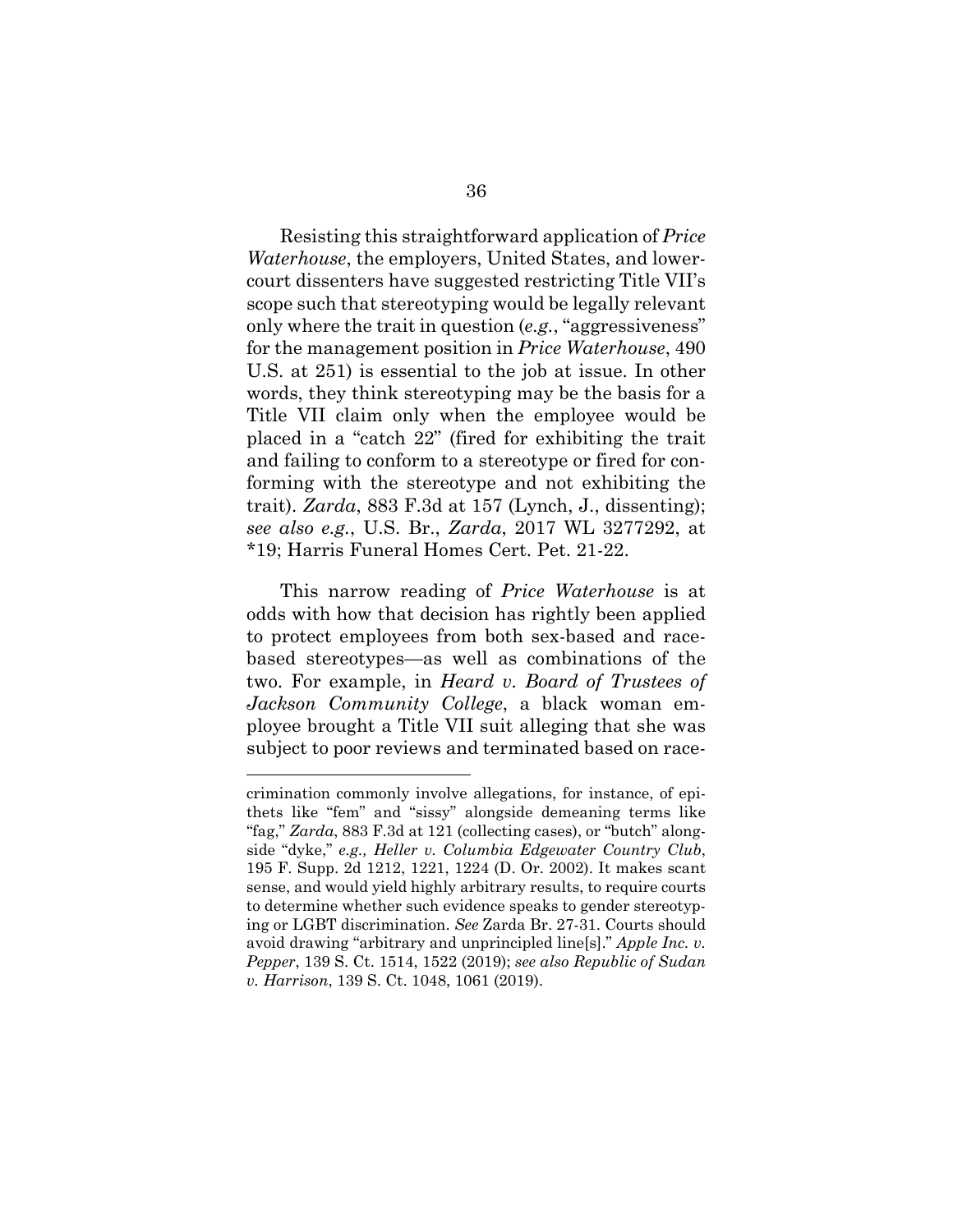and sex-based stereotyping. In particular, she objected to supervisors' comments that she was "completely out of control," "would either scowl or grunt during … interactions," "bullied her colleagues," and adopted an inappropriate "tone"—comments that, she alleged, reflected her employer's stereotype-tainted view that she was an "angry black woman." No. 11-cv-13051, 2013 WL 142115, at \*12 (E.D. Mich. Jan. 11, 2013). Recognizing that Title VII bars "discrimination … based on" stereotyping, including "racial stereotyping," the court held that the employee's claim could proceed to trial. *Id.*<sup>23</sup>

Holdings like *Heard* are consistent with what *Price Waterhouse* recognized decades ago: "[A]n employer who discriminates against employees based on assumptions about [protected characteristics]" violates Title VII, without need for a further showing that the stereotype operates as a "double-edged sword." *Zarda*, 883 F.3d at 123 (en banc majority). There is no reason to engraft special limitations on stereotyping claims that operate to the detriment of LGBTQ employees.

 <sup>23</sup> *See also, e.g.*, *Kang v. U. Lim Am., Inc.*, 296 F.3d 810, 817 (9th Cir. 2002) (recognizing Title VII claim based on Korean worker's failure to conform to employer's "stereotypical notions" about Koreans); *Kimble v. Wis. Dep't of Workforce Dev.*, 690 F. Supp. 2d 765, 777-78 (E.D. Wis. 2010) (finding evidence to establish Title VII violation based on employer's reliance on "uncomplimentary stereotype" about black males).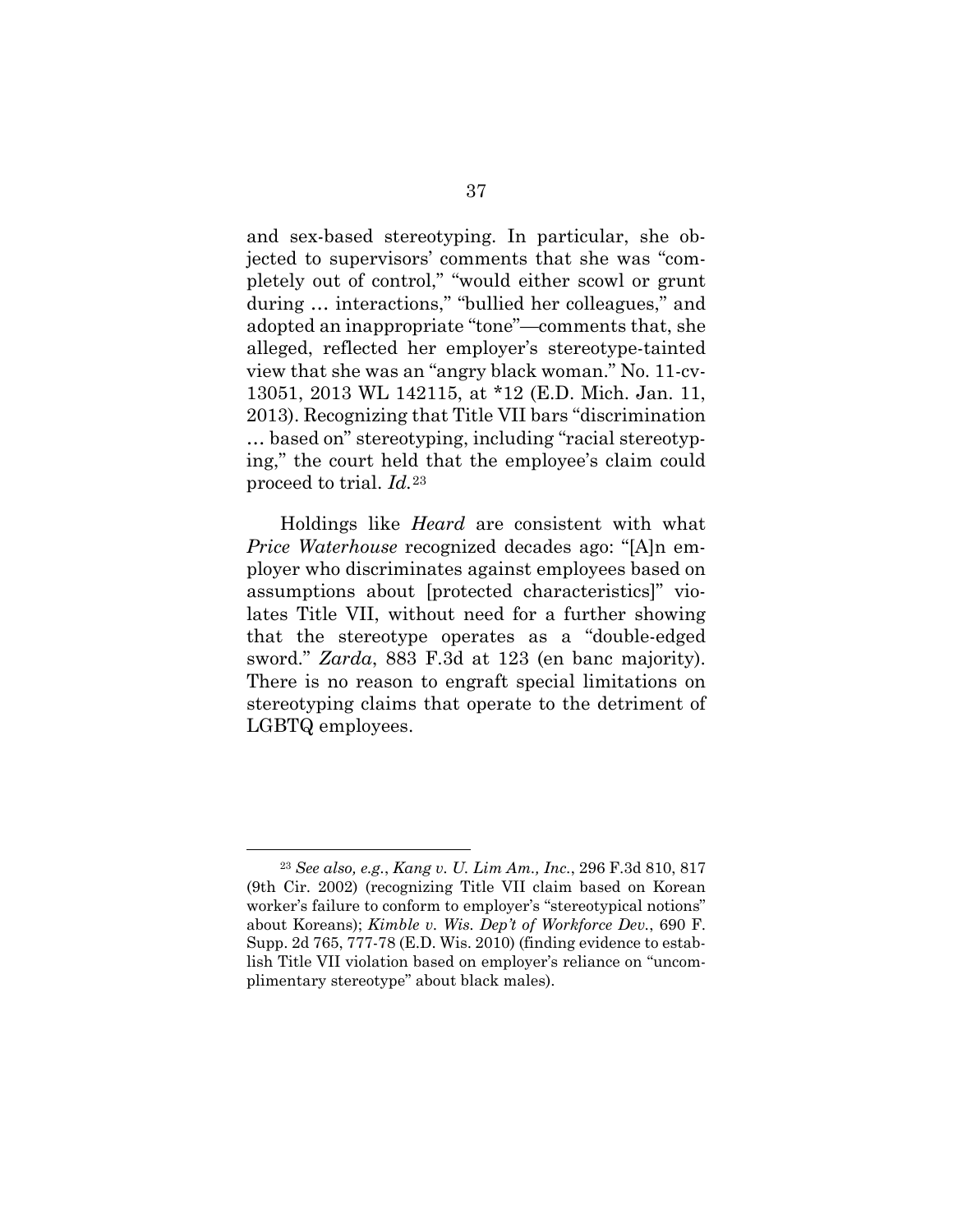Title VII's text and history reflect a simple yet critical goal: "to assure equality of employment opportunities." *McDonnell Douglas*, 411 U.S. at 800. As the United States becomes increasingly multicultural and diverse, it is all the more important to eradicate bias from the workplace, and to ensure that all employees are evaluated on the merits of their contributions. The employers in the present cases would instead have this Court contort basic principles of Title VII law and disregard the plain statutory text in the name of denying basic protections to LGBTQ employees. That misguided request should be denied.

#### **CONCLUSION**

The judgments in *Zarda* and *Harris Funeral Homes* should be affirmed, and the judgment in *Bostock* reversed.

\* \* \*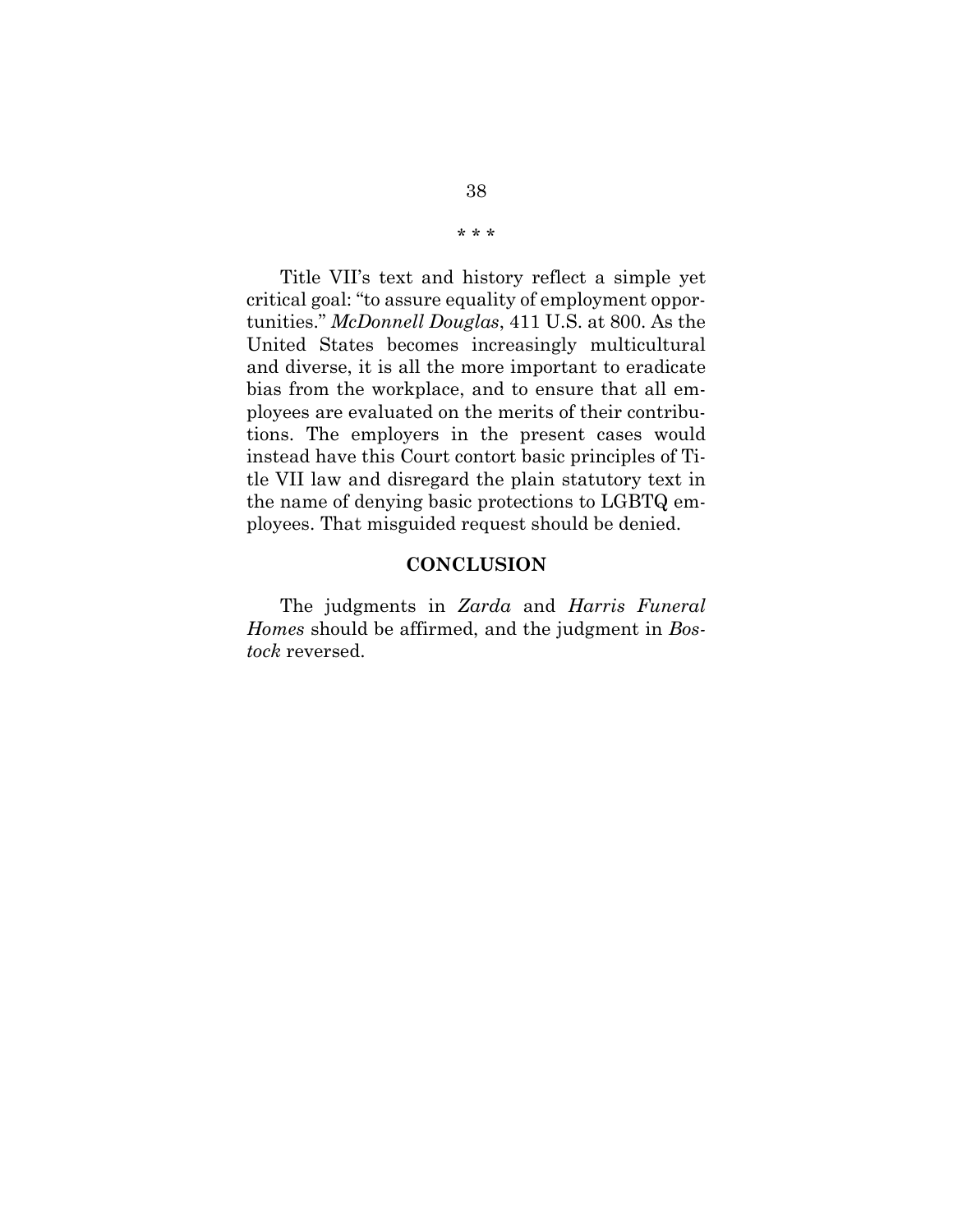Respectfully submitted,

Kristen Clarke Jon Greenbaum Dariely Rodriguez Phylicia H. Hill LAWYERS' COMMITTEE FOR CIVIL RIGHTS UNDER LAW 1500 K Street NW, Suite 900 Washington, DC 20005

Daniel A. Rubens *Counsel of Record* Samuel T. Harbourt Ethan P. Fallon ORRICK HERRINGTON & SUTCLIFFE LLP 51 West 52nd Street New York, NY 10019 (212) 506-5000 drubens@orrick.com

Vanita Gupta Michael Zubrensky Gaylynn Burroughs THE LEADERSHIP CONFERENCE ON CIVIL AND HUMAN RIGHTS 1620 L Street NW, Suite 1100 Washington, DC 20036

*Counsel for Amici Curiae*

July 3, 2019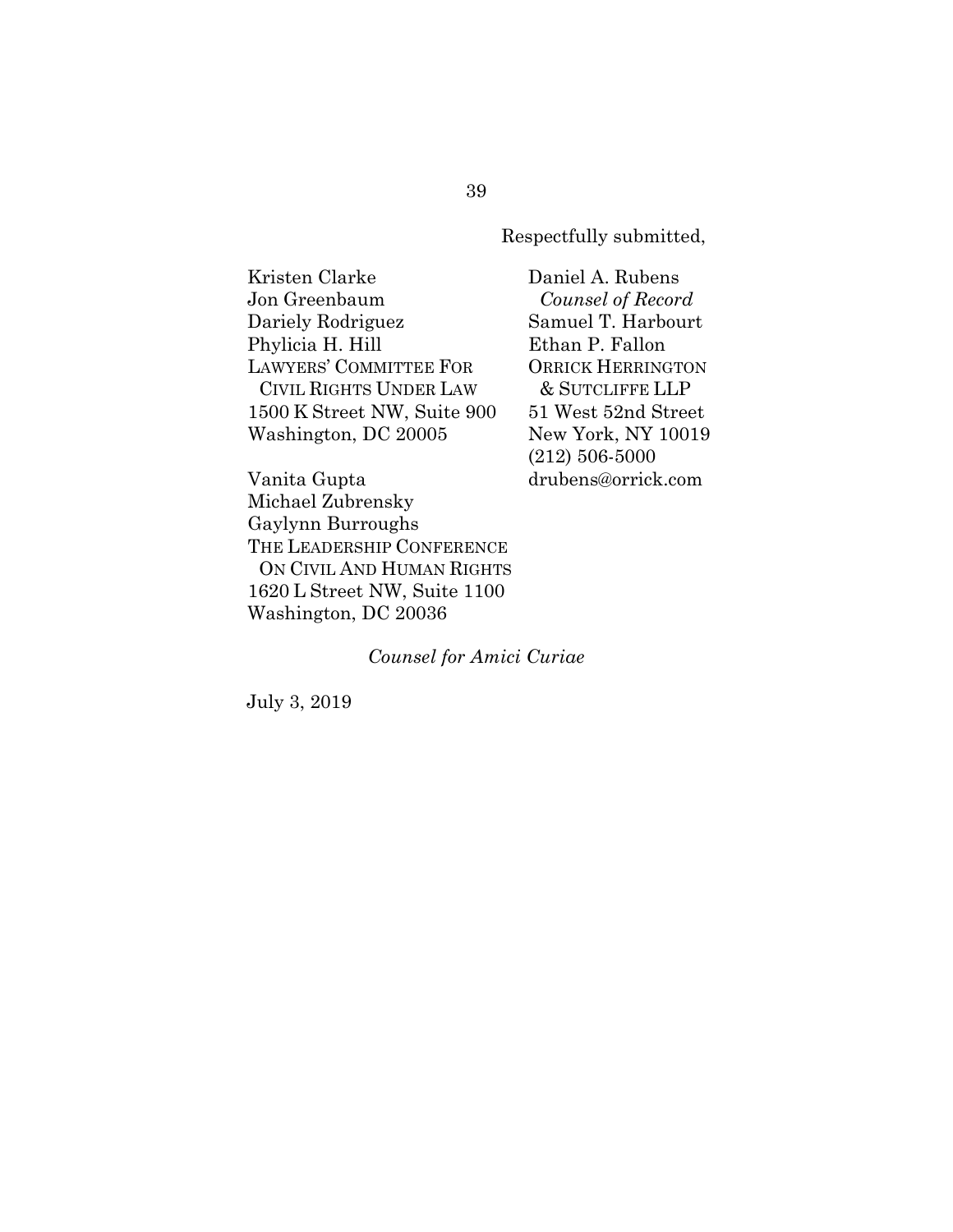#### **APPENDIX — STATEMENTS OF INTEREST FOR ALL OTHER AMICI**

**Advocates for Youth** (Advocates) partners with youth leaders, adult allies, and youth-serving organizations that promote policies and champion programs related to young people's sexual and reproductive health and rights. Advocates works alongside thousands of young people here in the United States and around the globe as they fight for civil rights on the topics of sexual health, rights, and justice. Advocates envisions a world in which marginalized young people are not discriminated against based on their actual or perceived sexual orientation or gender identity and expression. Advocates has a strong interest in safeguarding Title VII's prohibition of sex discrimination in the workplace, including discrimination against LGBTQ people.

**African-American Ministers In Action** is a program of People For The American Way. Since 1997, this growing alliance of progressive clergy and faith leaders from around the country has diligently worked to support civil rights for all persons, eliminate all forms of discrimination, and advance democracy. An ecumenical body currently representing over 1500 women and men and 28 states, it is a true statement of faith in action embracing the historical witness of the Black Church by speaking on behalf of the powerless and advocating for public policy that benefits the vulnerable, the marginalized, and the voiceless.

**Alaska Public Interest Research Group** (AKPIRG) is an organization that advocates in the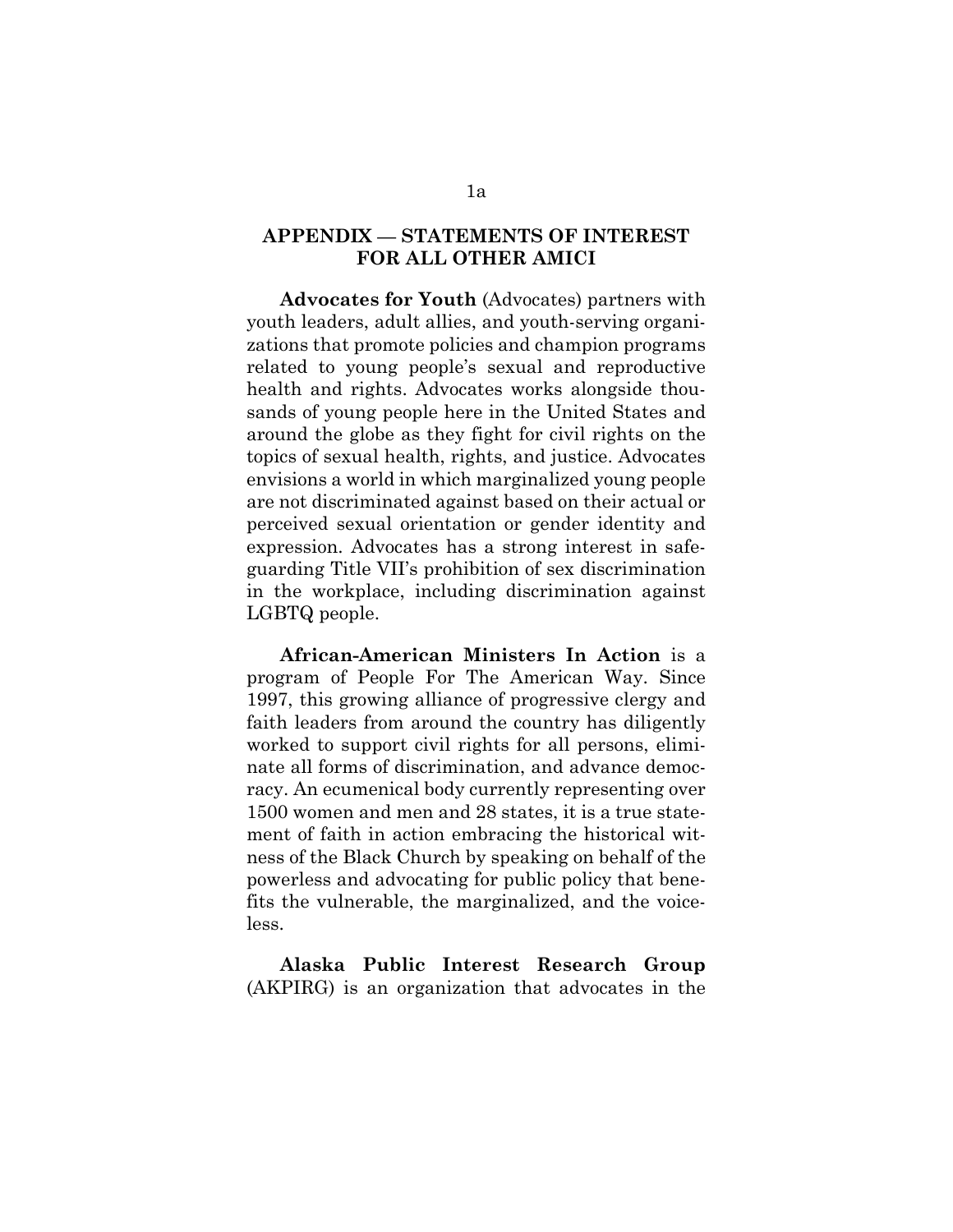public interest. From employees' rights, consumer protection, identity theft and fraud, to voting rights, ethical government, and clean energy, AKPIRG has been pursuing policies that give ordinary Alaskans a voice that can be heard. AKPIRG works to ensure every person's voice is amplified equally. If individuals and communities are not recognized for who they are, those people are disempowered and unable to participate in a public process that does not reflect acceptance of their humanity.

**American Association for Justice** (AAJ) is a national, voluntary bar association established in 1946 to strengthen the civil justice system, preserve the right to trial by jury, and protect access to the courts for those who have been wrongfully injured. With members in the United States, Canada, and abroad, AAJ is the world's largest trial bar. AAJ members primarily represent plaintiffs in personal injury actions, consumer cases, employment rights cases, and other civil actions. For over 70 years, AAJ has served as a zealous advocate for the right of all Americans to seek legal recourse under both state and federal law for wrongful injury. AAJ believes that broad enforcement of antidiscrimination laws, including Title VII, benefits all Americans by removing obstacles to achieving workplace dignity and advancement according to ability.

The **American Association of University Professors** (AAUP) is a nonprofit organization of over 42,000 faculty, librarians, graduate students, and academic professionals in public and private sector higher education. Founded in 1915, the AAUP's pur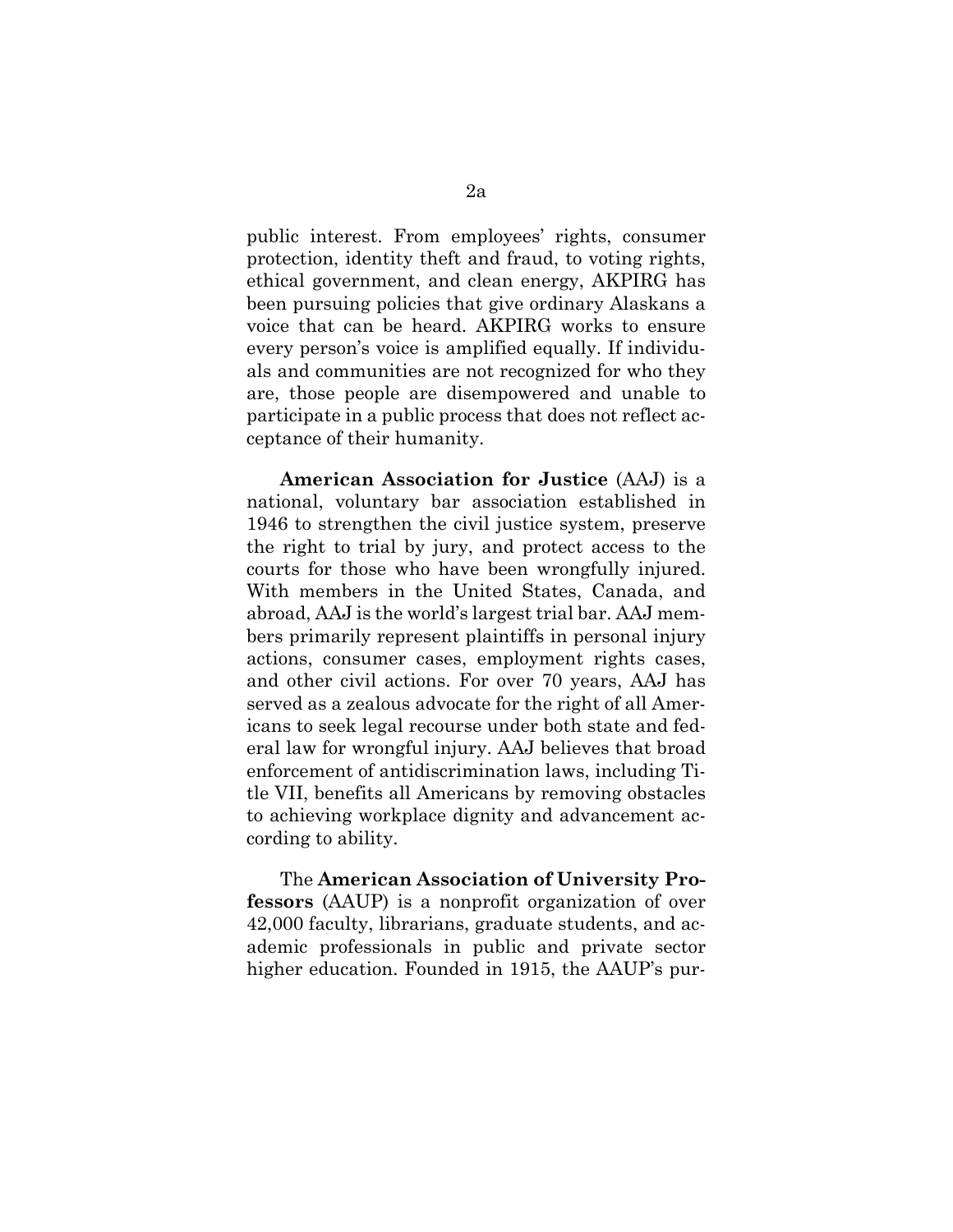pose is to advance academic freedom and shared university governance; define fundamental professional values and standards for higher education; promote the economic security of all those engaged in teaching and research in higher education, including eliminating unlawful discrimination; and ensure higher education's contribution to the common good.

The **American Humanist Association** (AHA) is a national organization that advances the ethical and life-affirming worldview of humanism, which—without beliefs in gods or other supernatural forces—encourages individuals to live informed and meaningful lives that aspire to the greater good of humanity. The AHA promotes progressive values as well as equality for humanists, atheists, and other nontheistic Americans. In its exercise of these commitments, the AHA defends the civil and human rights of those who face the brunt of employment discrimination, including LGBTQ people of color, through advocacy, education, and legal work.

**Americans United for Separation of Church and State** is a national, nonsectarian public-interest organization that is committed to preserving religious freedom and the constitutional principle of separation of religion and government. Americans United represents more than 125,000 members and supporters nationwide. Since its founding in 1947, Americans United has participated as a party, as counsel, or as an amicus curiae in the leading church-state cases decided by this Court and by the lower federal and state courts throughout the country. As a defender of religious freedom, Americans United has long fought to uphold the critical protections of Title VII, including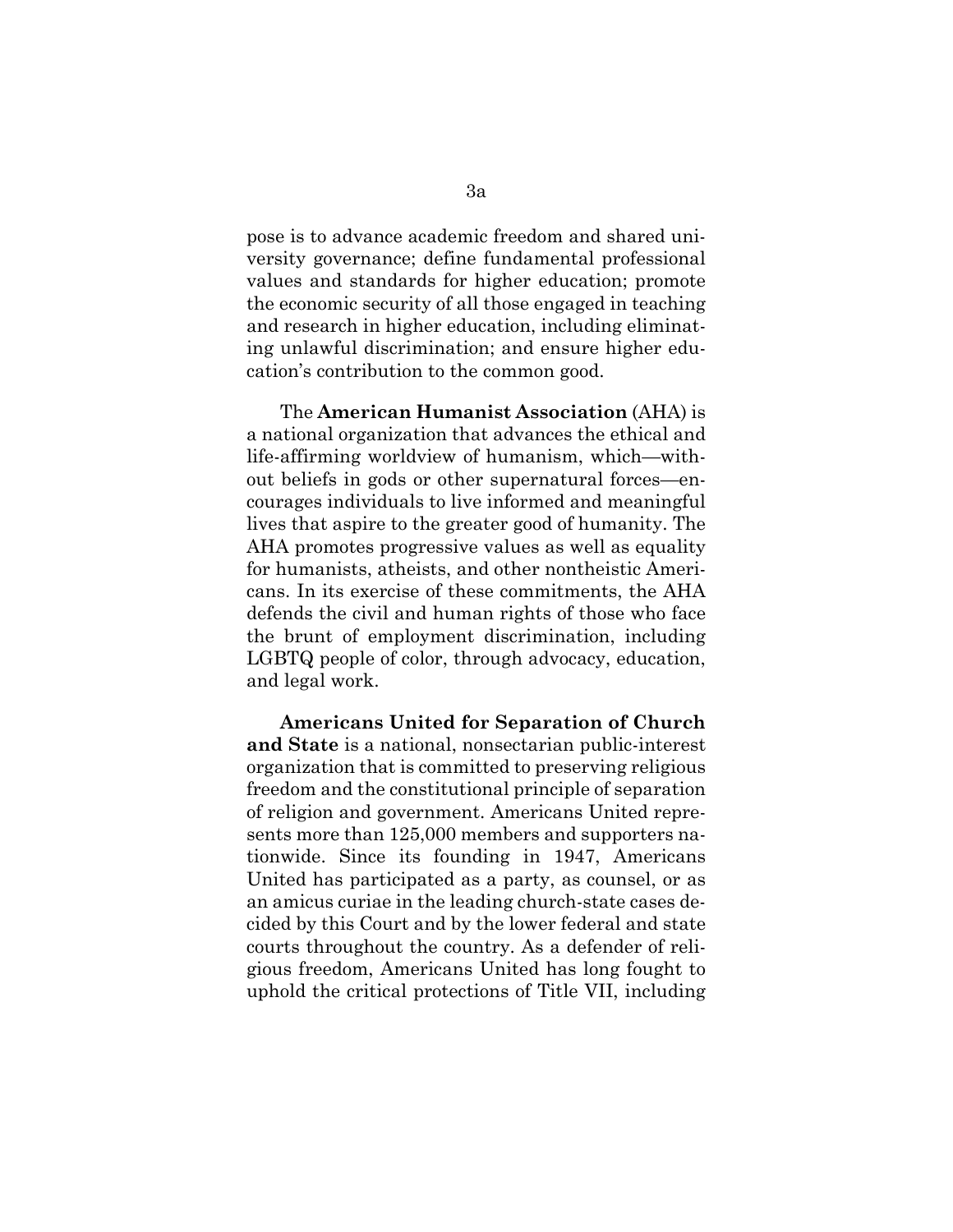those that prohibit religious discrimination. Americans United believes that Title VII's vital protections against workplace discrimination can and should apply to LGBTQ persons without undermining the religious freedom of employers or employees.

**Andrew Goodman Foundation** is a civil rights nonpartisan organization that supports youth leadership development, voting accessibility, and social justice initiatives on campuses across the country with mini-grants to select institutions of higher learning and other financial assistance to students. The Foundation's vision is that young people will become active, engaged citizens who ensure a just democracy and sustainable future.

**Anti-Defamation League** (ADL) was founded in 1913 to combat anti-Semitism and other forms of prejudice, and to secure justice and fair treatment to all. Today, it is one of the world's leading organizations fighting hatred and bigotry and eradicating discrimination. At issue in these cases are core issues of equality and discrimination. ADL has filed amicus briefs in numerous cases addressing the unconstitutionality or illegality of discriminatory practices or laws and worked closely with coalition partners to help pass the Civil Rights of Act of 1964. As such, ADL maintains a strong interest in ensuring that its provisions, such as Title VII, are interpreted in accordance with the law's intent to protect individuals—including LGBTQ people—from discrimination.

The **Arab American Institute** (AAI) is a nonprofit, nonpartisan national civil rights organization established under Section 501(c)(4) of the Internal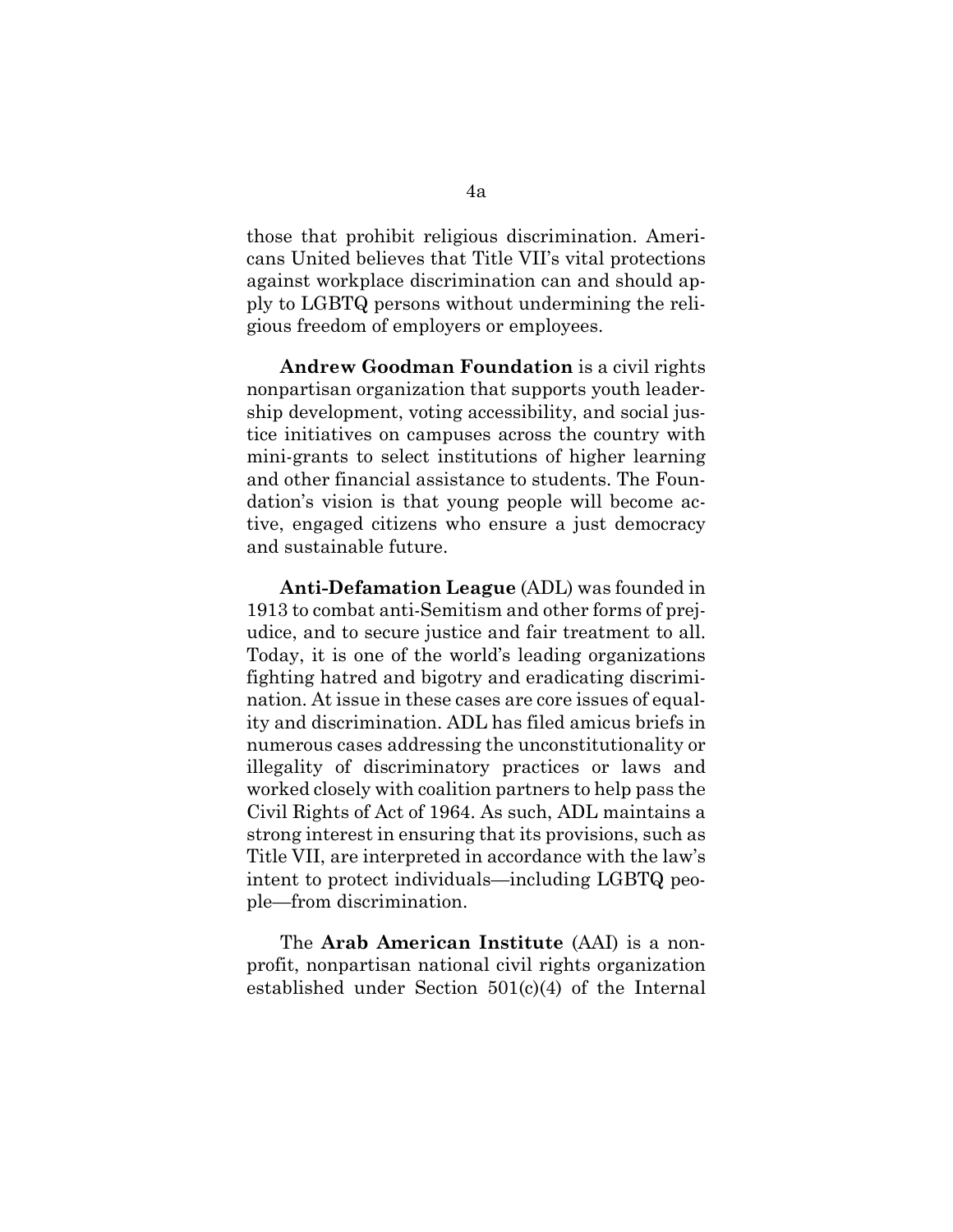Revenue Code. It represents the policy and community interests of Arab Americans across the United States, and was created to nurture and encourage the direct participation of Arab Americans in political and civic life. In particular, AAI serves as a central resource for government officials, the media, political leaders, and community groups on a variety of public policy issues that concern Arab Americans and U.S.- Arab relations. As a leading national civil rights organization, AAI is committed to the civil rights of all Americans, especially in how they may impact the Arab American community.

The **Autistic Self Advocacy Network** (ASAN) is a national, private, nonprofit organization, run by and for autistic individuals. ASAN provides public education and promotes public policies that benefit autistic individuals and others with developmental or other disabilities, a disproportionate number of whom are LGBTQ and do not meet typical gender expectations. ASAN's advocacy activities include combating stigma, discrimination, and violence against autistic people and others with disabilities, including in the workplace. ASAN takes a strong interest in cases that affect the rights of autistic individuals and others with disabilities, including LGBTQ autistic individuals, to participate fully in community life and enjoy the same rights as others without disabilities.

**Bend the Arc: A Jewish Partnership for Justice** is the nation's leading progressive Jewish voice empowering Jewish Americans to be advocates for the nation's most vulnerable. Bend the Arc mobilizes Jewish Americans beyond religious and institutional boundaries to create justice and opportunity for all,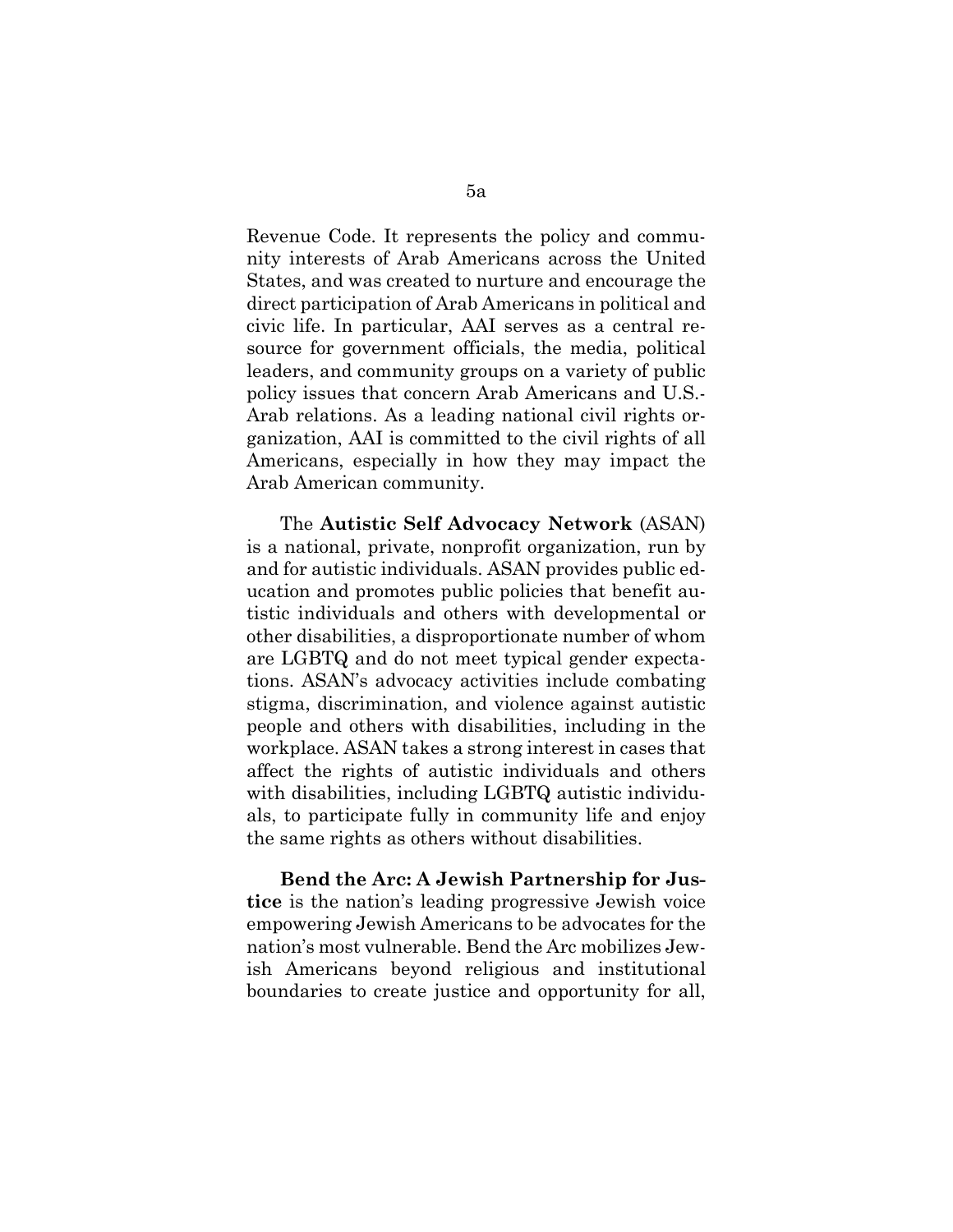through bold leadership development, innovative civic engagement, and robust progressive advocacy.

**Campaign for Accountability** is a 501(c)(3) nonpartisan, nonprofit watchdog organization that uses research, litigation, and aggressive communications to expose misconduct and malfeasance in public life. Campaign for Accountability is dedicated to ensuring that laws are upheld and strives to hold powerful actors who compromise the public interest accountable.

The **Center for Popular Democracy** (CPD) is a high-impact, national organization dedicated to creating equity, opportunity, and democracy in partnership with base-building organizations. CPD builds the power of communities to ensure a pro-worker, proimmigrant, racial and economic justice agenda. CPD is nationally recognized for its policy and research expertise on issues relating to workers' rights. CPD works closely with affiliates and allies rooted in communities of low wage workers, including those living at the intersection of LGBTQ and other marginalized identities, to support their advocacy for strong worker-protection policies and effective enforcement of those laws.

**CenterLink** was founded as a member-based coalition to support the development of strong, sustainable LGBT community centers. CenterLink plays an important role in supporting the growth of LGBT centers and addressing the challenges they face, by helping them to improve their organizational and service delivery capacity and increase access to public re-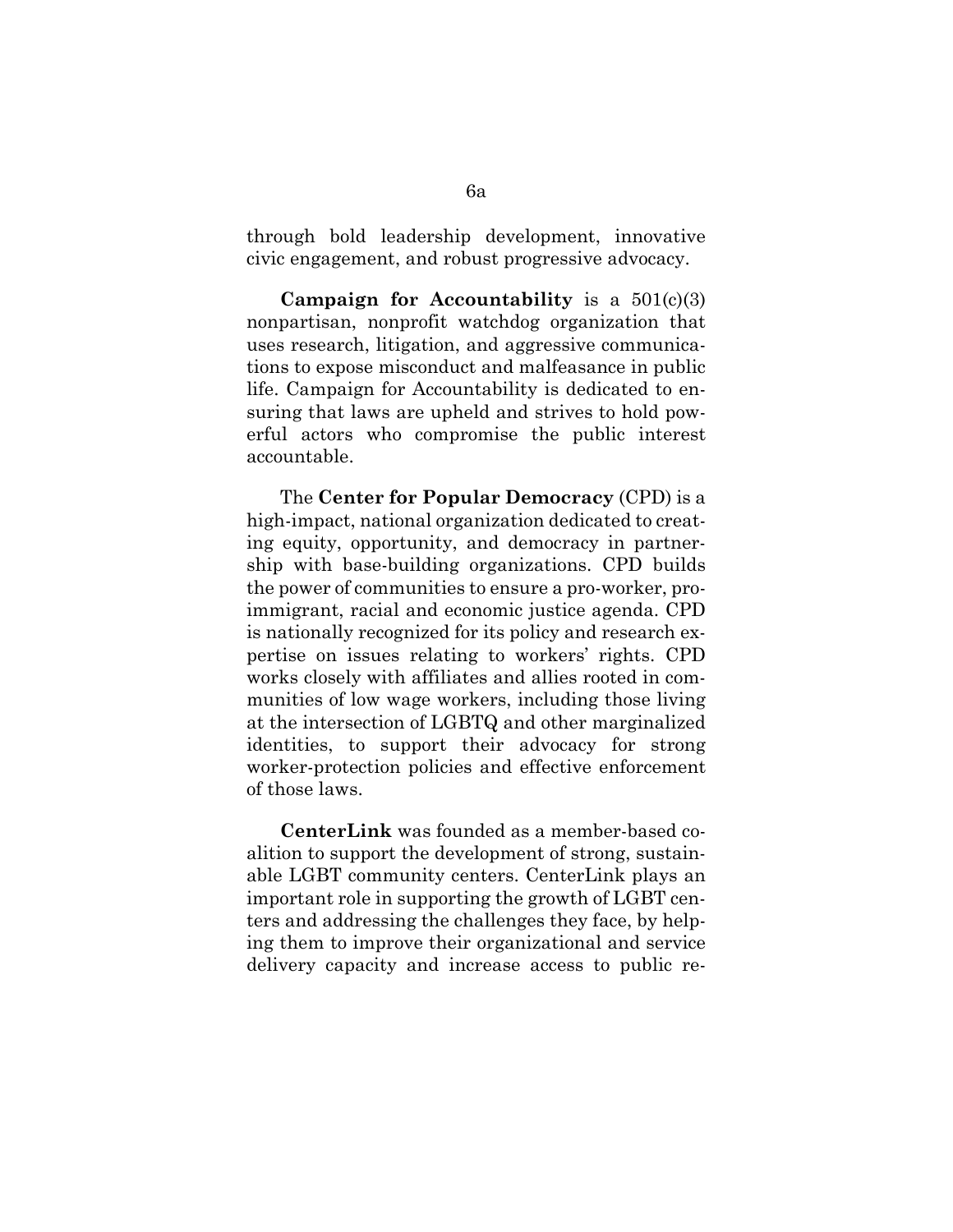sources. These centers are often the only staffed nonprofit LGBTQ presence in the area and the first point of contact for people seeking information, coming out, accessing services, or facing discrimination. Center-Link and the local centers are there to aid, guide, and connect to other resources when LGBTQ individuals face discrimination whether at home, school, or the workplace.

**Color Of Change** is the nation's largest online racial justice organization. Color Of Change is dedicated to creating a more humane and less hostile world for Black people in America. Color Of Change works to challenge injustice, hold corporate and political leaders accountable, commission game-changing research on systems of inequality, and advance solutions for racial justice that can transform the world. Color Of Change believes that Black LGBTQ people face additional discrimination as a result of their sexual orientation and gender identity, which interacts and works in conjunction with the racial discrimination Black people already face.

**CREDO Mobile, Inc.** is a for-profit organization that offers products to fund progressive social change. CREDO organizes and mobilizes millions of activists to fight for equality, freedom, opportunity, safety, and fulfillment for everyone, including LGBTQ people, at the local, state, and national levels.

The **Equal Justice Society** (EJS) is a national legal organization focused on restoring constitutional safeguards against discrimination. EJS's goal is to help achieve a society where race is no longer a barrier to opportunity. Specifically, EJS is working to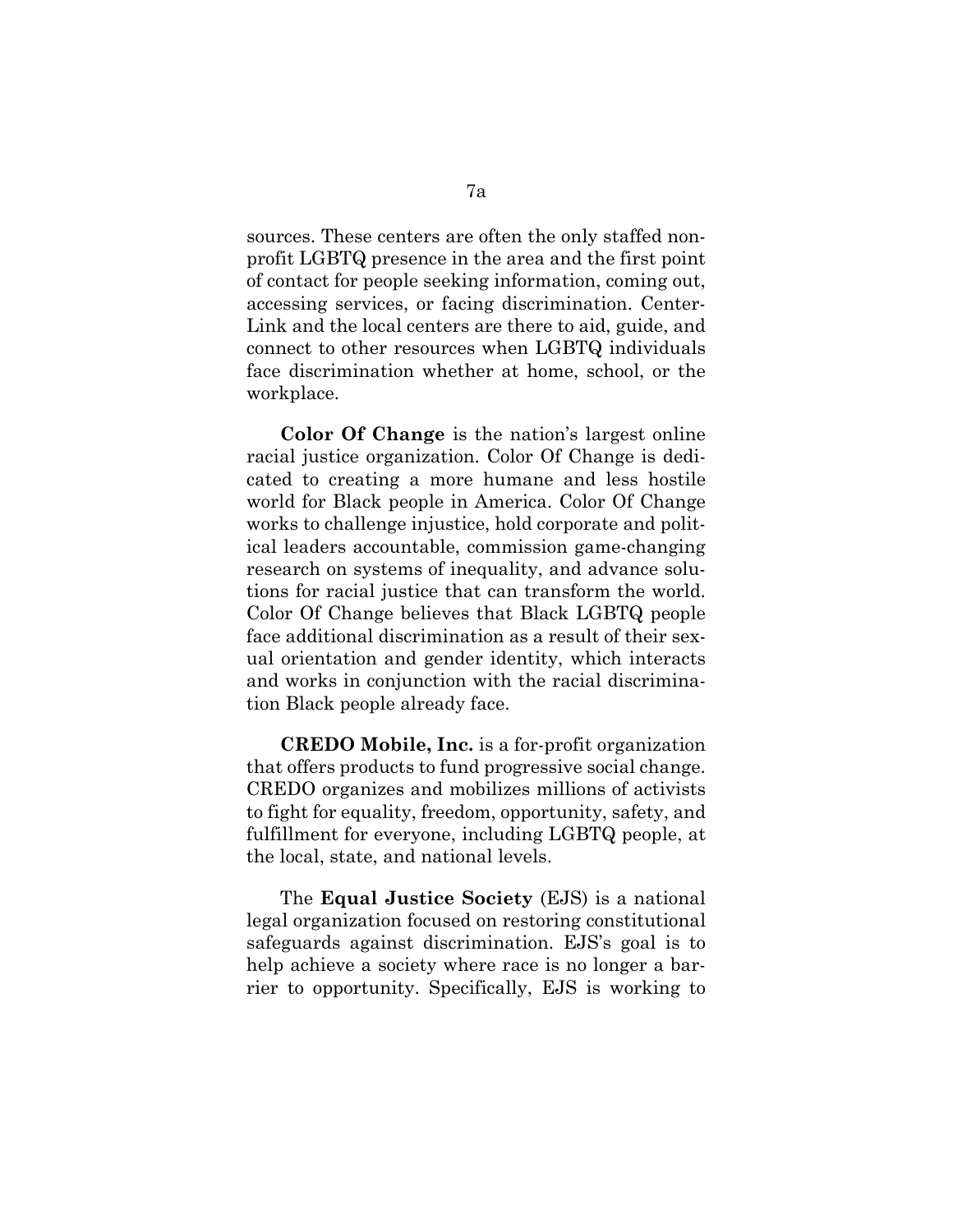fully restore the constitutional protections of the Fourteenth Amendment and the Equal Protection Clause, which guarantees all citizens receive equal treatment under the law. By combining legal advocacy, outreach and coalition building, and education through effective messaging and communication strategies, EJS aims to broaden conceptions of present-day discrimination to include unconscious and structural bias by using cognitive science, structural analysis, and real-life experience.

**Equal Rights Advocates** (ERA) is a national nonprofit legal organization dedicated to protecting and expanding economic and educational access and opportunities for women and girls. Since its founding in 1974, ERA has sought to end gender discrimination in employment and education and advance equal opportunity for all by litigating historically significant cases in both state and federal courts, including two of the first U.S. Supreme Court cases addressing Title VII's prohibition of discrimination "because of sex" and its application to pregnant workers. ERA has participated as amicus curiae in scores of other cases involving the interpretation of Title VII and other antidiscrimination laws. ERA has supported the recognition and application of antidiscrimination laws and the constitutional principles of equal protection and due process to LGBTQ persons in amicus briefs filed in this Court.

Fair Count, Inc. works to ensure a fair and accurate count of all people in the Census, particularly in hard-to-count communities like LGBTQ persons and other historically marginalized and disenfran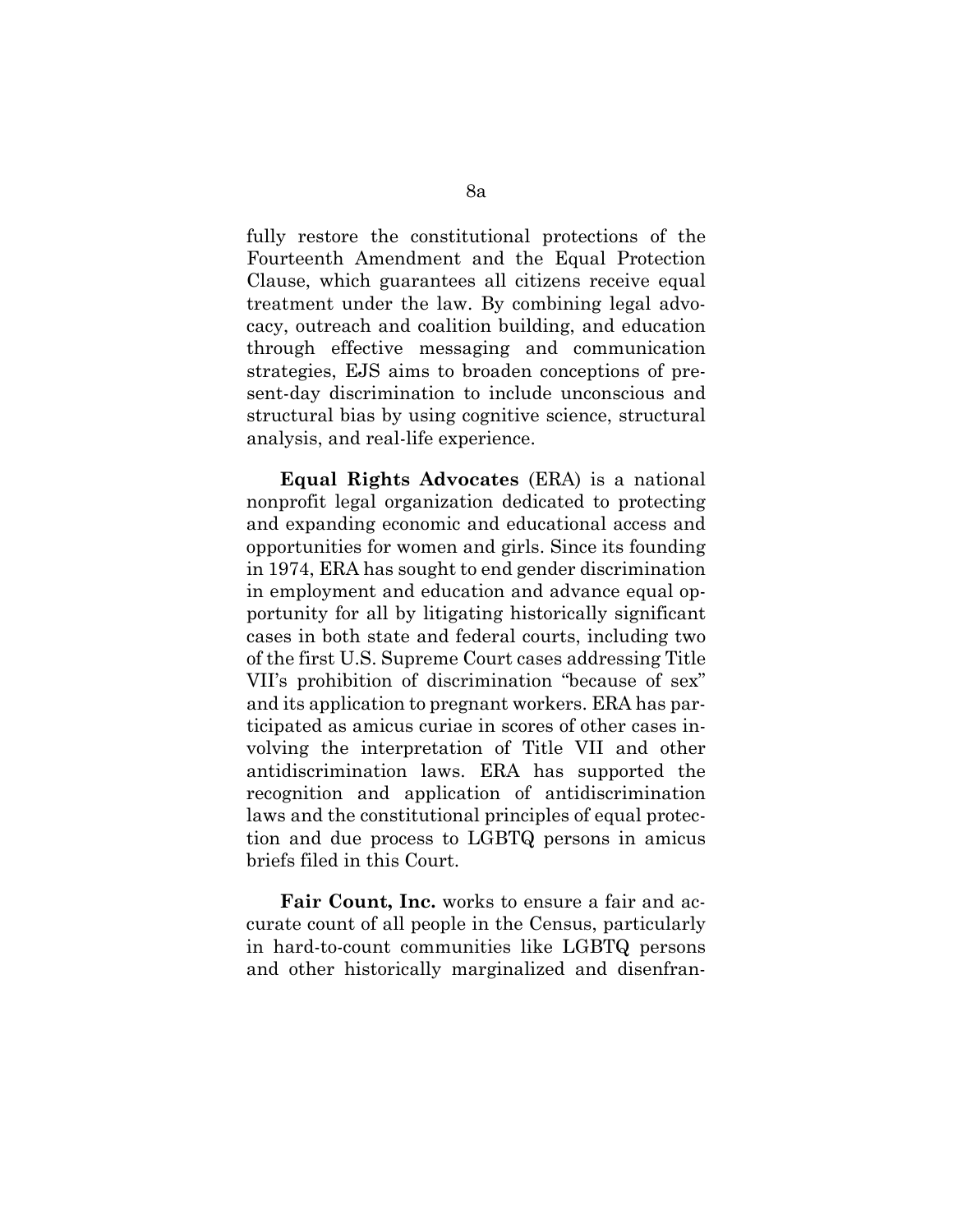chised groups. Recognizing that structural discrimination plays an integral role in keeping many groups and populations from civic participation, Fair Count is committed to alleviating systematic oppression, discrimination, and fear to ensure all voices are heard—and counted—equally.

**Family Values @ Work** is a network of coalitions in 27 states working to win paid sick and safe days, family and medical leave insurance and other policies that value families at work. Family Values @ Work grew out of the recognition that valuing caregiving and enabling people to be good providers and good family members is key to achieving racial, gender, and economic equity. Family Values @ Work organizes with partners across racial, gender, and economic justice movements to ensure that these policies support LGBTQ workers and are inclusive of their families.

The **Feminist Majority Foundation** (FMF), a 501(c)(3) nonprofit organization founded in 1987, is dedicated to the pursuit of women's equality, utilizing research and action to empower women. FMF advocates for full enforcement of Title VII and other laws prohibiting discrimination and advancing workplace equality, including in hiring, pay, and promotions.

The **Hispanic National Bar Association** (HNBA) has a membership comprised of thousands of Latino lawyers, law professors, law students, legal professionals, state and federal judges, legislators, and bar affiliates across the country. HNBA regularly participates as amicus curiae in this Court. HNBA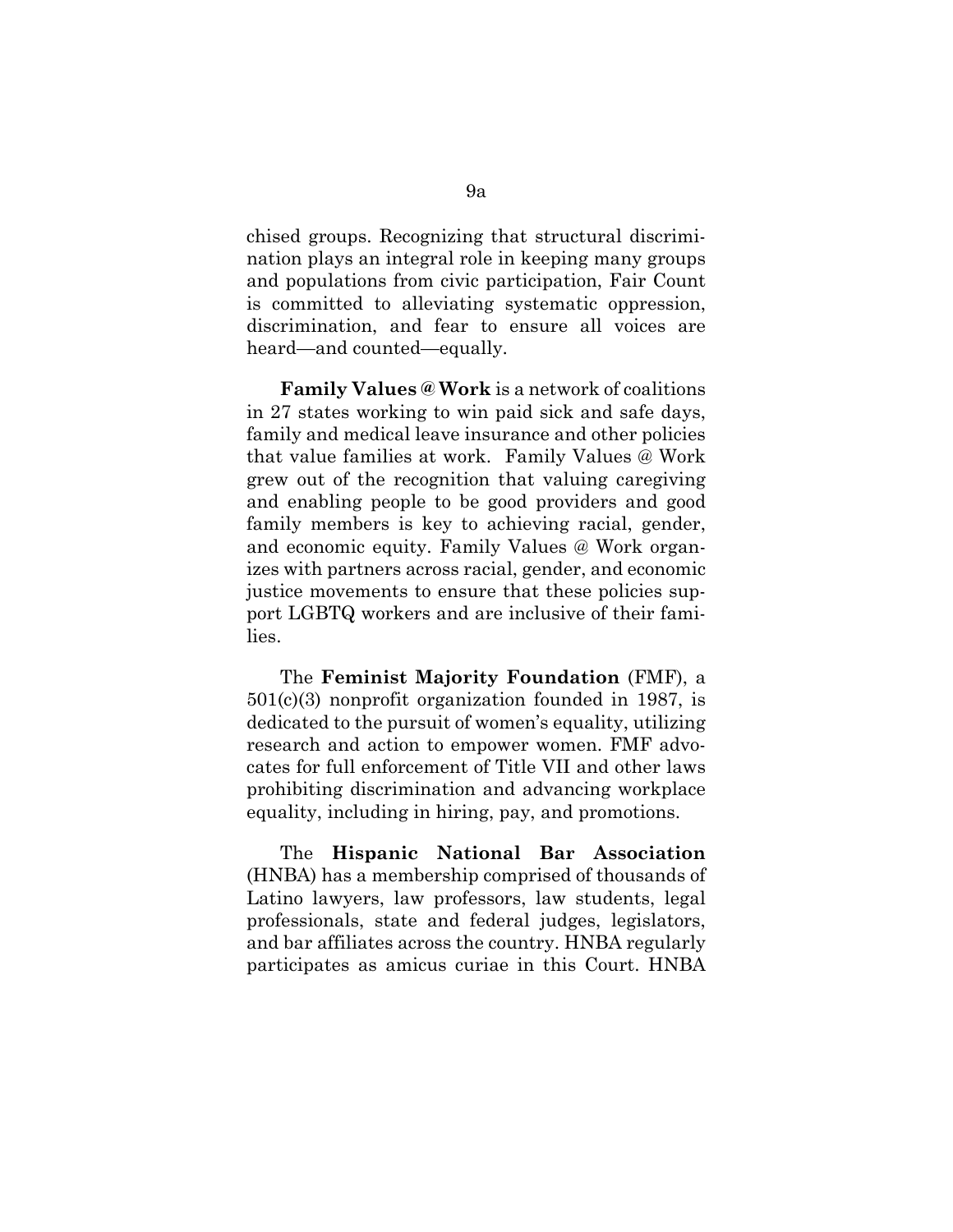supports Hispanic legal professionals and is committed to advocacy on issues of importance to the millions of people of Hispanic heritage living in the United States, including the important civil rights issues presented in these cases.

**In Our Own Voice: National Black Women's Reproductive Justice Agenda** is a national-state partnership with eight Black women's Reproductive Justice organizations: The Afiya Center, Black Women for Wellness, Black Women's Health Imperative, New Voices for Reproductive Justice, SisterLove, Inc., SisterReach, SPARK Reproductive Justice NOW, and Women with a Vision. In Our Own Voice focuses on lifting up the voices of Black women leaders on national, regional, and state policies that impact the lives of Black women and girls. The reproductive justice framework is rooted in the human right to control our bodies, our sexuality, our gender, and our reproduction. The ability to work in an employment environment free from discrimination is essential to ensuring this right.

Founded in 1929, the **Japanese American Citizens League** (JACL) is the nation's oldest and largest Asian American civil rights organization. JACL's perspective is framed by the Japanese American community's experience of discrimination that led to mass incarceration during World War II. Today JACL works to protect the rights of all people to be free from discrimination, including on the basis of sex in the workplace.

**Justice in Aging** is a national organization with a principal mission to protect the rights of low-income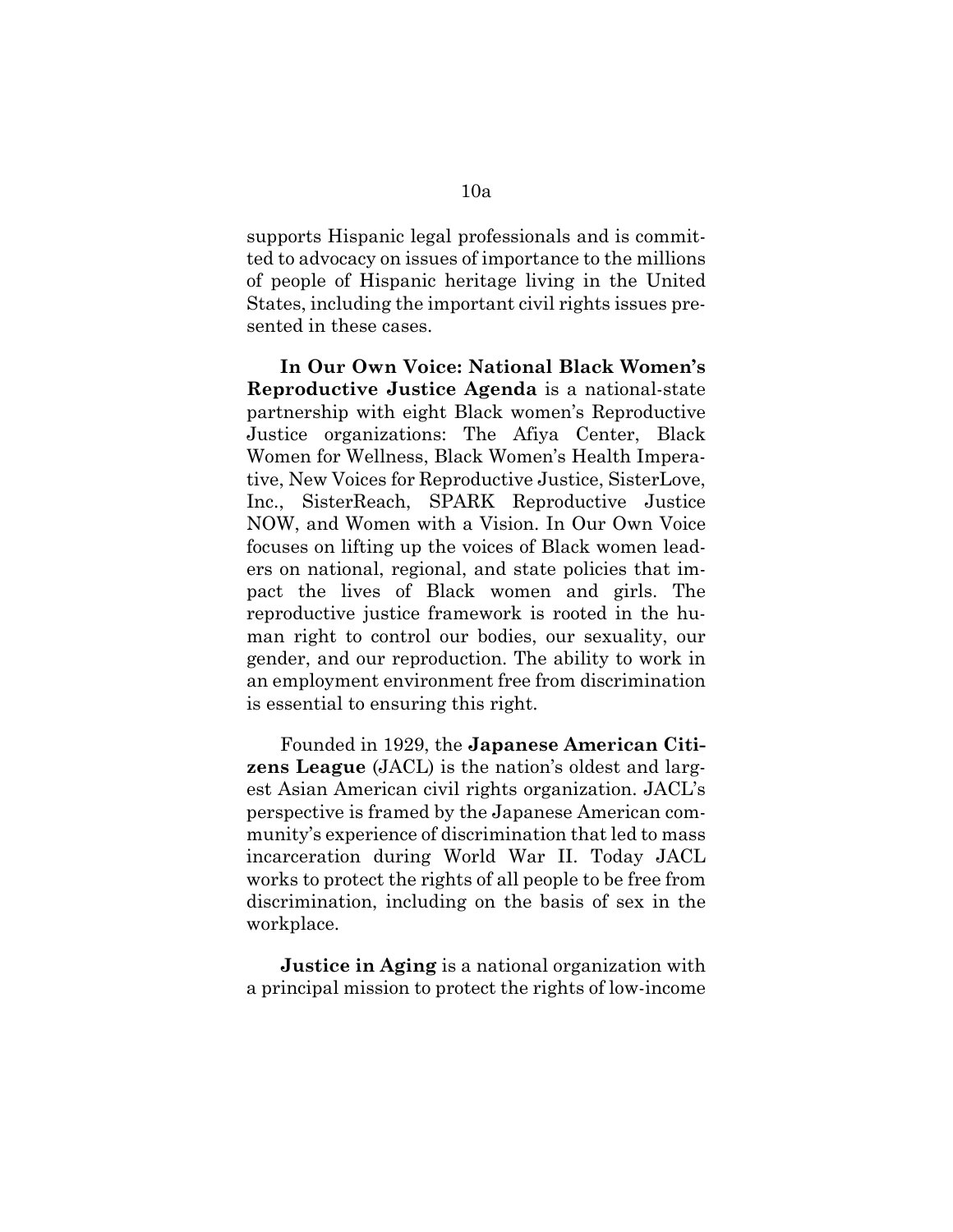older adults through advocacy, litigation, and the education and counseling of legal aid attorneys and other local advocates. Since 1972, Justice in Aging has sought to ensure the health and economic security of older adults with limited income and resources, especially women, members of the LGBTQ community, people of color, and people with limited English proficiency. The organization works to ensure access to Medicaid, Medicare, Social Security, and other benefits programs that allow low-income older adults to live with dignity and independence. Justice in Aging has an interest in ensuring that its LGBTQ clients are able to challenge discrimination in healthcare settings.

**LatinoJustice PRLDEF** (LJP) is a nonprofit organization that champions an equitable society by using the power of the law together with advocacy and education. Since its founding as the Puerto Rican Legal Defense and Education Fund, LJP has advocated for and defended the constitutional rights and the equal protection of all Latinos under the law. LJP has also engaged in and supported law-reform civil-rights litigation on a wide variety of issues in state and federal courts across the country.

**League of Women Voters of the United States** (LWVUS) is a grassroots, nonpartisan, nonprofit organization that has for nearly 100 years encouraged informed, active, and inclusive participation in government in order to promote political responsibility and to better serve the democratic interests and principles of all peoples of the United States. LWVUS supports equal rights for all under state and federal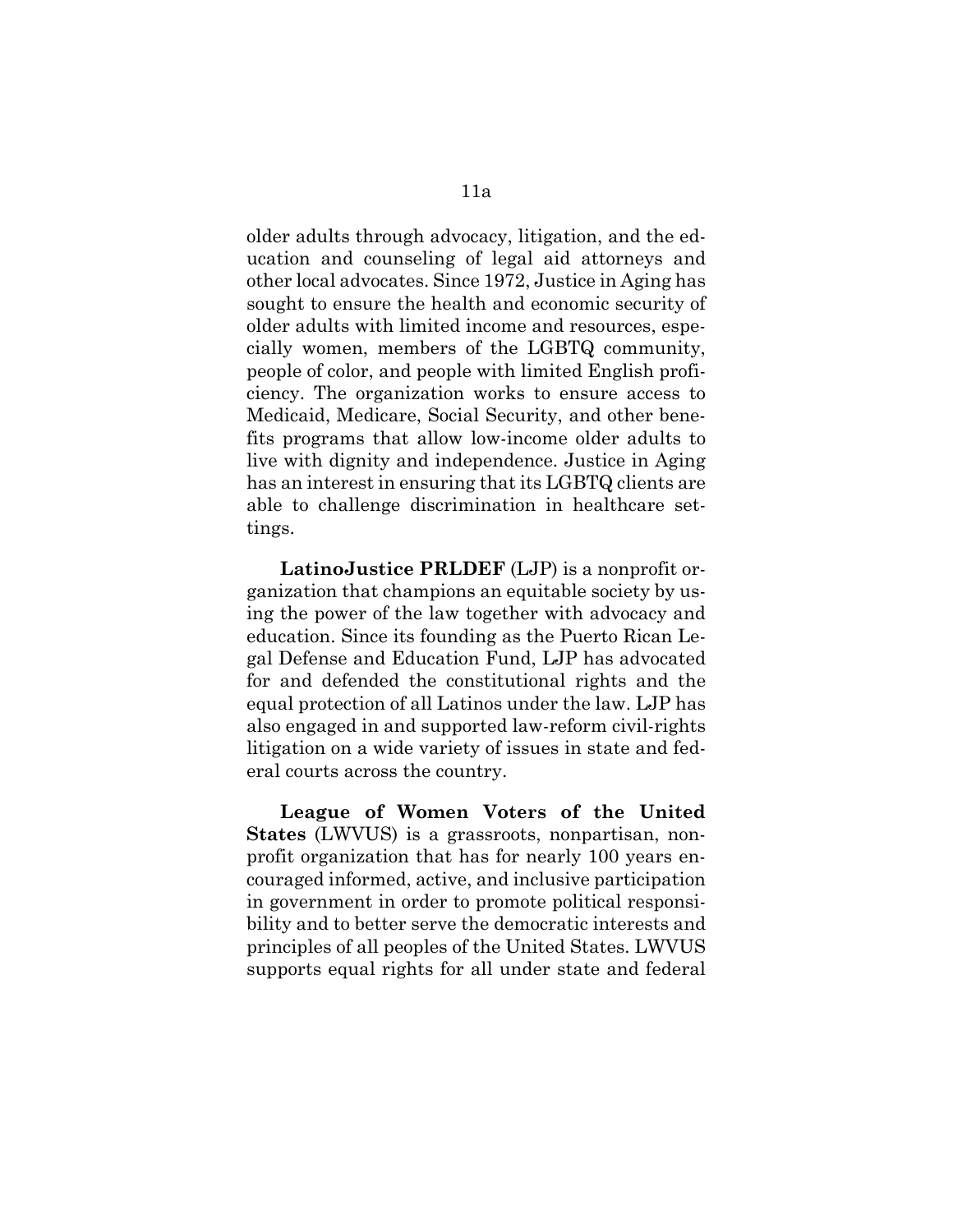law and advocates for laws that prohibit discrimination against the LGBTQ community in jobs, housing, and public accommodations.

**Matthew Shepard Foundation** is a nonprofit organization with a mission to erase hate by replacing it with understanding, compassion, and acceptance. By amplifying the story of Matthew Shepard, the Foundation inspires individuals, organizations, and communities to embrace the dignity and equality of all people. As an organization fighting for the civil rights of all people, the Matthew Shepard Foundation has an interest in ensuring that LGBTQ employees are protected from discrimination in the workplace.

The **NAACP Legal Defense & Educational Fund, Inc.** (LDF) is the nation's first and foremost civil rights legal organization. Through litigation, advocacy, and public education, LDF strives to enforce the United States Constitution's promise of equal protection and due process for all Americans. Since the enactment of the Civil Rights Act of 1964, LDF has helped Americans vindicate their rights under Title VII to be free from discrimination on the basis of, inter alia, race and sex. LDF has represented plaintiffs in cases such as *Griggs v. Duke Power Co.*, 401 U.S. 424 (1971), *Phillips v. Martin Marietta Corp.*, 400 U.S. 542 (1971), *Albemarle Paper Co. v. Moody*, 422 U.S. 405 (1975), *Pullman-Standard v. Swint*, 456 U.S. 273 (1982), *Anderson v. City of Bessemer City*, 470 U.S. 564 (1985), and *Lewis v. City of Chicago*, 560 U.S. 205 (2010). LDF has also participated as amicus curiae in several cases addressing the rights of LGBTQ individuals. *See, e.g.*, *Masterpiece Cakeshop, Ltd. v. Colo. Civil Rights Comm'n*, 138 S. Ct. 1719 (2018);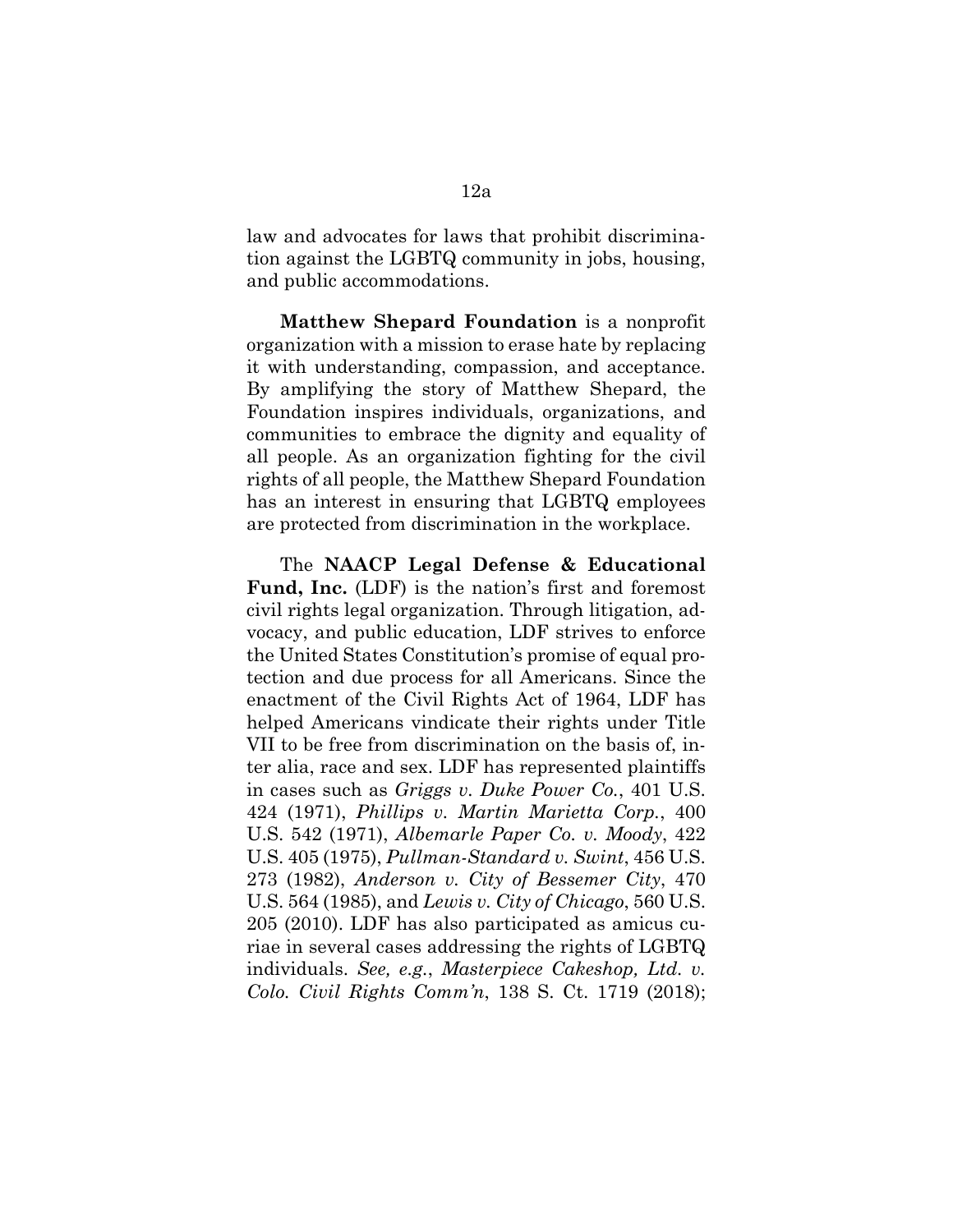*Obergefell v. Hodges*, 135 S. Ct. 2584 (2015); *United States v. Windsor*, 570 U.S. 744 (2013); *Romer v. Evans*, 517 U.S. 620 (1996). LDF has a strong interest in the proper interpretation and application of Title VII.

**National Action Network** (NAN), founded in 1991, works tirelessly in the tradition of Dr. Martin Luther King, Jr. to secure equal justice for all. NAN serves as a bulwark against societal regression in a nation faced with many challenges.

**National Asian Pacific American Women's Forum** (NAPAWF) is a multi-issue, progressive, community organizing and policy advocacy organization for Asian American and Pacific Islander (AAPI) women and girls in the United States. NAPAWF's mission is to build collective power so that all AAPI women and girls can have full agency over their lives, families, and communities. NAPAWF's work is centered in a reproductive justice framework that acknowledges the diversity within the community and ensures that different aspects of identity are considered in tandem when addressing the community's social, economic, and health needs. The Forum's work includes fighting for economic justice for AAPI women and advocating for the adoption of policies and laws that protect the dignity, rights, and equitable treatment of AAPI women workers.

Founded in 1909, the **National Association for the Advancement of Colored People** (NAACP) is the country's largest and oldest civil rights organization. The mission of the NAACP is to ensure the equality of political, social, and economic rights of all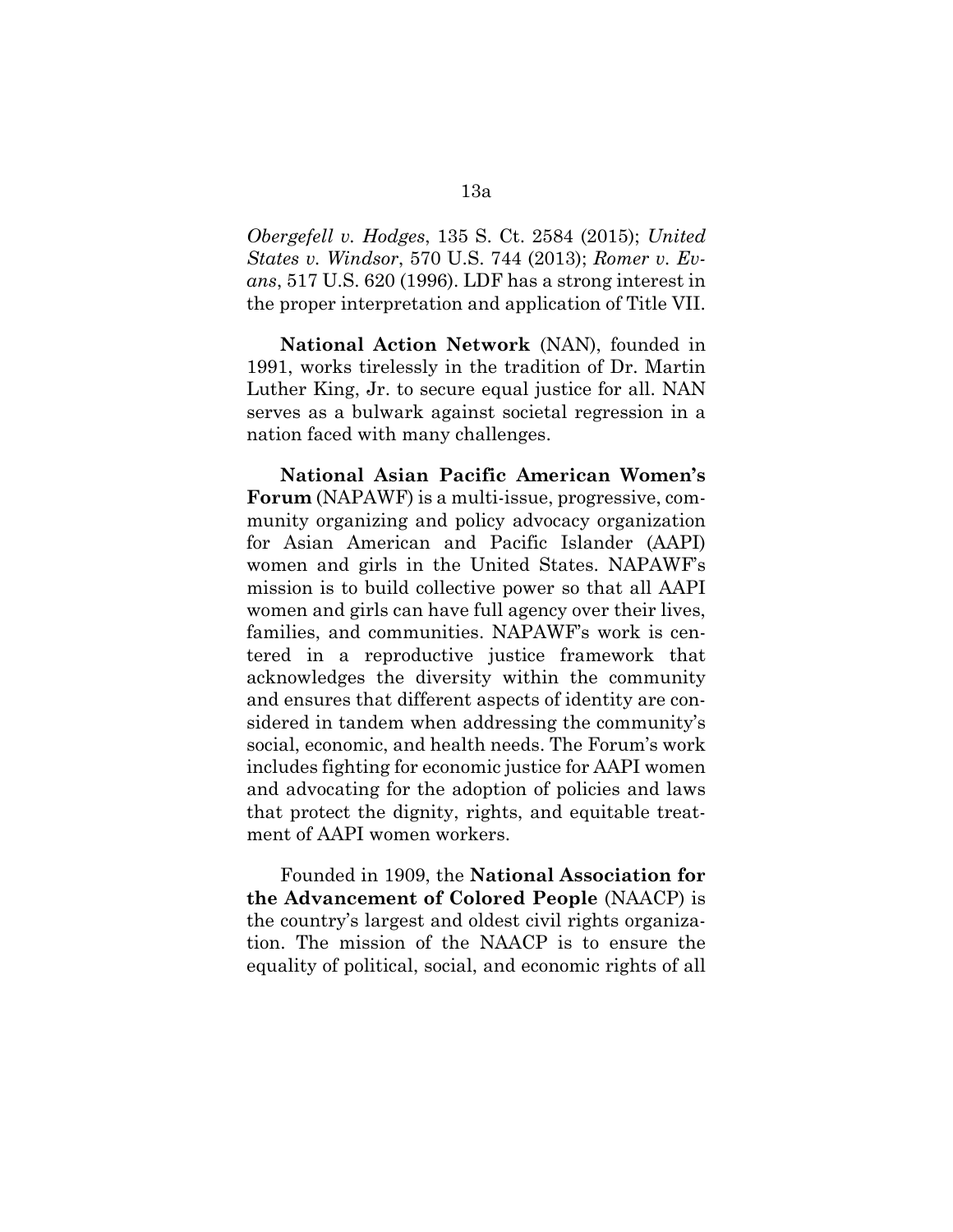persons, and to eliminate racial hatred and racial discrimination. Throughout its history, the NAACP has used the legal process to champion equality and justice for all persons. *See generally NAACP v. Alabama*, 357 U.S. 449 (1958); *Morgan v. Virginia*, 328 U.S. 373 (1946); and *Town of Huntington v. Huntington Branch NAACP*, 488 U.S. 15 (1988).

The **National Bar Association** (NBA) was founded in 1925 and is the nation's oldest and largest national network of predominantly African-American attorneys and judges. It represents the interests of approximately 65,000 lawyers, judges, law professors and law students. Throughout its history, the NBA consistently has advocated on behalf of African Americans and other minority populations regarding issues affecting the legal profession.

The **National Center for Youth Law** (NCYL) is a nonprofit law firm that uses the law to help children in need nationwide. For more than 40 years, NCYL has worked to protect the rights of low-income children and to ensure that they have the resources, support, and opportunities they need to become selfsufficient adults. NCYL values diversity in all forms, including sexual orientation and gender identity, and believes interpreting federal laws to prohibit discrimination on those bases would reduce bias and harassment for the youth they serve.

The **National Coalition for Asian Pacific American Community Development** (National CAPACD) is a progressive coalition of more than 100 community based organizations across 21 states and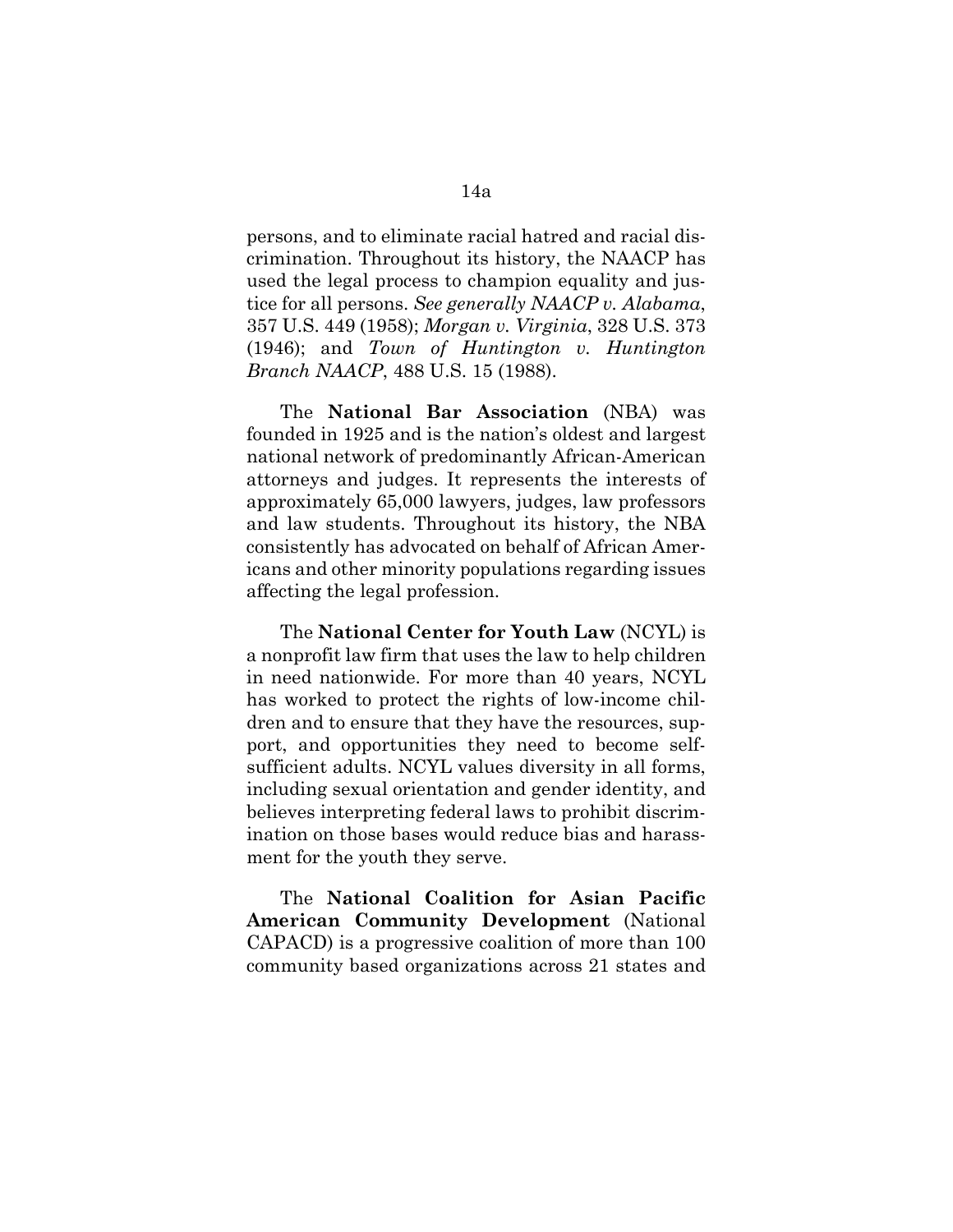the Pacific Islands. CAPACD advocates for and organizes in low-income Asian American Pacific Islander (AAPI) communities to advance economic security through a focus on housing stability. Implicit in CA-PACD's vision of economic and social justice are the principles of equity and fairness, especially as they relate to gender and race discrimination. Available data suggest that at least 325,000 LGBTQ AAPIs are living in the United States. LGBTQ AAPIs face the dual burden of race and sex/gender/sexual orientation discrimination. CAPACD believes strongly that LGBTQ citizens—including LGBTQ AAPIs and other LGBTQ communities of color—deserve equal protection under the law from discrimination on the basis of gender identity and sexual orientation in the workplace.

The **National Consumer Law Center** (NCLC) is a nonprofit organization widely recognized as an expert in consumer and civil rights issues. For the past 50 years, NCLC has drawn on this expertise to provide information, legal research, policy analyses, and market insights to federal and state legislatures, administrative agencies, and the courts. NCLC also publishes a twenty-volume Consumer Credit and Sales Legal Practice Series, including *Credit Discrimination* (7th ed. 2018), which examines and applies the ECOA, Fair Housing Act, civil rights statutes, HMDA, Community Reinvestment Act, and state discrimination laws. A major focus of NCLC's work is to increase public awareness of discriminatory practices perpetrated against protected classes of consumers and to combat such discrimination through the enforcement of civil rights laws.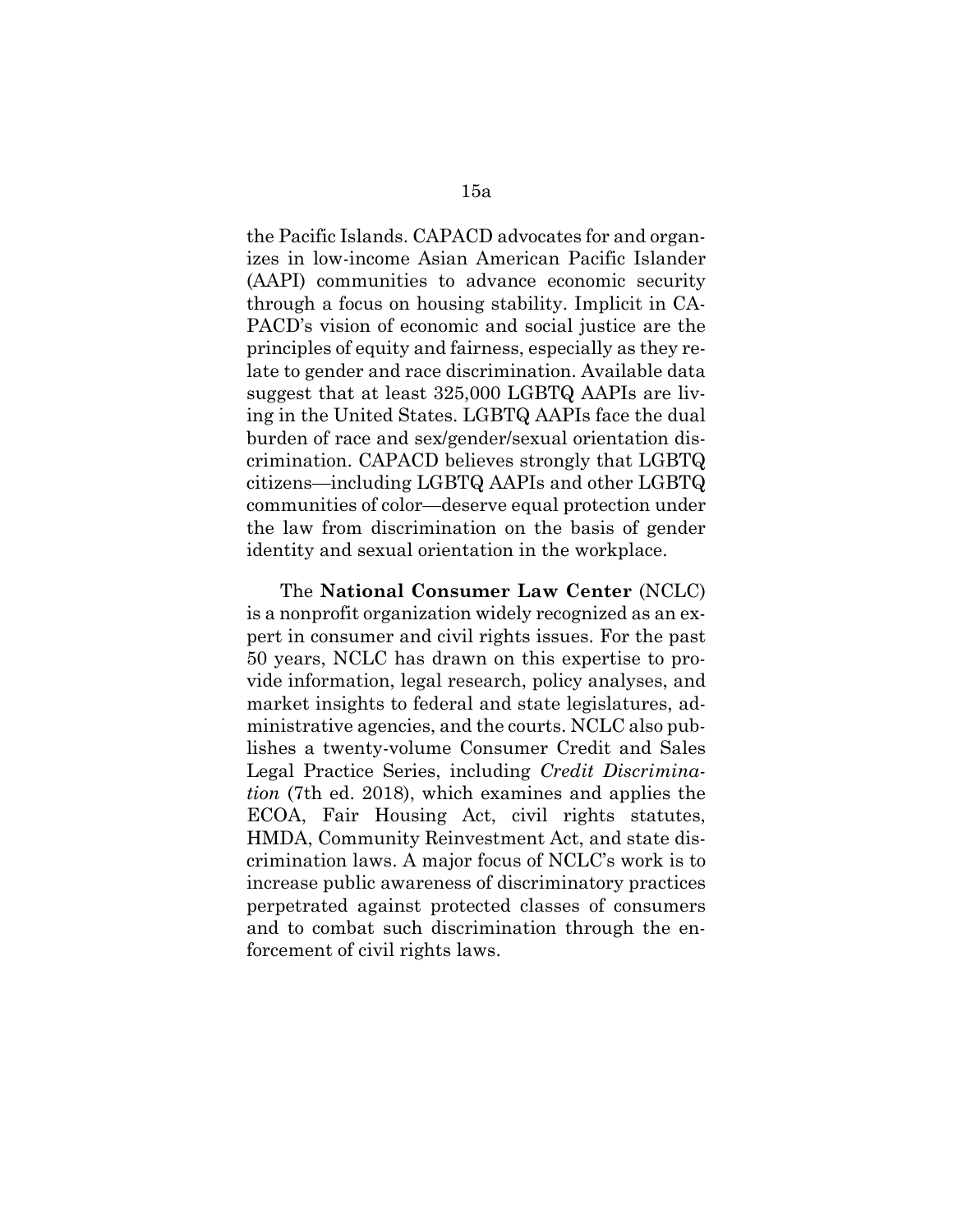The **National Council on Independent Living** (NCIL) is the oldest cross-disability, national grassroots organization run by and for people with disabilities. NCIL's membership is comprised of centers for independent living, state independent living councils, people with disabilities and other disability rights organizations. NCIL advances independent living and the rights of people with disabilities. NCIL envisions a world in which people with disabilities are valued equally and participate fully.

Founded in 1883, **National Crittenton** is a national advocacy organization that is dedicated to advancing and protecting the rights of girls, young women, and women who face chronic adversity, violence, and injustice. National Crittenton's mission has been to catalyze social and systems change to ensure they have the rights, opportunities, and support to achieve their potential, including their right to live and work without fear of injustice and discrimination on the basis of race, ethnicity, sexual orientation, and gender identity. Protecting LGBTQ workers from discrimination is critical to National Crittenton's mission and the achievement and maintenance of justice.

The **National Domestic Workers Alliance** (NDWA) is the leading voice for dignity and fairness for domestic workers in the United States. Founded in 2007, NDWA works for respect, recognition and inclusion in labor protections for domestic workers. NDWA is powered by over 60 affiliate organizations and local chapters and by a growing membership base, including individuals who identify as LGBTQ. The majority of domestic workers in the United States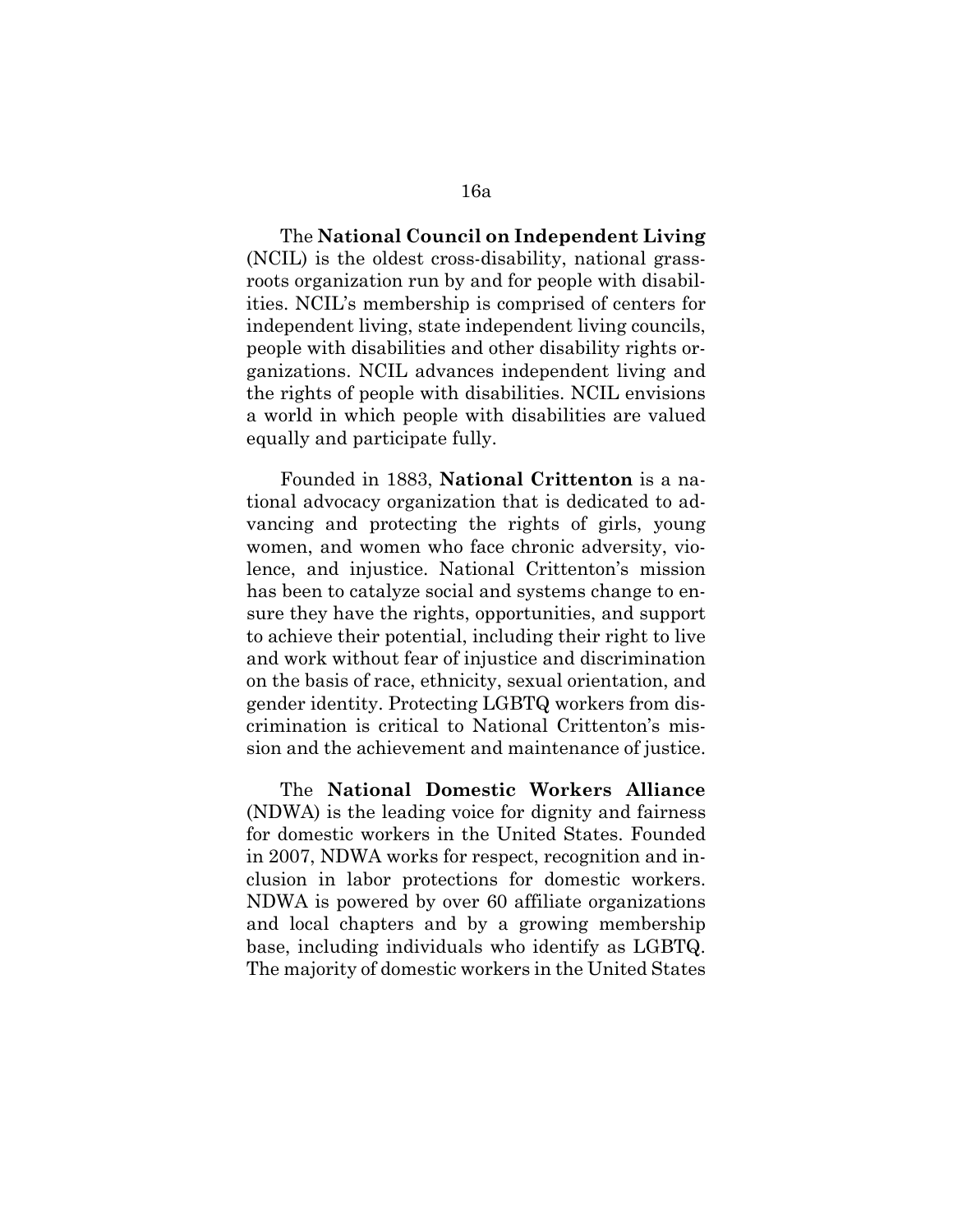are women of color and immigrants. Domestic workers often suffer discrimination, including sexual harassment, and other labor violations against them. NDWA strongly believes that domestic workers and all workers deserve to work free of discrimination or any other violations, including discrimination based on their sex and sexual orientation.

**National Fair Housing Alliance, Inc.** (NFHA) is a national organization dedicated to ending all forms of discrimination in housing. As a consortium of private, nonprofit fair-housing organizations, state and local civil rights groups, and individuals, NFHA engages in efforts to ensure equal housing opportunities for all people through leadership, education and outreach, membership services, public policy initiatives, community development programs, advocacy, and enforcement. As part of its enforcement activities, NFHA participates in federal and state court litigation involving claims under the Fair Housing Act and other civil rights laws, monitors federal cases brought under the Fair Housing Act, and files amicus briefs in cases in which it has an interest.

The **National Health Law Program** (NHeLP) is a 50-year old public interest organization that works to advance access to quality health care and to protect the legal rights of lower-income individuals and families, persons with disabilities, and other vulnerable populations. NHeLP has a long history of helping to ensure that individuals and families can obtain the quality health care to which they are entitled, through policy advocacy, education, and litigation. NHeLP engages in education, policy analysis, administrative advocacy, and litigation at both state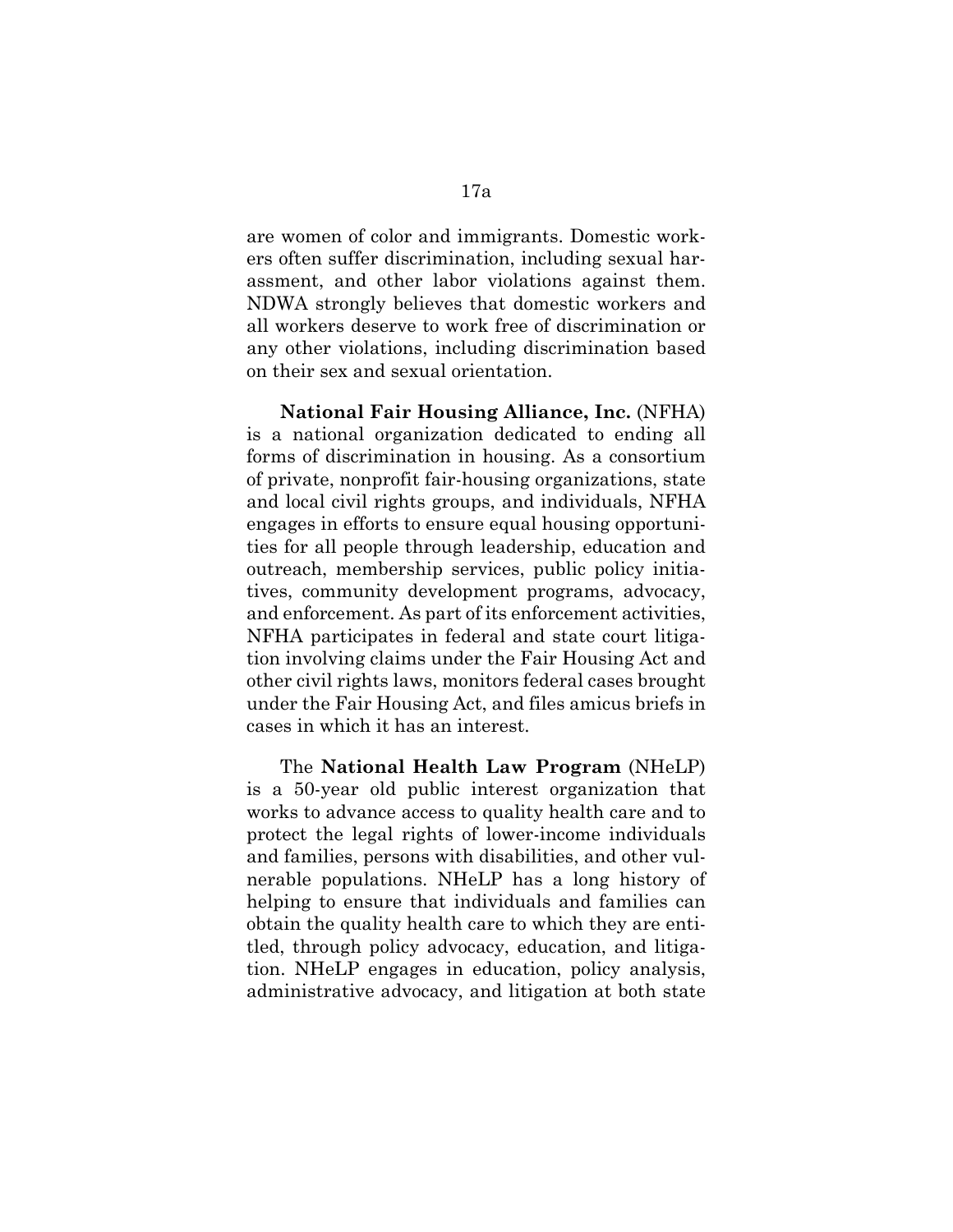and federal levels. NHeLP's mission is to ensure that all people in the United States have access to affordable, accessible, and dependable health care not impeded by discrimination, including discrimination based upon an individual's sexual orientation and gender identity.

**National Hispanic Media Coalition** (NHMC) is the media watchdog for the Latino community, ensuring that this community is fairly and consistently represented in news and entertainment and that its voices are heard over the airwaves and on the internet. NHMC works to bring decision-makers to the table to open new opportunities for Latinos to create, contribute, and consume programming that is inclusive, free from bias and hate rhetoric, affordable, and culturally relevant.

The **National Housing Law Project** (NHLP) is a nonprofit organization that advances housing justice for poor people and communities through technical assistance and training to legal aid attorneys, policy advocacy, and co-counseling on key litigation. NHLP works to strengthen and enforce tenants' rights, increase housing opportunities for underserved communities, and preserve and expand the nation's supply of safe and affordable homes. Ensuring that workplaces across the country are free from discrimination against LGBTQ employees is important to NHLP because of the connection between job security and housing security. Ensuring equal access and enjoyment of housing for LGBTQ persons and families is also central to NHLP's mission, and is directly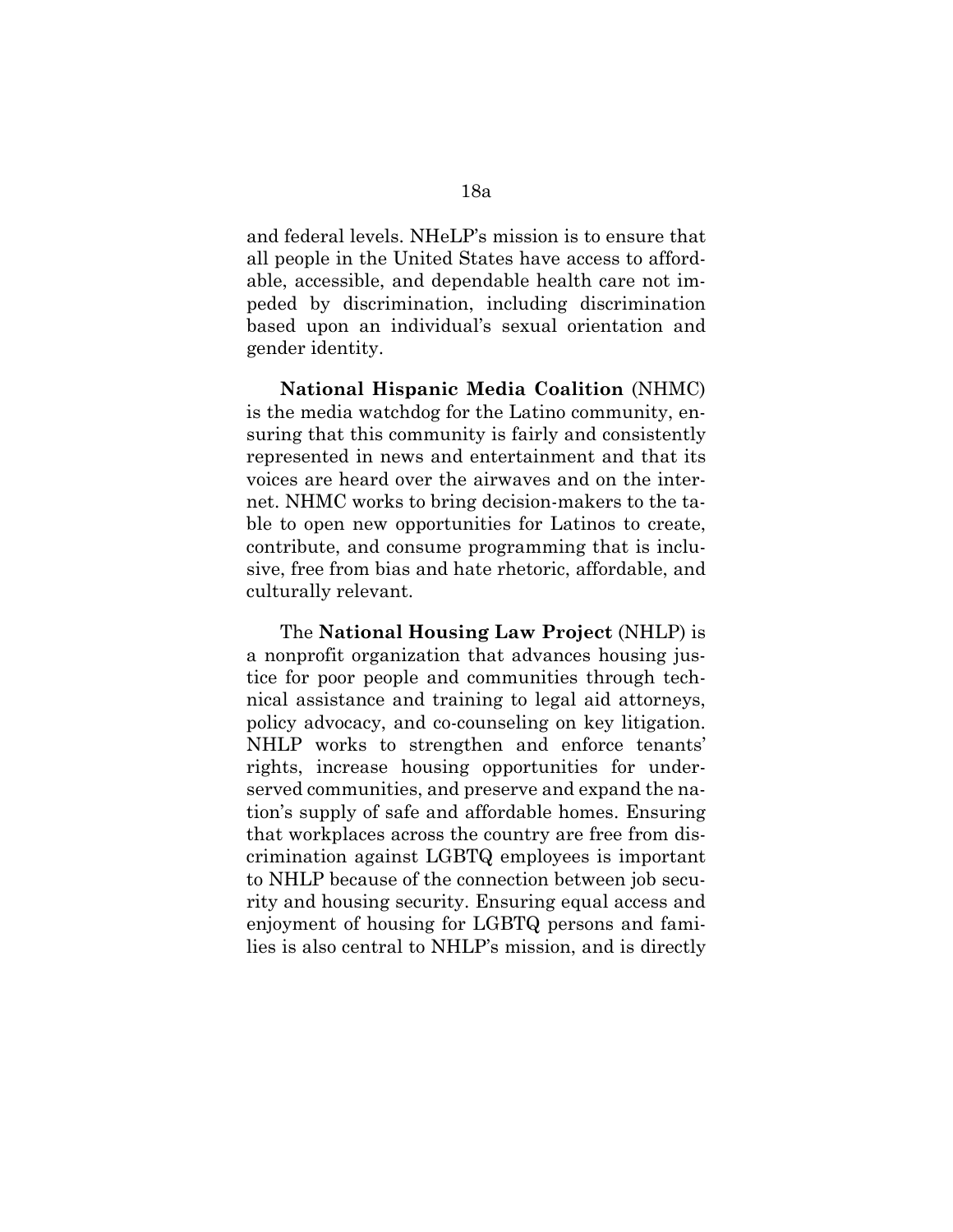implicated by these cases because housing antidiscrimination laws, such as the Fair Housing Act, are generally interpreted consistently with Title VII.

Founded in 1973, the **National LGBTQ Task Force** is a progressive social justice organization that works to build power, take action, and create change to achieve freedom and justice for LGBTQ people and their families. The Task Force works toward a society that values and respects the diversity of human expression and identity and achieves equity for all.

The **National Queer Asian Pacific Islander Alliance** (NQAPIA) is a federation of lesbian, gay, bisexual, and transgender Asian American, South Asian, Southeast Asian, and Pacific Islander (AAPI) organizations. NQAPIA seeks to build the organizational capacity of local LGBT AAPI groups, develop leadership, promote visibility, educate our community, enhance grassroots organizing, expand collaborations, challenge anti-LGBTQ bias and racism, and add a racial justice lens to current LGBTQ issues.

The **National Urban League** is a historic civil rights organization dedicated to economic empowerment in historically underserved urban communities. The mission of the Urban League movement is to enable African Americans to secure economic self-reliance, parity, power, and civil rights. Founded in 1910 and headquartered in New York City, the National Urban League improves the lives of more than two million people annually through direct service programs, including education, employment training and placement, housing, and health, which are implemented locally by 90 National Urban League affiliates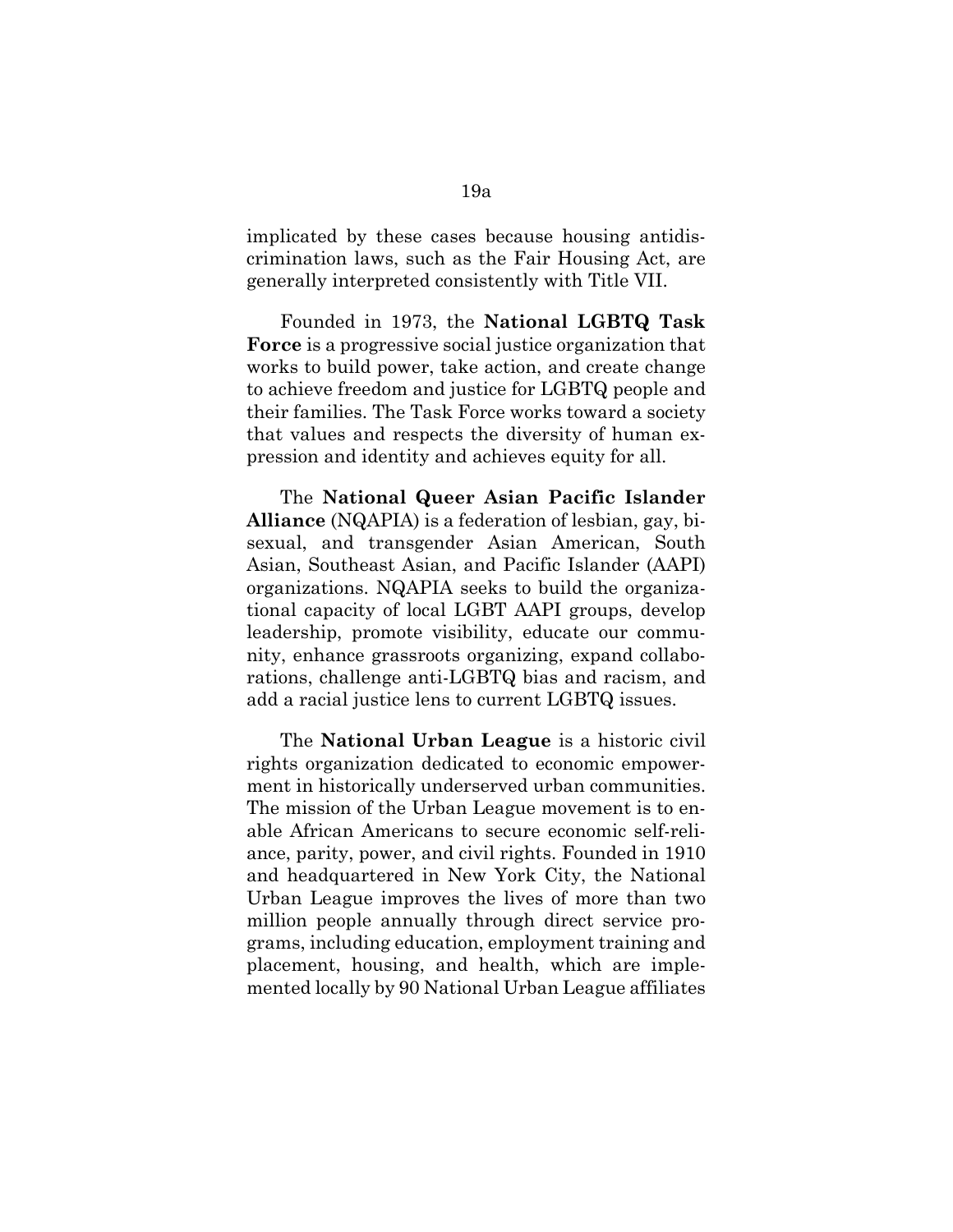in 300 communities across 36 states and the District of Columbia. The Urban League seeks to implement that mission by actively working to eradicate all barriers to equal participation in all aspects of American society, whether political, economic, social, educational, or cultural.

The **National Workrights Institute** is a not-forprofit research and advocacy organization dedicated to improving protection for human rights in the workplace. The Institute's creation grew from the belief that the workplace is a critical front in the fight for human rights. As such, the Institute has a strong interest in preventing LGBTQ discrimination in the workplace.

**New Voices for Reproductive Justice** is a human rights and reproductive justice advocacy organization with a mission to build a social change movement dedicated to the full health and well-being of Black women, femmes, and girls in Pennsylvania and Ohio. Since 2004, the organization has served over 125,000 Black women, women of color, and LGBTQIA+ people of color through leadership development, community organizing, policy advocacy, and culture change. New Voices for Reproductive Justice strives to build a future where people are protected from all forms of discrimination and are able to provide for themselves and their families without fear of retaliation where they work, live, learn, shop, or at any other public accommodation.

**People for the American Way Foundation** (PFAWF) is a nonpartisan civic organization established to promote and protect civil and constitutional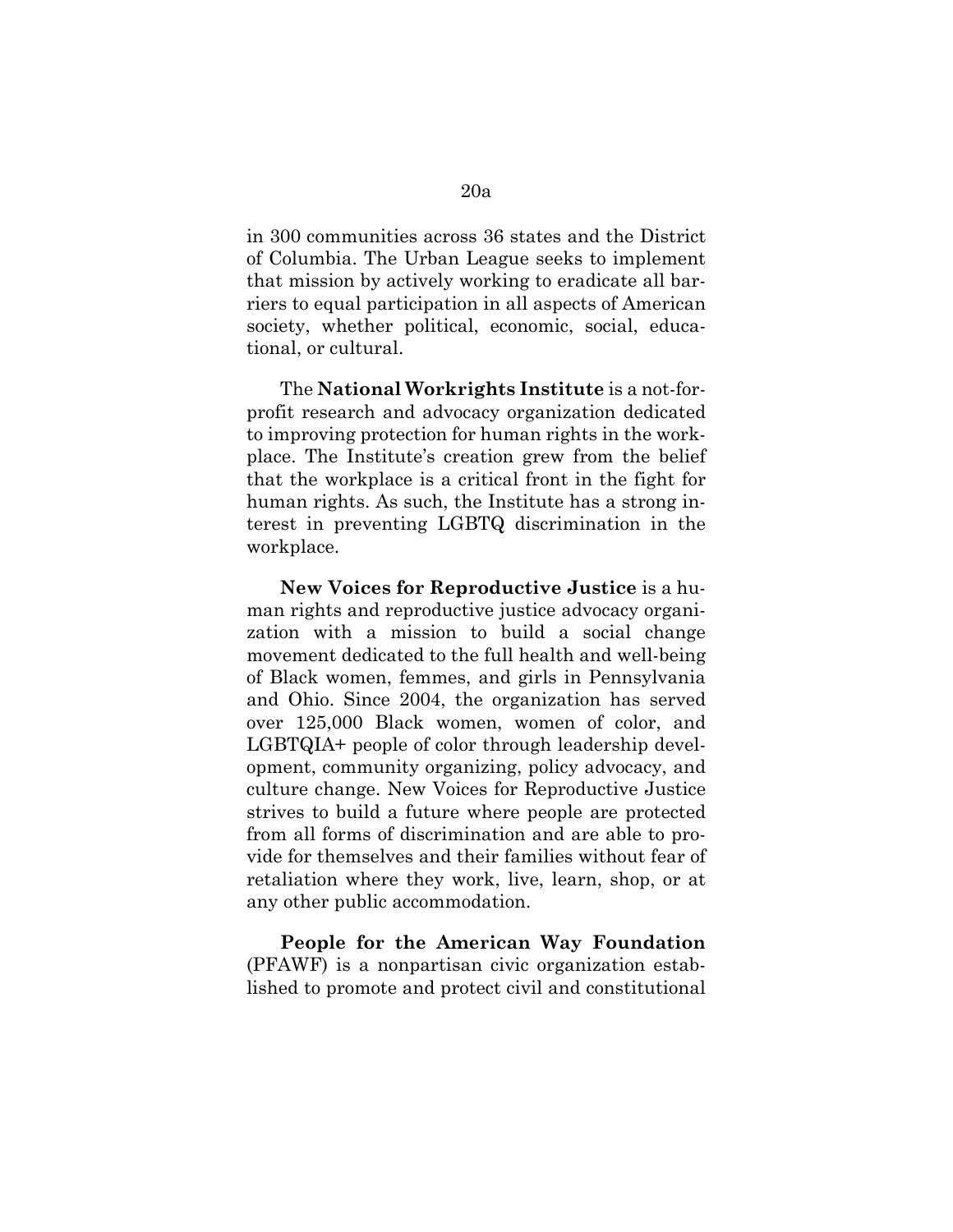rights, including equality and non-discrimination for all. Founded in 1981 by a group of civic, educational, and religious leaders, PFAWF now has hundreds of thousands of members nationwide. Over its history, PFAWF has conducted extensive education, outreach, litigation, and other activities to promote these values. PFAWF strongly supports full enforcement of Title VII of the 1964 Civil Rights Act, as well as the principle that discrimination against LGBTQ people is discrimination "because of … sex" that is prohibited under Title VII.

**PolicyLink** is a national research and action institute that advances racial and economic equity. As the nation moves toward becoming majority people of color, achieving equity—just and fair inclusion into a society in which all can participate, prosper, and reach their full potential—is the moral imperative, a potent antidote to inequality, and the superior growth model. To advance equity, PolicyLink advocates for groundbreaking policy changes that enable everyone, especially people of color, to be economically secure, live in healthy communities of opportunity, and benefit from a just society.

**Public Counsel** is the nation's largest public interest law firm specializing in the delivery of pro bono services, with over 70 attorneys and hundreds of pro bono partners and volunteers. Founded in 1970, Public Counsel is dedicated to advancing equality, justice, and economic opportunity by delivering pro bono legal services and impact litigation to low-income individuals and communities. In 2018, Public Counsel staff and almost 5,000 pro bono partners served more than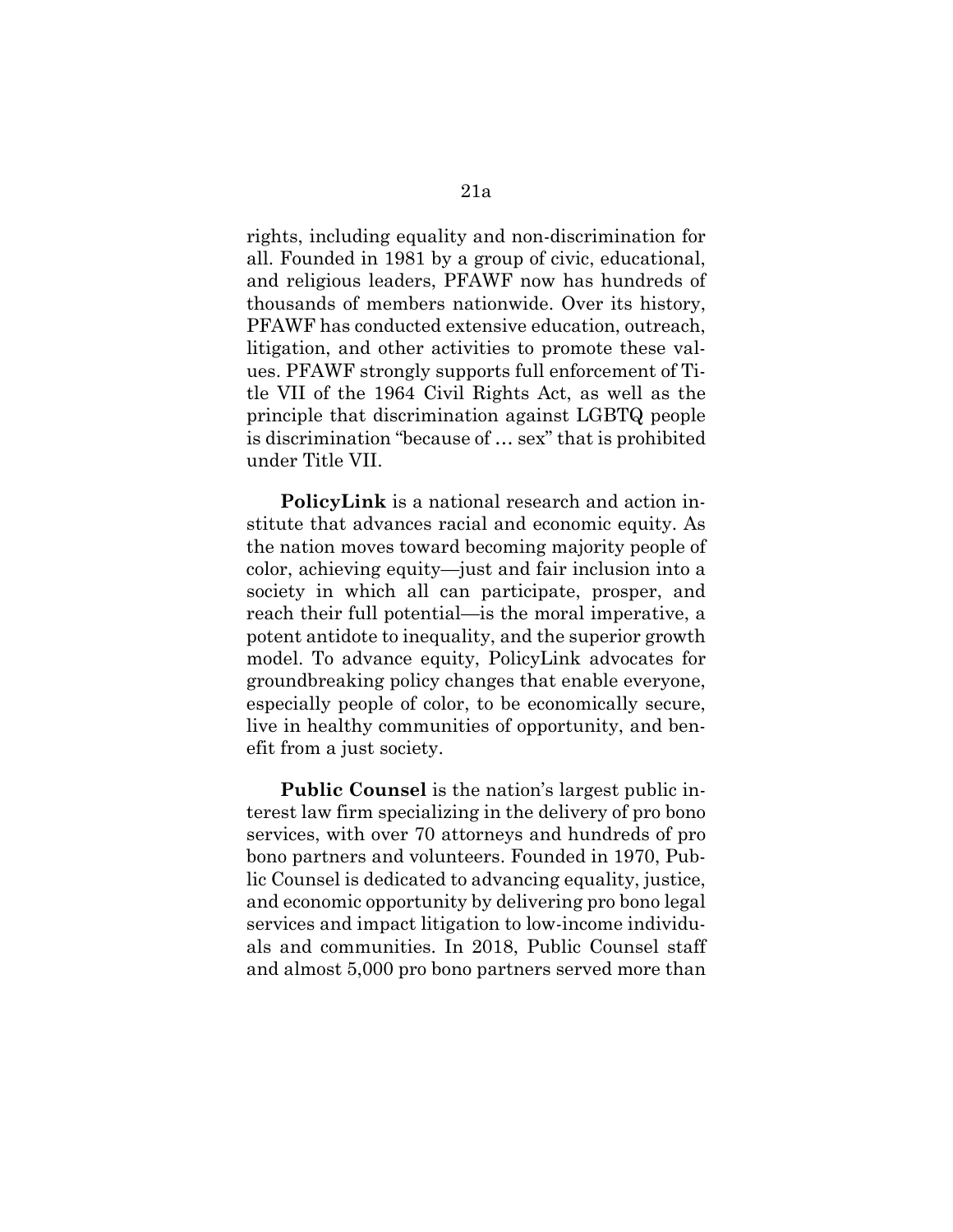16,000 clients and conducted impact litigation on behalf of over 12 million people. Public Counsel advocates for the rights of people of color and LGBTQ individuals across program areas, including employment, immigration, housing, education, and civil rights.

The **Religious Coalition for Reproductive Choice** (RCRC) is a broad-based, national, interfaith movement that brings the moral force of religion to protect and advance reproductive health, choice, rights, and justice through education, prophetic witness, pastoral presence, and advocacy. RCRC values and promotes religious liberty that upholds the human and constitutional rights of all people to exercise their conscience to make their own reproductive health decisions without shame and stigma. RCRC challenges systems of oppression and seeks to remove the multiple barriers that impede individuals, especially those in marginalized communities in accessing comprehensive reproductive health care with respect and dignity.

The **Sikh Coalition** is the largest communitybased Sikh civil rights organization in the United States. Since its inception on September 11, 2001, the Sikh Coalition has worked to defend civil rights and liberties for all people, empower the Sikh community, create an environment where Sikhs can lead a dignified life unhindered by bias or discrimination, and educate the broader community about Sikhism.

**Treatment Action Group** (TAG) is an independent, activist and community-based research and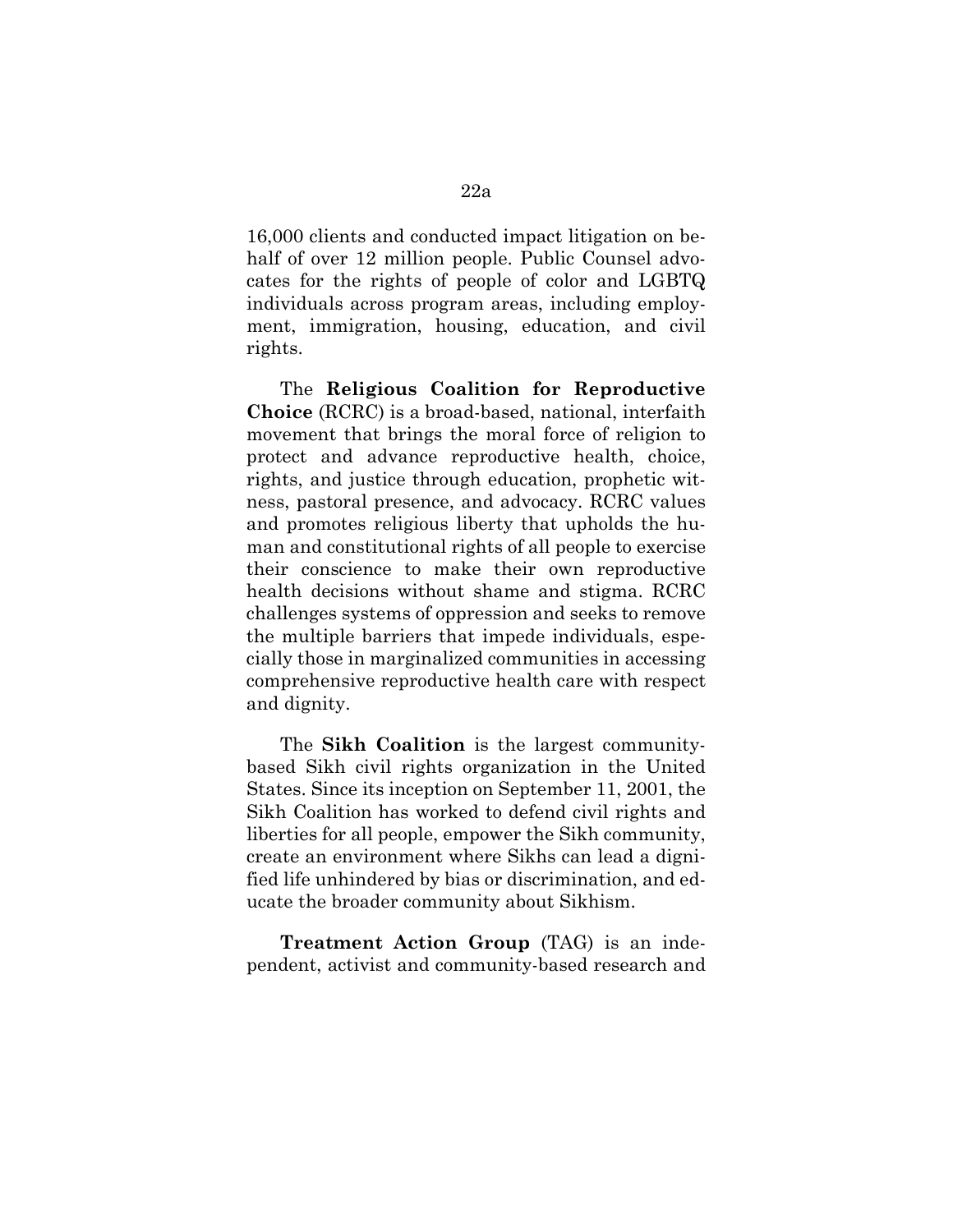policy think tank fighting for better treatment, prevention, a vaccine, and a cure for HIV, tuberculosis, and the hepatitis C virus. TAG works to ensure that the communities most directly affected by these issues, including LGBTQ people, no longer have to face discrimination and oppression that places them at heightened risk.

**Unite for Reproductive & Gender Equity** (URGE) is a nonprofit grassroots advocacy organization that works to mobilize young people through a reproductive justice framework. URGE builds infrastructure through campus chapters and city activist networks, where individuals are invited to discover their own power and transform it into action. URGE members educate their communities and advocate for local, state, and national policies around issues of reproductive justice and sexual health.

The **Washington Lawyers' Committee for Civil Rights and Urban Affairs** (Committee) is a nonprofit civil rights organization established to eradicate discrimination and poverty by enforcing civil rights laws through litigation and public policy advocacy. In furtherance of this mission, the Committee represents some of the most vulnerable persons and populations, including individuals who are discriminated against on the basis of their race, national origin, gender, and other intersecting identities who are unaware of their legal rights and protections. The Committee fights discrimination and endeavors to create legal, economic, and social equity preventing employment discrimination and harassment so that